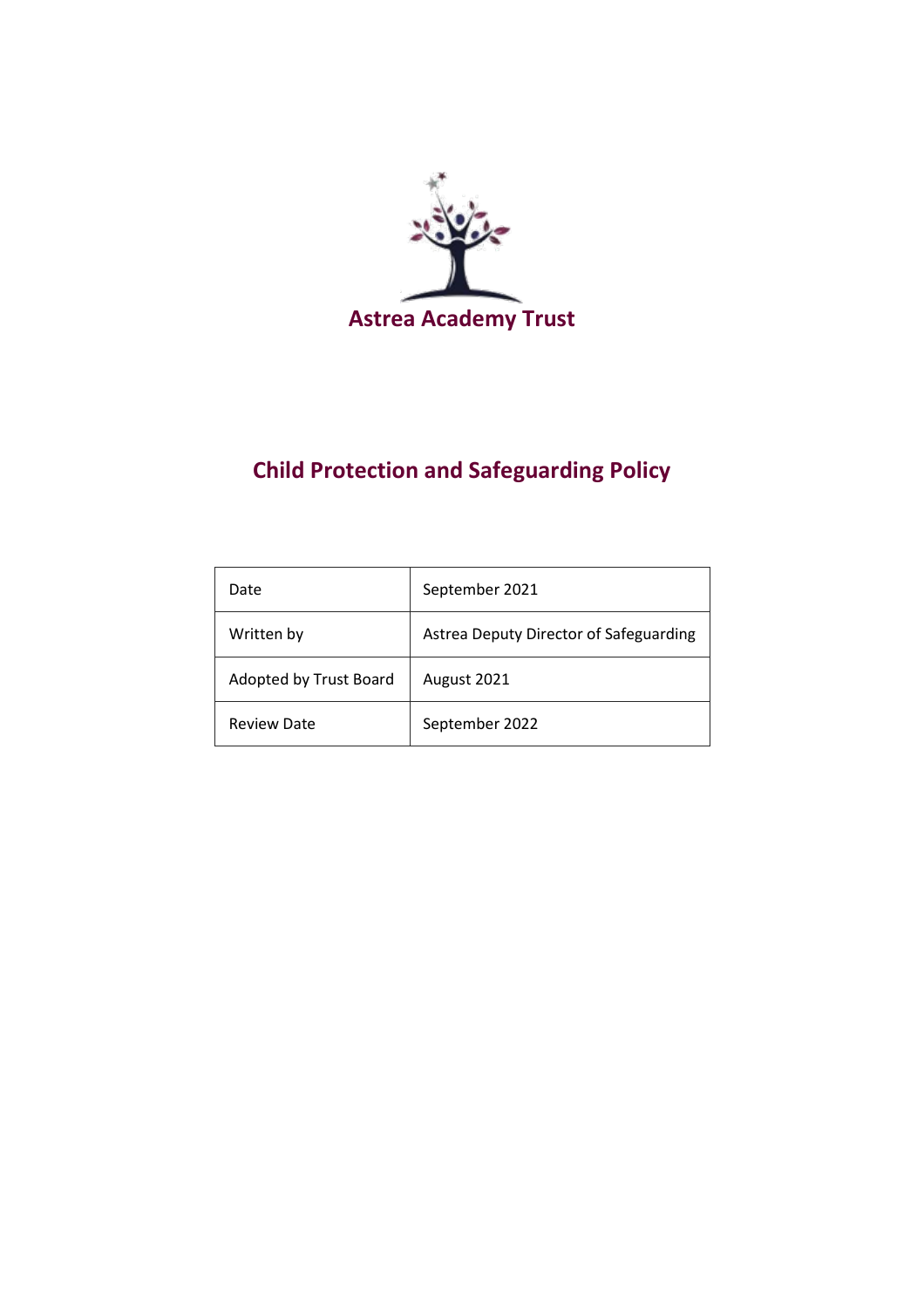# **Contents**

| 1.          |      |                                                                                               |  |  |
|-------------|------|-----------------------------------------------------------------------------------------------|--|--|
| 2.          |      |                                                                                               |  |  |
| 3.          |      |                                                                                               |  |  |
| 4.          |      |                                                                                               |  |  |
| 5.          |      |                                                                                               |  |  |
| 6.          |      |                                                                                               |  |  |
|             | 6.1. |                                                                                               |  |  |
|             | 6.2. |                                                                                               |  |  |
|             | 6.3. |                                                                                               |  |  |
| 7.          |      |                                                                                               |  |  |
|             | 7.1. |                                                                                               |  |  |
|             | 7.2. |                                                                                               |  |  |
|             | 7.3. |                                                                                               |  |  |
|             | 7.4. |                                                                                               |  |  |
|             | 7.5  |                                                                                               |  |  |
|             | 7.6. |                                                                                               |  |  |
|             | 7.7. |                                                                                               |  |  |
|             | 7.8. |                                                                                               |  |  |
| 8.          |      |                                                                                               |  |  |
| 9.          |      |                                                                                               |  |  |
|             |      |                                                                                               |  |  |
| $\ldots$ 16 |      |                                                                                               |  |  |
|             |      |                                                                                               |  |  |
|             |      |                                                                                               |  |  |
|             |      | Appendix 3 - Dealing with allegations against staff, the Principal, Trustees or volunteers 36 |  |  |
|             |      |                                                                                               |  |  |
|             |      | Appendix 5 - COVID-19 school closure/re-opening arrangements for Safeguarding and Child       |  |  |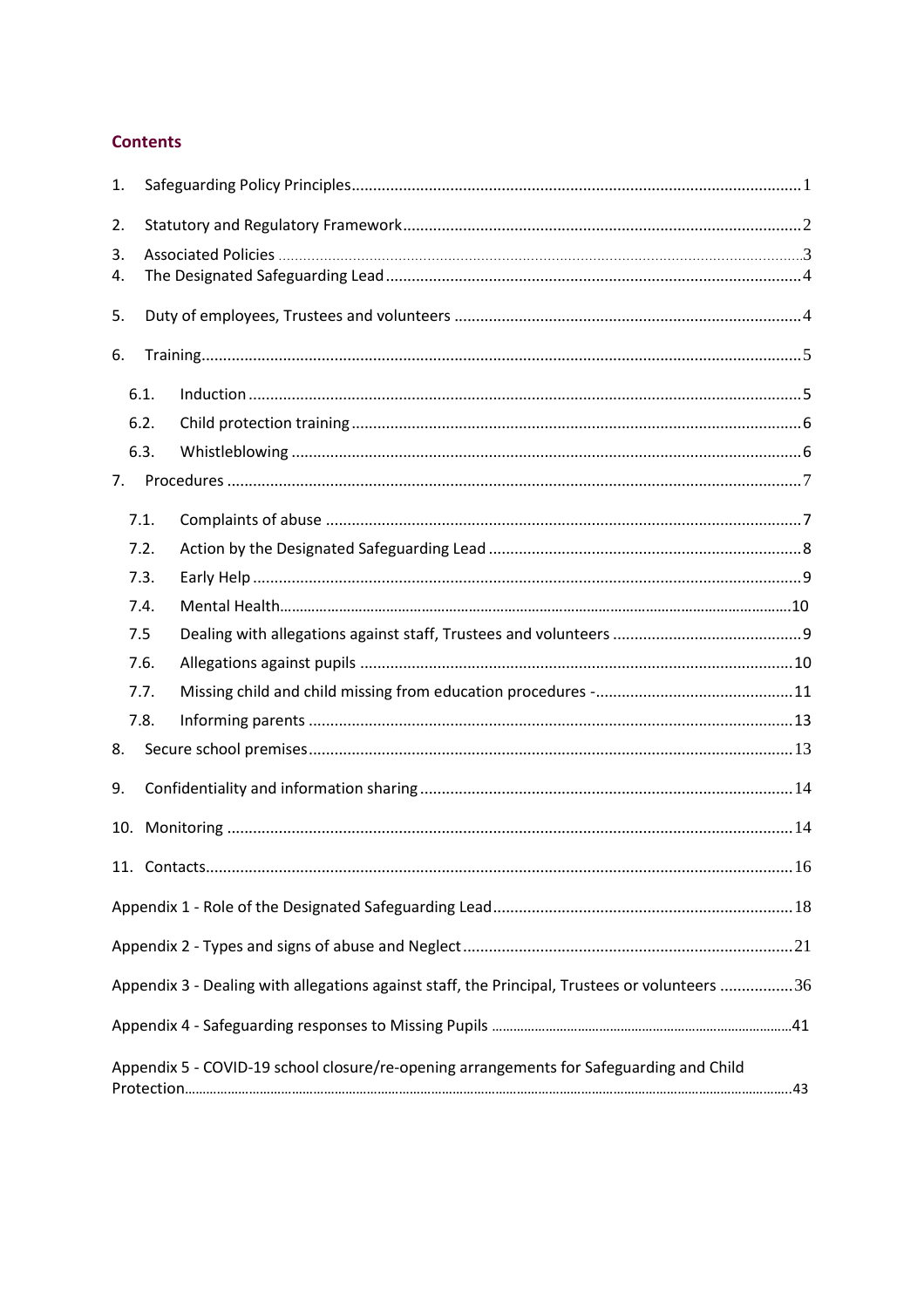

# <span id="page-2-0"></span>**1. Safeguarding Policy Principles**

- 1.1. This policy has been authorised by the Trustees of Astrea Academy Trust, is published on the Academy website and is available in hard copy to parents on request. This policy can be made available in large print or other accessible format if required. This policy and its procedures apply wherever staff or volunteers are working with pupils even where this is away from the Academy, for example on an educational visit. It also applies where there is Early Years Foundation Stage (**EYFS**) provision and Post-16 provision.
- 1.2. Every pupil should feel safe and protected from any form of abuse. The Academy is committed to safeguarding and promoting the welfare of children and young people and expects all staff and volunteers to share this commitment. As is stated in Part one: Paragraph 2 of *Keeping Children Safe in Education (2021)*: "**Safeguarding and promoting the welfare of children is everyone's responsibility. Everyone who comes into contact with children and their families has a role to play. In order to fulfil this responsibility effectively, all practitioners should make sure their approach is child-centred. This means that they should consider, at all times, what is in the best interests of the child**".
- 1.3. The Academy will take all reasonable measures to:
	- 1.2.1. Adopt a child-centred approach, ensuring that there is a 'listening culture' to empower children and young people to speak out about any concerns that they might have and that their wishes and feelings are actively sought when addressing any concerns or liaising with other agencies;
	- 1.2.2. Ensure that we practice safer recruitment in checking the suitability of staff, and volunteers (including Trustees, local committee members and staff employed by another organisation) to work with children and young people and maintain an up to date Single Central Record in line with *Keeping Children Safe in Education (2021)*;
	- 1.2.3. Ensure that where staff from another organisation are working with our pupils on another site, we require written confirmation that appropriate child protection checks and procedures have been completed on those staff;
	- 1.2.4. Follow the local inter-agency procedures of the Cambridgesire and Peterborough Safeguarding Childrens Board Safeguarding Partnership (three Safeguarding partners: the local authority, clinical commissioning group and the Chief officer of Police);
	- 1.2.5. Be alert to signs of abuse and neglect, both in the Academy, from outside (including within the community, at home and online) and to protect each pupil from any form of abuse, whether from an adult or another pupil (peer on peer abuse);
	- 1.2.6. Deal appropriately with every suspicion or complaint of abuse and to support children who have been abused or considered to be at risk, in accordance with any agreed child protection plan, child in need plan or Early Help/Team around the child (or equivalent plan);
	- 1.2.7. Be aware that behaviours linked to issues such as drug taking and or alcohol misuse, deliberately missing education and consensual and non-consensual sharing of nudes and semi-nude images and/or videos can be signs that children are at risk;
	- 1.2.8. Design and operate procedures which, so far as possible, ensure that teachers and others who have not done wrong are not prejudiced by false allegations;
	- 1.2.9. Be alert to the medical needs of children with physical and mental health conditions;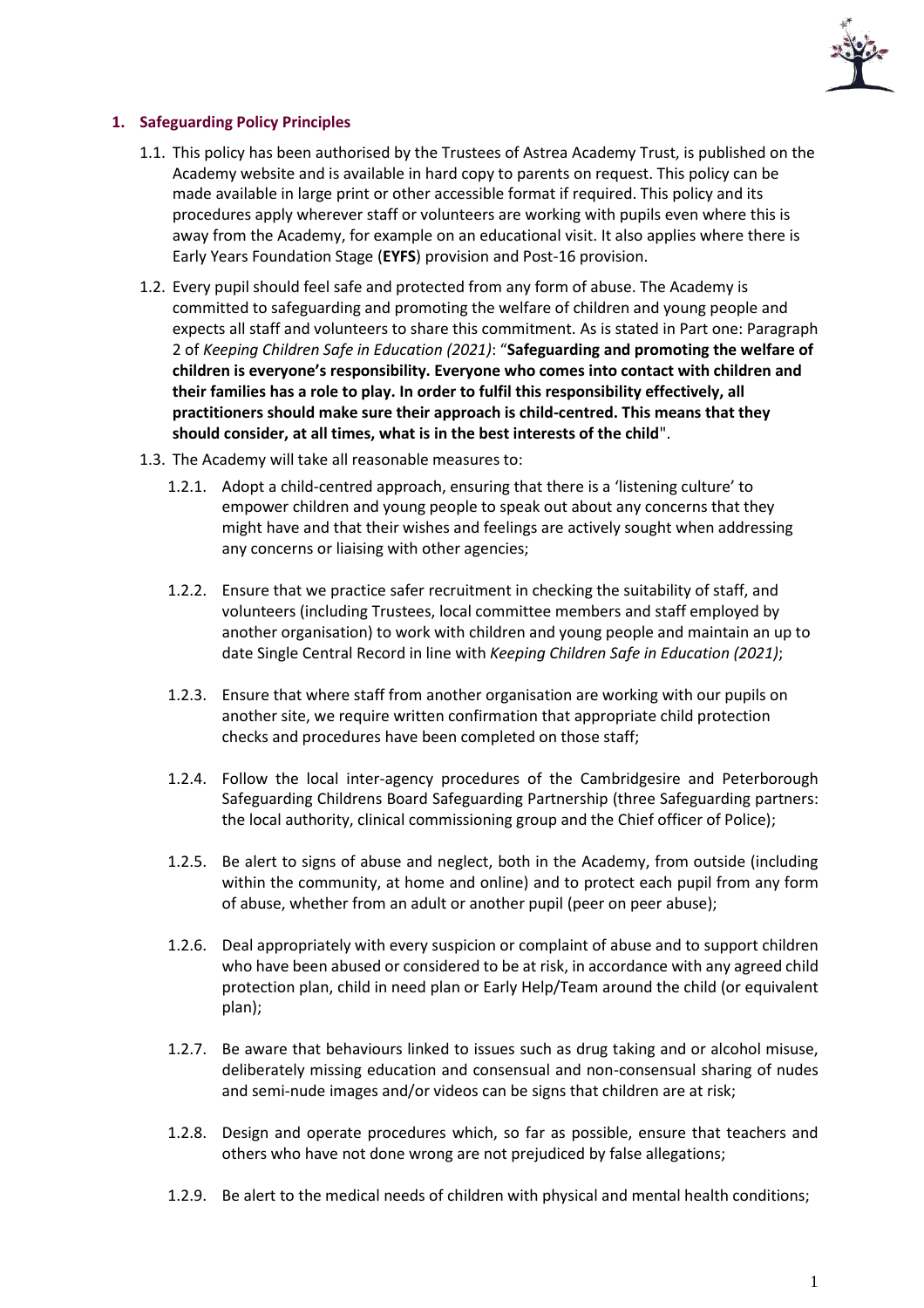

- 1.2.10. Operate robust and sensible health and safety procedures and operate clear and supportive policies on drugs, alcohol and substance misuse;
- 1.2.11. In line with *the Prevent Duty 2015 and section 26 of the Counter-terrorism and Security Act 2015,* have 'due regard to the need to prevent people from being drawn into terrorism' which includes assessing the risk of children/young people being radicalised and building children/young people's resilience to radicalisation by promoting fundamental British values and enabling them to challenge extremist views;
- 1.2.12. Identify children who may be vulnerable to radicalisation, and know what to do when they are identified;
- 1.2.13. Identify children who may be vulnerable to exploitation (criminal, including through county lines and sexual), and know what to do when they are identified;
- 1.2.14. Teach pupils about safeguarding and online safety, for example through use of online resources, through the curriculum and PSHE (including Relationship, Sex and Health Education), together with guidance on adjusting behaviour to reduce risks including the safe use of electronic devices and the internet, building resilience to protect themselves and their peers, and information about who they should turn to for help;
- 1.2.15. Take all practicable steps to ensure that Academy premises are as secure as circumstances permit;
- 1.2.16. Consider and develop procedures to deal with any other safeguarding issues which may be specific to individual children in our Academy or in our local area.
- 1.2.17. Ensure all staff understand that they are responsible for reporting all safeguarding and child protection concerns that they become aware of. Staff must report to the Designated safeguarding lead (or deputy) and document all concerns and action taken into CPOMS or otherwise as directed by the DSL. Staff will be provided with training on how and when to use the reporting system by the Designated Safeguarding Lead upon Induction and annually thereafter.

# <span id="page-3-0"></span>**2. Statutory and Regulatory Framework**

- 2.1. This policy has regard to regulations and standards issued by the Secretary of State for Education (**DfE**) in accordance with:
	- Section 94 of the *[Education and Skills Act 2008](https://www.legislation.gov.uk/ukpga/2008/25/contents)*
	- Sections 29 and 38 of the *[Counter-Terrorism and Security Act 2015](http://www.legislation.gov.uk/ukpga/2015/6/pdfs/ukpga_20150006_en.pdf)*
	- '*[Revised' Prevent duty guidance](https://www.gov.uk/government/publications/prevent-duty-guidance/revised-prevent-duty-guidance-for-england-and-wales) for England and Wales 2021*
	- *[The Prevent Duty: Departmental advice for schools and childcare providers June](https://assets.publishing.service.gov.uk/government/uploads/system/uploads/attachment_data/file/439598/prevent-duty-departmental-advice-v6.pdf)  [2015](https://assets.publishing.service.gov.uk/government/uploads/system/uploads/attachment_data/file/439598/prevent-duty-departmental-advice-v6.pdf)*
	- *Keeping [Children Safe in Education 2021](https://assets.publishing.service.gov.uk/government/uploads/system/uploads/attachment_data/file/999348/Keeping_children_safe_in_education_2021.pdf)*
	- The *[Education \(Independent School Standards\) \(England\) Regulations 2014](http://www.legislation.gov.uk/uksi/2014/3283/pdfs/uksi_20143283_en.pdf)*
	- *[Statutory Framework for the Early Years Foundation Stage](https://assets.publishing.service.gov.uk/government/uploads/system/uploads/attachment_data/file/974907/EYFS_framework_-_March_2021.pdf) 2021*
	- *[The Children Act 1989](https://www.legislation.gov.uk/ukpga/1989/41/contents)*
	- Section 175 of the *[Education Act 2002](https://www.legislation.gov.uk/ukpga/2002/32/section/175)*
	- *[Female Genital Mutilation Act 2003](https://www.legislation.gov.uk/ukpga/2003/31/pdfs/ukpga_20030031_en.pdf)*
	- *[The Children Act 2004](https://www.legislation.gov.uk/ukpga/2004/31/pdfs/ukpga_20040031_en.pdf)*
	- *[The Children and Families act 2014](http://www.legislation.gov.uk/ukpga/2014/6/pdfs/ukpga_20140006_en.pdf)*
	- *[The Children and Social Work Act 2017](https://www.legislation.gov.uk/ukpga/2017/16/contents/enacted)*
	- *The Designated teacher [for Looked after and previously Looked after children](https://assets.publishing.service.gov.uk/government/uploads/system/uploads/attachment_data/file/683561/The_designated_teacher_for_looked-after_and_previously_looked-after_children.pdf)  [February 2018](https://assets.publishing.service.gov.uk/government/uploads/system/uploads/attachment_data/file/683561/The_designated_teacher_for_looked-after_and_previously_looked-after_children.pdf)*
	- *[Working Together to Safeguard Children 2018](https://assets.publishing.service.gov.uk/government/uploads/system/uploads/attachment_data/file/942454/Working_together_to_safeguard_children_inter_agency_guidance.pdf)*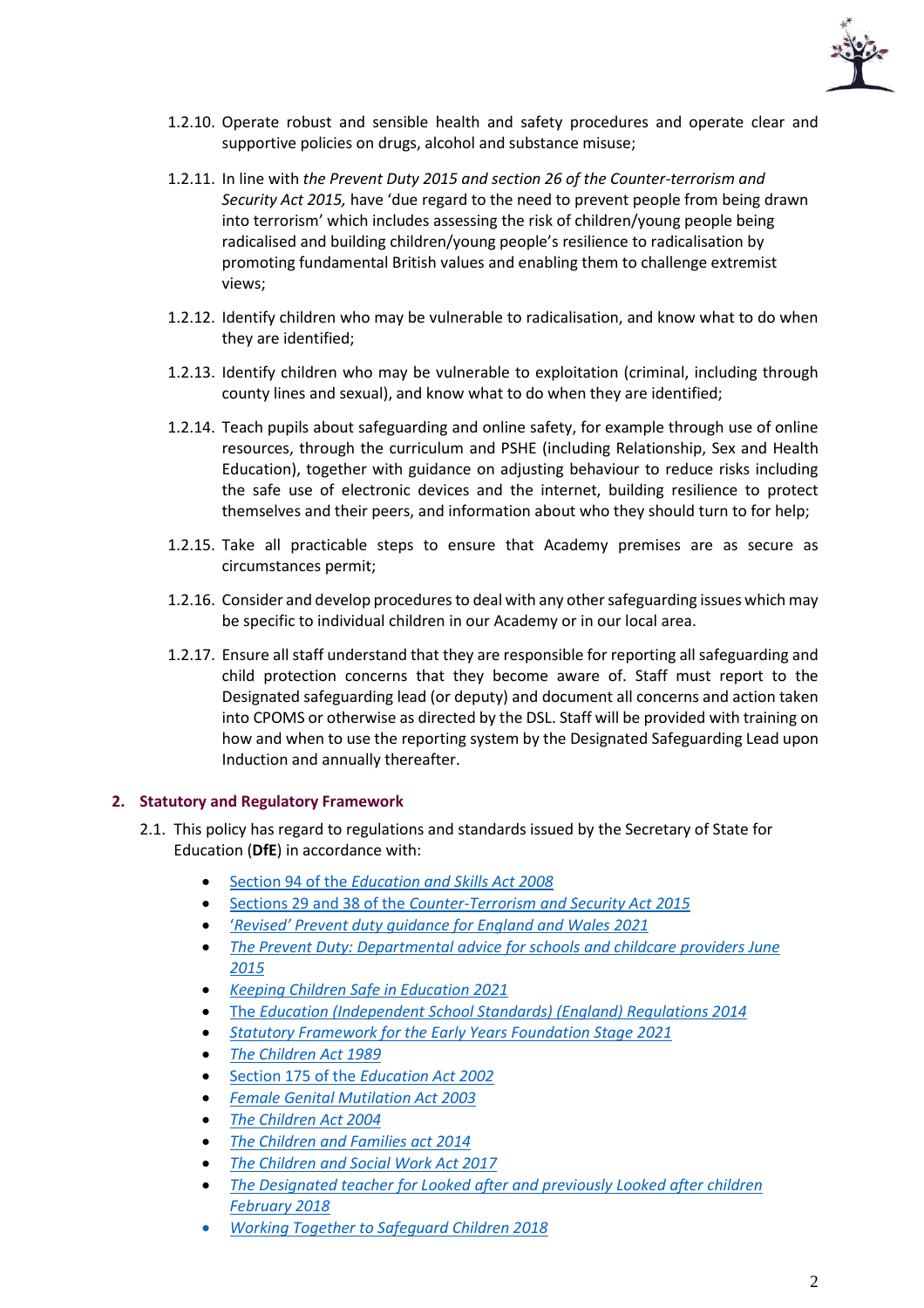- *[Information Sharing: Advice for practitioners providing safeguarding services to](https://assets.publishing.service.gov.uk/government/uploads/system/uploads/attachment_data/file/721581/Information_sharing_advice_practitioners_safeguarding_services.pdf)  [children, young people, parents and carers 2018](https://assets.publishing.service.gov.uk/government/uploads/system/uploads/attachment_data/file/721581/Information_sharing_advice_practitioners_safeguarding_services.pdf)*
- *[What to do if you are worried a child is being abused: advice for practitioners 2015](https://assets.publishing.service.gov.uk/government/uploads/system/uploads/attachment_data/file/419604/What_to_do_if_you_re_worried_a_child_is_being_abused.pdf)*
- *[Child Sexual exploitation: Definition and guide for practitioners 2017](https://assets.publishing.service.gov.uk/government/uploads/system/uploads/attachment_data/file/591903/CSE_Guidance_Core_Document_13.02.2017.pdf)*
- *[Children Missing Education 2016](https://assets.publishing.service.gov.uk/government/uploads/system/uploads/attachment_data/file/550416/Children_Missing_Education_-_statutory_guidance.pdf)*
- *[Multi-Agency statutory guidance on female genital mutilation 2016](https://assets.publishing.service.gov.uk/government/uploads/system/uploads/attachment_data/file/800306/6-1914-HO-Multi_Agency_Statutory_Guidance.pdf) (updated 2018)*
- *[Female Genital Mutilation Guidance for Schools July 2019](http://nationalfgmcentre.org.uk/wp-content/uploads/2019/06/FGM-Schools-Guidance-National-FGM-Centre.pdf)*
- *[Disqualification under the Childcare Act \(2006\) July 2018](https://assets.publishing.service.gov.uk/government/uploads/system/uploads/attachment_data/file/719794/Disqualification_under_the_childcare_act_July2018.pdf)*
- *[Sexual Violence and Sexual Harassment between children in schools 2021](https://assets.publishing.service.gov.uk/government/uploads/system/uploads/attachment_data/file/999239/SVSH_2021.pdf)*
- *[Criminal Exploitation of children and vulnerable adults: County Lines Guidance](https://www.gov.uk/government/publications/criminal-exploitation-of-children-and-vulnerable-adults-county-lines/criminal-exploitation-of-children-and-vulnerable-adults-county-lines)  [September 2020](https://www.gov.uk/government/publications/criminal-exploitation-of-children-and-vulnerable-adults-county-lines/criminal-exploitation-of-children-and-vulnerable-adults-county-lines)*
- *[Help, protection, education: concluding the Children In Need Review June 2019](https://assets.publishing.service.gov.uk/government/uploads/system/uploads/attachment_data/file/809236/190614_CHILDREN_IN_NEED_PUBLICATION_FINAL.pdf)*
- *[Teaching Online safety in Schools June 2019](https://assets.publishing.service.gov.uk/government/uploads/system/uploads/attachment_data/file/811796/Teaching_online_safety_in_school.pdf)*
- *[Relationships Education, Relationships and Sex Education](https://assets.publishing.service.gov.uk/government/uploads/system/uploads/attachment_data/file/908013/Relationships_Education__Relationships_and_Sex_Education__RSE__and_Health_Education.pdf) (RSE) and Health Education [2019](https://assets.publishing.service.gov.uk/government/uploads/system/uploads/attachment_data/file/908013/Relationships_Education__Relationships_and_Sex_Education__RSE__and_Health_Education.pdf)*
- *[RSE Guidance 2020](https://www.gov.uk/government/publications/relationships-education-relationships-and-sex-education-rse-and-health-education)*
- 2.2. *Keeping Children Safe in Education (2021)* defines safeguarding and promoting the welfare of children as protecting children from maltreatment; preventing impairment of children's mental and physical health or development; ensuring that children grow up in circumstances consistent with the provision of safe and effective care; and taking action to enable all children to have the best outcomes.
- 2.3. The *Prevent Duty Guidance for England and Wales* emphasises that the duty to have due regard to the need to prevent children from being drawn into terrorism is an aspect of safeguarding. Being drawn into terrorism includes not just violent extremism but also nonviolent extremism, which can create an atmosphere conducive to terrorism and can popularize views which terrorists exploit. Schools should be safe spaces in which children and young people can understand and discuss sensitive topics, including terrorism and the extremist ideas that are part of terrorist ideology, and learn how to challenge these ideas.

# <span id="page-4-0"></span>**3. Associated Policies**

3.1 This Policy should be read alongside the Academy's:

- Online Safety Policy
- Recruitment Policy
- Astrea Inclusion Policy
- SEND Policy
- Attendance Policy
- Behaviour Policy
- Whistleblowing Policy
- Staff Code of Conduct/Behaviour Policy
- Exclusions Policy
- Health and Safety Policy
- Anti-Bullying Policy
- Confidentiality and data Protection Policy
- Relationships, Sex and Health Education Policy
- Acceptable Use of IT Policy
- Social Media Policy
- Equal Opportunities Policy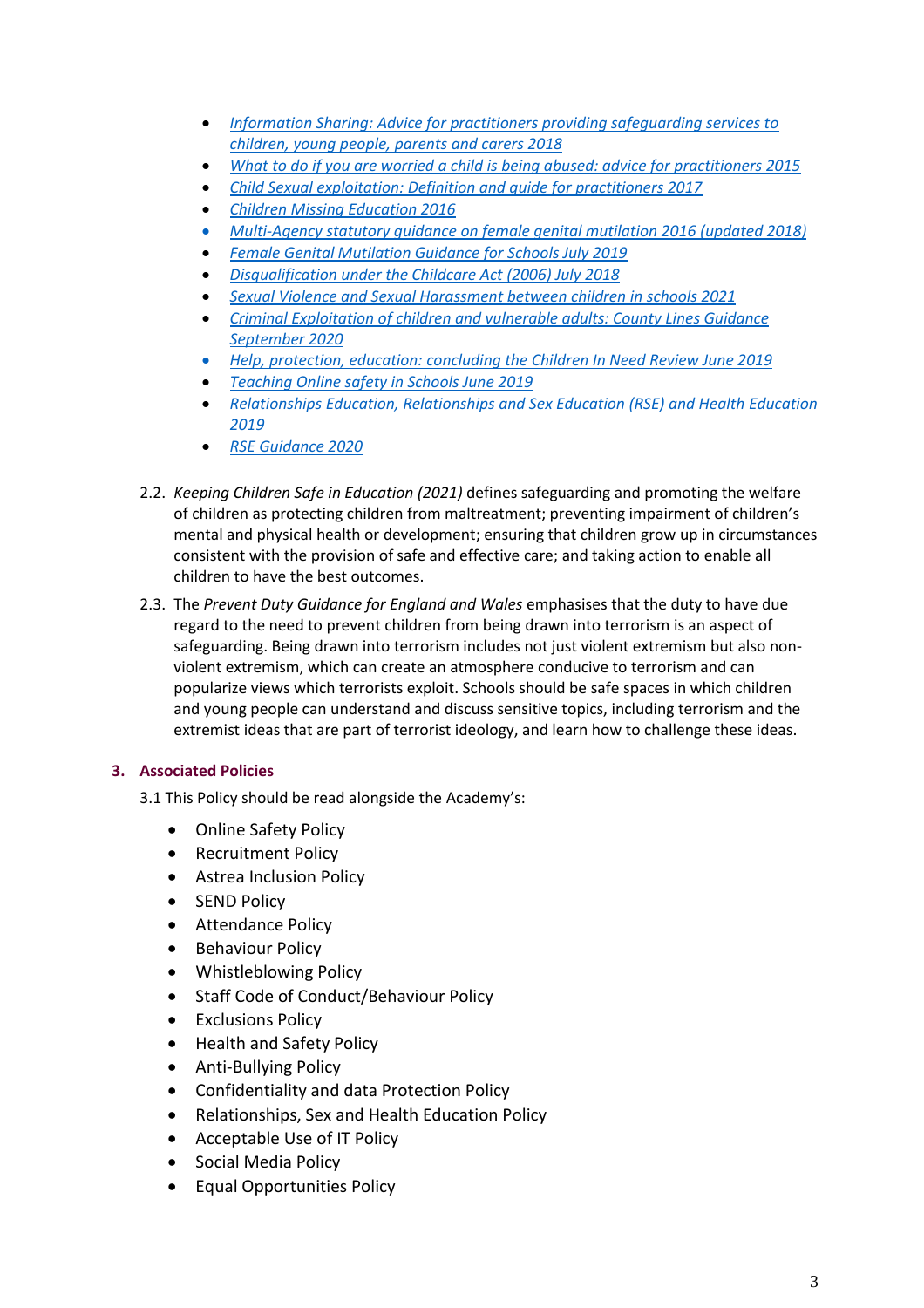

# **4. The Designated Safeguarding Lead**

- 4.1 The Academy has appointed a senior member of staff with the necessary status and authority (Designated Safeguarding Lead) to be responsible for matters relating to safeguarding, child protection and welfare.
- **4.2 The Designated Safeguarding Lead for the Academy site is Mikaela Robinson, Safeguarding Lead.**
- *4.3* The main responsibilities of the Designated Safeguarding Lead are set out in Appendix 1, and are in line with guidance taken from *Annex C, Keeping Children Safe in Education 2021.*
- 4.4 If the Designated Safeguarding Lead is unavailable the Deputy Designated Safeguarding Leads support the DSL and will carry out the duties. **The Designated Safeguarding Lead and team of Designated Safeguarding peoole can be contacted on 01954 288771.**
- **4.5** In this policy, reference to the Designated Safeguarding Lead includes the Deputy Designated Safeguarding Leads where the Designated Safeguarding Lead is unavailable. However, **the ultimate responsibility for Safeguarding and Child protection remains with the Designated Safeguarding Lead and cannot be delegated.**
- 4.6 Either the DSL or deputy **must** be available to staff and pupils during the school day, either directly or by telephone. If the DSL is 'off-site', this must be communicated to all staff. If both the DSL and Deputy DSLs are not available, staff should share concerns with another member of the senior leadership team who should contact Astrea Deputy Director of Safeguarding immediately should further advice/support be needed (see contact page for details).
- 4.7 The Designated Safeguarding Lead and the Deputy Designated Safeguarding Leads **must** have undertaken appropriate child protection training and training in inter-agency working, to provide them with the knowledge and skills required to carry out the role, and **must** attend full refresher training at two-yearly intervals (minimum), attend additional safeguarding training on key issues, and attend updates and briefings at least annually.
- 4.8 The Designated Safeguarding Lead (as a minimum) should also have undertaken **Prevent training and Online Safety training**, and be able to support the school with regards to their requirement under the Prevent Duty.

### <span id="page-5-0"></span>**5. Duty of employees, Trustees and volunteers**

- 5.1 Every employee, Trustee and local committee member of the Academy as well as every volunteer who assists the Academy is under a general legal duty:
	- 5.1.1 To protect children from abuse and neglect;
	- 5.1.2 To be aware of the Academy's child protection procedures and to follow them;
	- 5.1.3 To know how to access and implement the Academy's child protection procedures, independently if necessary;
	- 5.1.4 To keep a sufficient record of any significant complaint, conversation or event in accordance with this policy; and
	- 5.1.5 To report any matters of concern to the Designated Safeguarding Lead.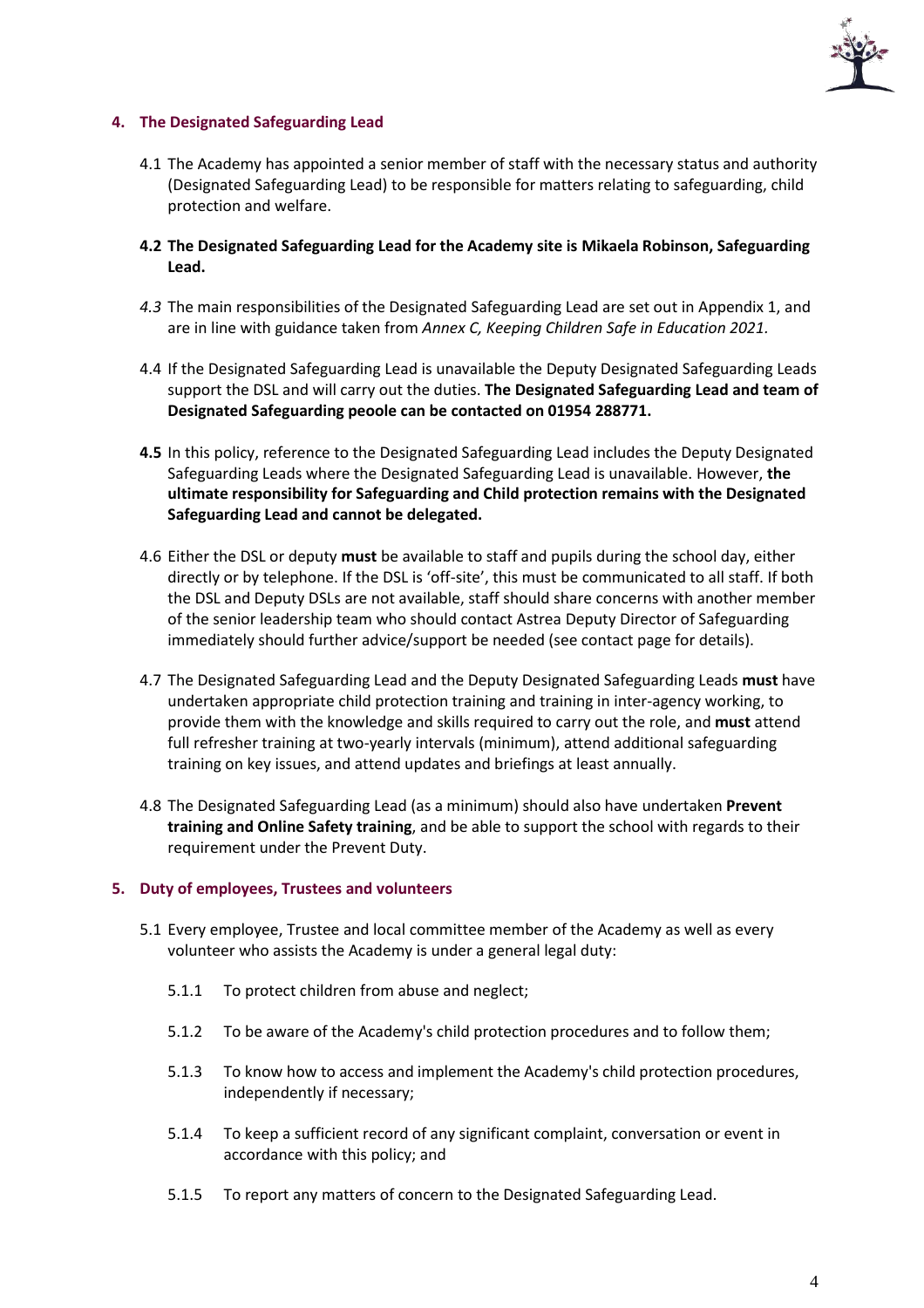

- 5.2 [Staff connected to the School's Early Years and Later Years provisions are under an ongoing duty to inform the Academy if their circumstances change which would mean they meet any of the criteria for disqualification under the Childcare Act 2006. Staff should refer to their contract of employment in respect of their ongoing duty to update the Academy.]
- 5.3 The Board of Trustees ensures that the Academy's safeguarding arrangements take into account the procedures and practice of the Local Safeguarding Partners and *Keeping Children Safe in Education 2021.* The Board of Trustees will ensure that there are appropriate procedures and policies in place to support timely and appropriate action to be taken to safeguard a child and promote their welfare, and that regularly updated training takes place with all staff and volunteers. Trustees will ensure that Safer Recruitment principles are adhered to in accordance with *Part 3, Keeping Children Safe in Education 2021.* The Board of Trustees will review any serious incidents and instruct a post-incident review with the support of Astrea Academy Trust Deputy Director of Safeguarding, Nicola Law, to ensure all policies and procedures are being adhered to and have oversight of annual Safeguarding Audits conducted by the Trust. The Board of Trustees ensure there are clear lines of accountability through the Astrea Safeguarding Quality Assurance Framework, which is completed and reviewed termly.
- 5.4 A designated teacher will be appointed by the Principal to promote the educational achievement of children who are looked after and previously looked after (**see 11.6 for contact details of the designated teacher for LAC**). As the central point of contact for the school, the designated teacher will ensure appropriate and timely liaison with the Virtual School and where appropriate, the Virtual School Head.
- 5.5 The Trustees will ensure that staff have the skills, knowledge and understanding necessary to keep looked after children safe. In particular, they will ensure that the information they need in relation to the child's looked after status, his / her care arrangements and the levels of authority delegated to the carer by the authority looking after him / her is made available to them.

# <span id="page-6-0"></span>**6. Training**

# <span id="page-6-1"></span>**6.1. Induction**

- 6.1.1 All staff, including temporary staff and volunteers, will be provided with induction training that includes:
	- This Policy;
	- The staff [Code of Conduct/Staff behaviour Policy/handbook] including the whistleblowing policy, staff Social Media/AUP Policy and the Behaviour Policy;
	- Role of the Designated Safeguarding Lead and his / her identity and contact details together with that of and his / her Deputy;
	- Safeguarding procedures in response to children who go missing (as outlined in Appendix 4 of this policy);
	- Safeguarding and Child protection training (level 1 equivalent including Online safety), which will be updated annually;
	- A copy of '*Part 1 and Annex B of Keeping Children Safe in Education 2021';* and

All staff will complete the additional modules below (optional for Volunteers):

- The Educare online module on Prevent/Channel;
- The Educare online module on Sexual violence and sexual harassment between children and young people;
- The Educare module on Equality and Diversity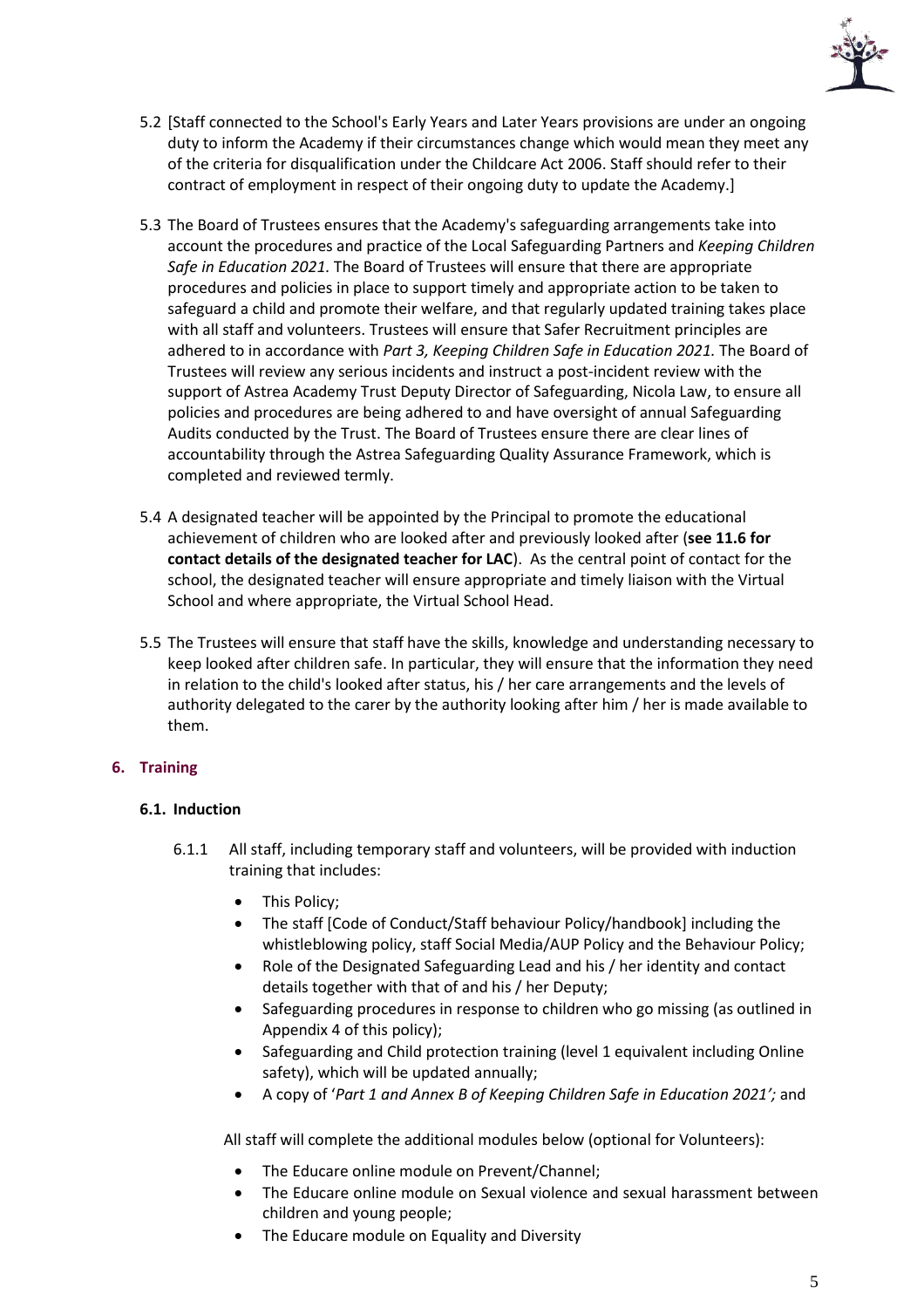# <span id="page-7-0"></span>**6.2. Child protection and Safeguarding training**

- 6.2.1 All staff including the Principal will receive a copy of this policy and Part 1 and Annex B of *Keeping Children Safe in Education 2021,* the Academy's Code of conduct/Staff Handbook and the Behaviour Policy and will be required to confirm that they have read and understood these. **A record of this will be kept for training and auditing purposes.**
- 6.2.2 The Principal and all staff members will undertake appropriate child protection training which will be updated annually and following consultation with the **Cambridgesire and Peterborough Safeguarding Childrens Board Safeguarding**  Partnership Safeguarding Partners<sup>1</sup>. Training will include guidance on the duties of staff in relation to both children in need and children at risk of harm. In addition to all staff attending Safeguarding and Child Protection training, all staff will receive regular updates via email or staff meetings to keep their skills and knowledge up to date.
- 6.2.3 Staff development will also include training on online safety and the requirement to ensure children are taught about safeguarding (including online safety)
- 6.2.4 Additionally, the Academy will make an assessment of the appropriate level and focus for staff training and responsiveness to specific safeguarding concerns such as: radicalisation; child sexual exploitation; criminal exploitation including through 'County Lines'; female genital mutilation; cyberbullying; peer on peer abuse (including sexual violence and sexual harassment) and mental health.
- 6.2.5 The Academy will ensure that ongoing development training supports staff to appropriately identify and respond to the issues referenced above.
- 6.2.6 All members of the Astrea Central Team, the local governance committee (LGC)/Trust management board (TMB) members will undertake appropriate training annually to enable them to fulfil their safeguarding responsibilities.

# <span id="page-7-1"></span>**6.3. Whistleblowing**

- 6.3.1 All staff are required to report to the Principal. If the Principal is absent or if the allegation relates to the Principal, staff are required to report directly to Astrea Chief People Officer Trust, Lesley Charlesworth-Hart and Deputy Director of Safeguarding Nicola Law. Staff must report any concern or allegations about Academy practices or the behaviour of colleagues which are likely to put pupils at risk of abuse or other serious harm. Whistleblowers must be reassured that a disclosure made in good faith will never lead to a detrimental position for their employment. A knowingly false disclosure however could lead to disciplinary action.
- 6.3.2 See appendix 3 and the school's separate Whistleblowing Policy for full details of the procedures to be followed in relation to allegations against staff. All guidance stated in *Part 4 of Keeping Children Safe in Education 2021* regarding the management and record keeping of whistleblowing allegations must be followed, which includes liasion with the Local Authority Designated Officer as approproiate. Local Authority Designated Officer (LADO) contact information is detailed within section 11 of this policy.

<span id="page-7-2"></span><sup>1</sup> How regular the training should be undertaken must be in accordance with KCSIE 2021 the Local Safeguarding Partners advice.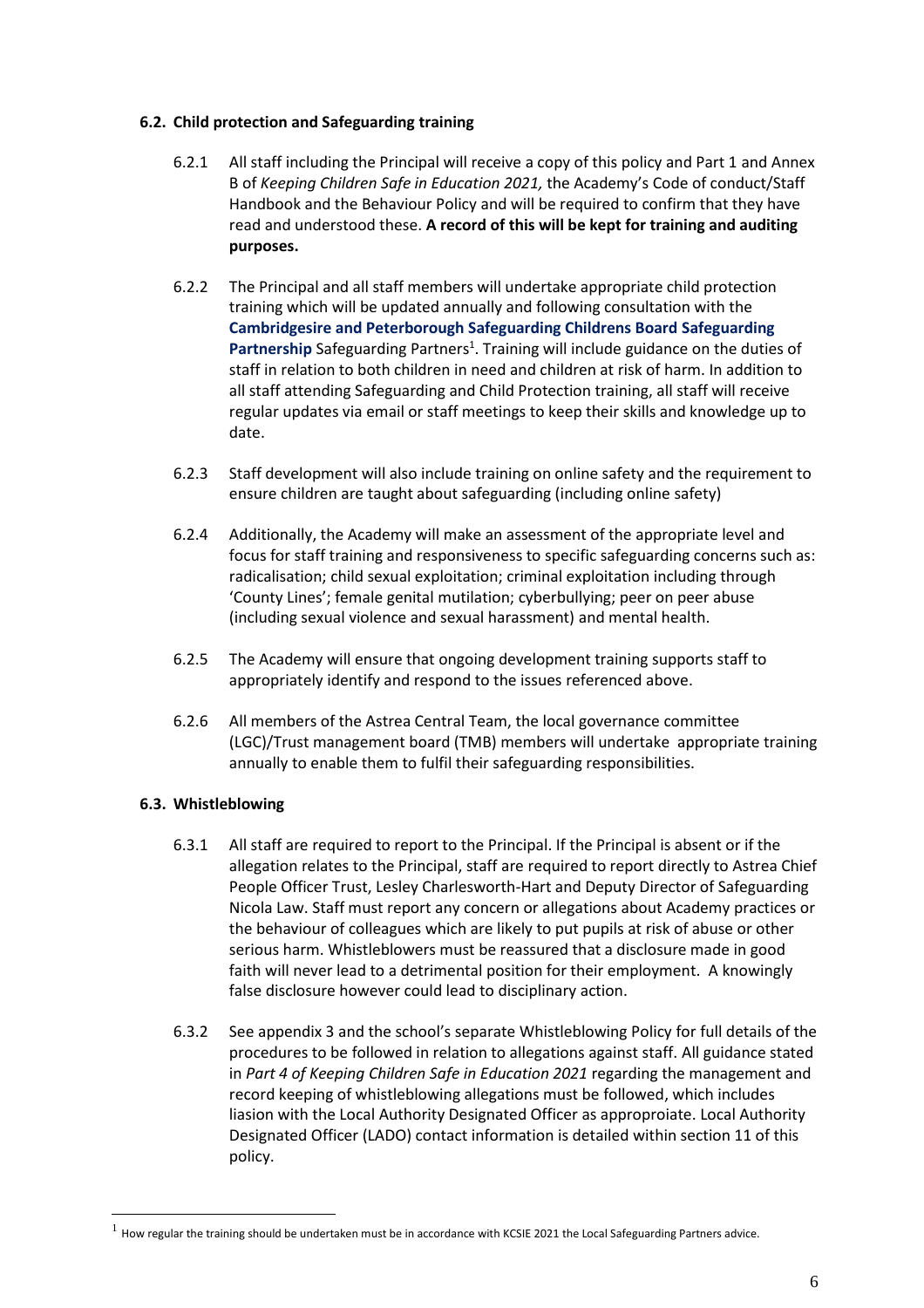

# **7. Procedures**

### <span id="page-8-0"></span>**7.1. Cause for concern / complaints of abuse**

- 7.1.1 Every complaint or suspicion of abuse from within or outside the Academy will be taken seriously and action taken in accordance with this policy.
- 7.1.2 The child protection training provided to staff considers the types and signs of abuse staff should be aware of. Further details are set out in **[Appendix 2](#page-21-0)**.
- 7.1.3 If a member of staff is concerned that a pupil may be in need of Early Help or suffering harm, the matter should be referred to the Designated Safeguarding Lead as soon as possible.
- 7.1.4 If, at any point, there is a risk of immediate harm to a child a referral should be made to children's social care immediately and Police if necessary. Anybody can make a referral. If the child's situation does not appear to be improving the staff member with concerns should press for re-consideration. Contact details of local Childrens Social Care can be found in section 11 of this policy.
- 7.1.5 All staff are particularly reminded:
	- From October 2015, in accordance with section5B of the *Female Genital Mutilation Act 2003,* teachers must personally report to the Police 'known' cases of FGM, cases where they discover that an act of female genital mutilation appears to have been carried out, or a child/young person discloses it has taken place. The teacher should also discuss any such case with the Designated Safeguarding Lead and involve children's social care as appropriate.
	- From July 2015, under the *Prevent Duty*, concerns about children who may be at risk of being drawn into terrorism must be reported to the school's Designated Safeguarding Lead, who will make a referral as appropriate via the Channel Panel and/or to Children's Social Care, in line with the Local Authority protocol.
	- Children and young people with Special Educational Needs and/or Disabilities (SEND) can face additional safeguarding challenges because:
		- there may be assumptions that indicators of possible abuse such as behaviour, mood and injury relate to the child's condition without further exploration;
		- these children being more prone to peer group isolation or bullying/peer on peer abuse (including prejudice-based bullying) than other children;
		- there is potential that children with SEND or certain medical conditions can be disproportionally impacted by behaviours such as bullying/peer on peer abuse without outwardly showing any signs, pupils may hide or mask the difficulties they experience; and
		- they may experience communication barriers and difficulties in managing or reporting these challenges.

At Cottenham Village College we identify pupils who might need more support to be kept safe or to keep themselves safe by:

- ensuring the DSL and SENCo work closely, sharing information regarding concerns relating to pupils/students with SEND;
- pastoral support is targeted as required to pupils with SEND;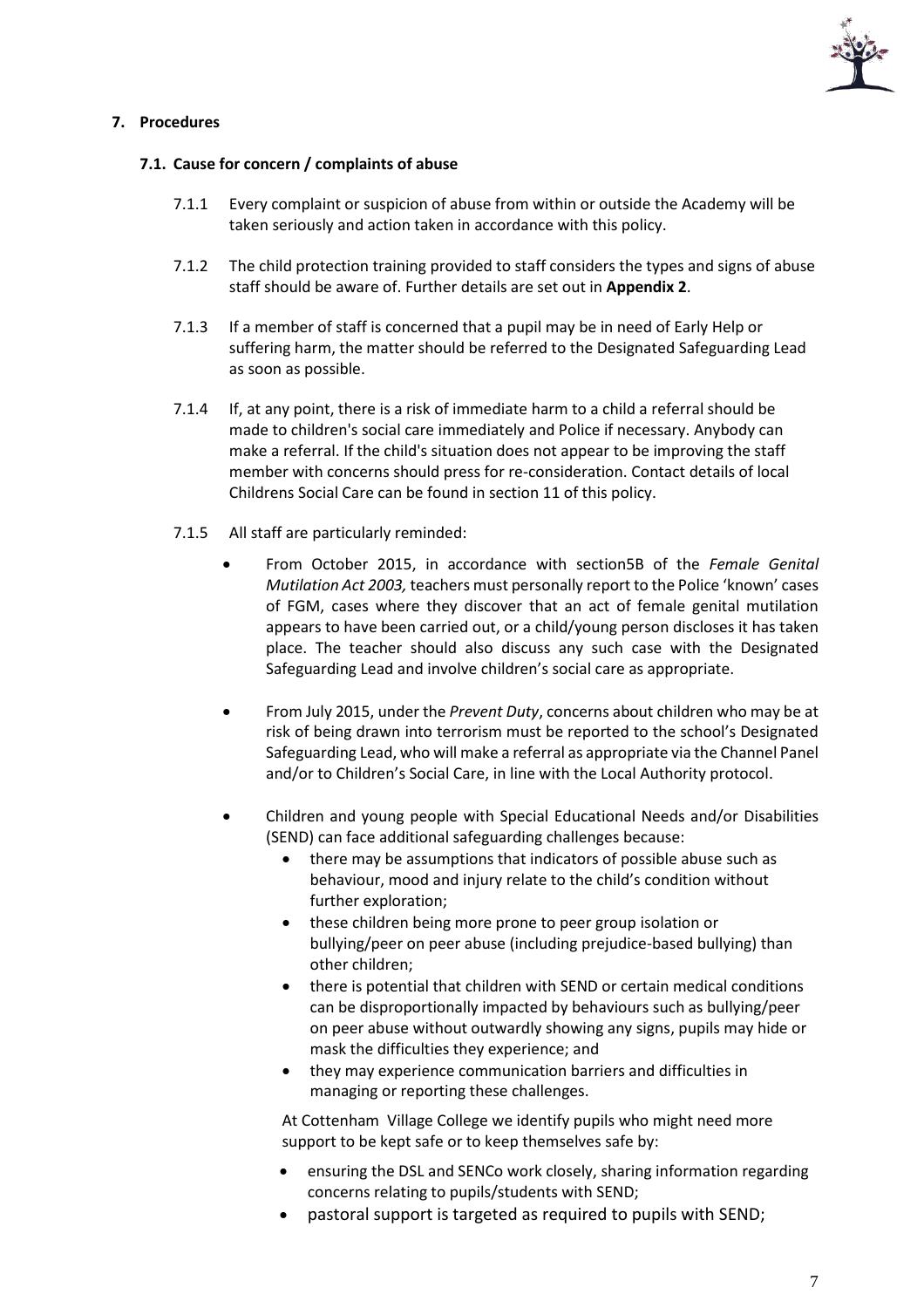- all pupils'/students' voices are regularly captured, adaptations are made and resources used to capture the 'voice' which may be non-verbal;
- all notable changes in behaviour, mood or presentation are reported to the DSL;
- all unexplained injuries and injuries for which there have been where conflicting explanations are reported to the DSL.

### <span id="page-9-0"></span>**7.2. Action by the Designated Safeguarding Lead**

- 7.2.1 On being notified of a concern, complaint or suspicion of abuse, the action to be taken by the Designated Safeguarding Lead will take into account:
	- a) The local inter-agency procedures of the Local Safeguarding partnership;
	- b) Responsibilities outlined in *Keeping Children Safe in Education 2021;*
	- c) Where relevant, local information sharing protocols relating to Channel referrals;
	- d) The nature and seriousness of the suspicion or complaint. A complaint involving a serious criminal offence, including the identification of someone who may already be engaged in illegal terrorist activity, will always be referred to local authority children's social care services and the police;
	- e) The child's wishes and feelings; and
	- f) Duties of confidentiality, so far as applicable.
- 7.2.2 If there is room for doubt as to whether a referral should be made, the Designated Safeguarding Lead will consult with children's social care on a 'hypothetical' basis without identifying the family. However, as soon as sufficient concern exists that a child may be at risk of significant harm, a referral to the local authority children's social care services will be made without delay (and in any event within 24 hours).
- 7.2.3 If the initial referral is made by telephone, the Designated Safeguarding Lead will confirm the referral in writing to the local authority children's social care services within 24 hours. Paragraph 71 of *Working Together to Safeguard Children 2018* states that: *"Within one working day of a referral being received, a local authority social worker should acknowledge receipt to the referrer and make a decision about next steps and the type of response required."* If no response or acknowledgment is received within this timeframe, the Designated Safeguarding Lead will contact the local authority children's social care services again.
- 7.2.4 Whether or not the Academy decides to refer a particular complaint to local authority children's social care services or the police, the parents and pupil will be informed in writing of their right to make their own complaint or referral to local authority children's social care services or the police and will be provided with contact names, addresses and telephone numbers, as appropriate.
- 7.2.5 In circumstances where a pupil has not suffered and is not likely to suffer significant harm but is in need of Early Help or additional support from one or more agencies, the Designated Safeguarding Lead will liaise with children's social care and where appropriate an inter-agency assessment will take place, including use of the Common Assessment Framework and Early Help / Team around the Child approaches, as necessary. Decisions to seek such support for a pupil will be taken in consultation with parents unless there are reasonable grounds for suspecting that in doing so, the pupil will be at risk of significant harm. Details of the Early Help Hub/Team can be found on page 11 of this policy.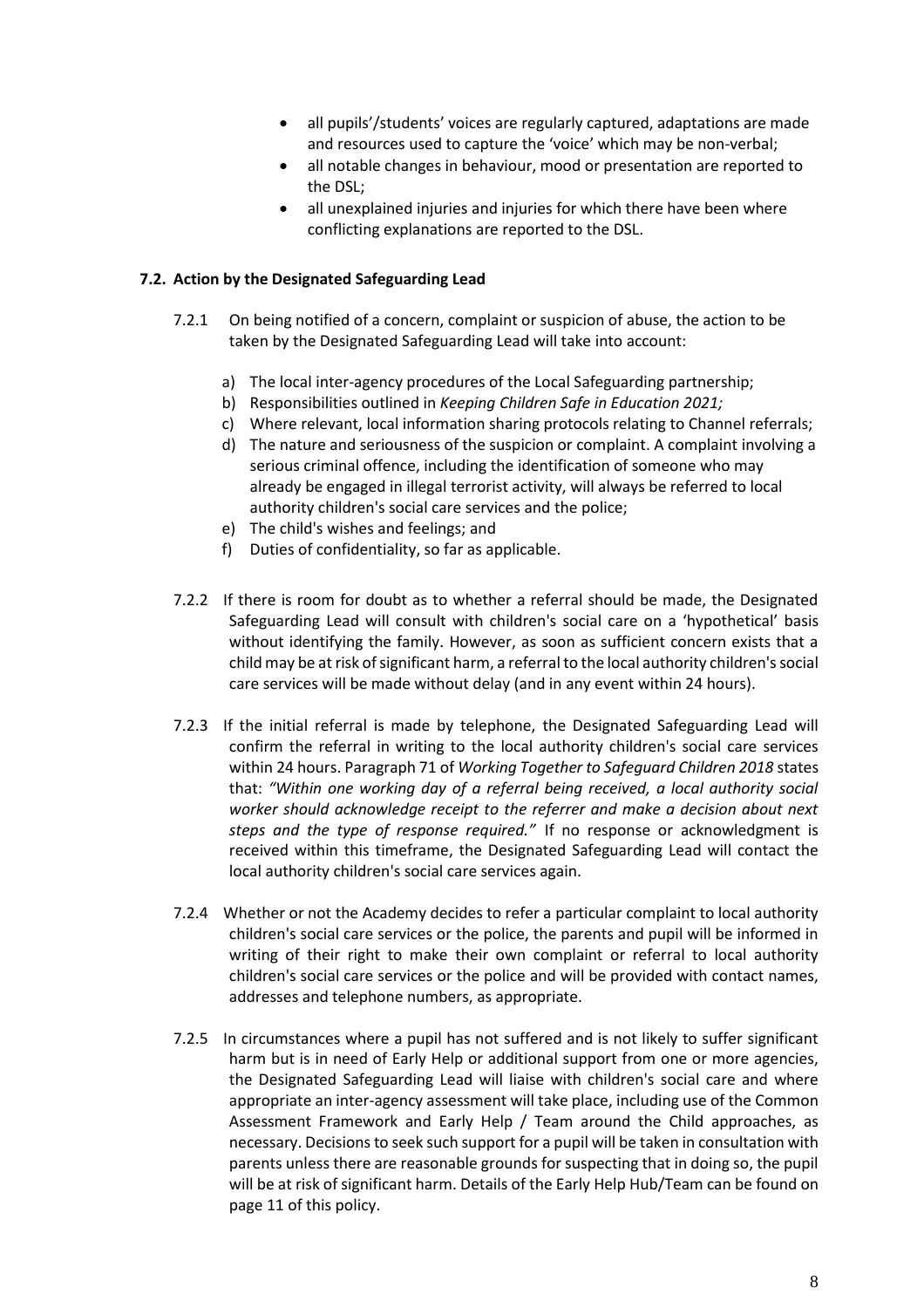7.2.6 Where relevant, the Academy will co-operate with the Channel Panel, the police and/or children's social care in providing any relevant information so that each can effectively carry out its functions to determine whether an individual is vulnerable to being drawn into terrorism. The Academy will respond to requests for information from the police promptly and in any event within 48 hours.

# **7.3 Early Help**

- <span id="page-10-0"></span>7.3.1 In accordance with *Keeping Children safe in Education 2021* and chapter 1 of *Working Together to Safeguarding Children 2018*, all staff should be prepared to identify children and young people who may benefit from Early Help. Early Help means providing support as soon as a problem emerges at any point in a child's life.
- 7.3.2 Staff should, in particular, be alert to the potential need for early help for a child who:
	- is disabled and/or has specific additional needs;
	- has special educational needs (whether or not they have a statutory Education, Health and Care Plan);
	- is a young carer;
	- is showing signs of being drawn into anti-social or criminal behaviour, including gang involvement and association with organised crime groups;
	- is frequently missing/goes missing from care or from home;
	- is at risk of modern slavery, trafficking or exploitation;
	- is at risk of being radicalised or exploited;
	- is in a family circumstance presenting challenges for the child, such as drug and alcohol misuse, adult mental health issues and domestic abuse;
	- is misusing drugs or alcohol themselves;
	- has returned home to their family from care;
	- is a privately fostered child.
- 7.3.3 In the first instance staff should discuss Early Help requirements with the Designated Safeguarding Lead. Staff may be required to support other agencies and professionals in completing an Early Help Assessment.
- 7.3.4 All staff must be aware of the Early Help process which includes Identifying an emerging problem, liaising with the Designated Safeguarding Lead, sharing information and in some cases, acting as the lead professional in undertaking early help assessments.
- 7.3.5 If Early Help and or other support is appropriate, the case should be kept under constant review by the identified lead professional under the supervision of the designated safeguarding lead and consideration given to a referral to children social care if the child or young person's situation doesn't appear to be improving. Details of the Early Help Hub/Team can be found on page 13 / paragraph 11 of this policy.

# <span id="page-10-1"></span>**7.4 Mental Health**

7.4.1 All staff should also be aware that mental health problems can, in some cases, be an indicator that a child has suffered or is at risk of suffering abuse, neglect or exploitation.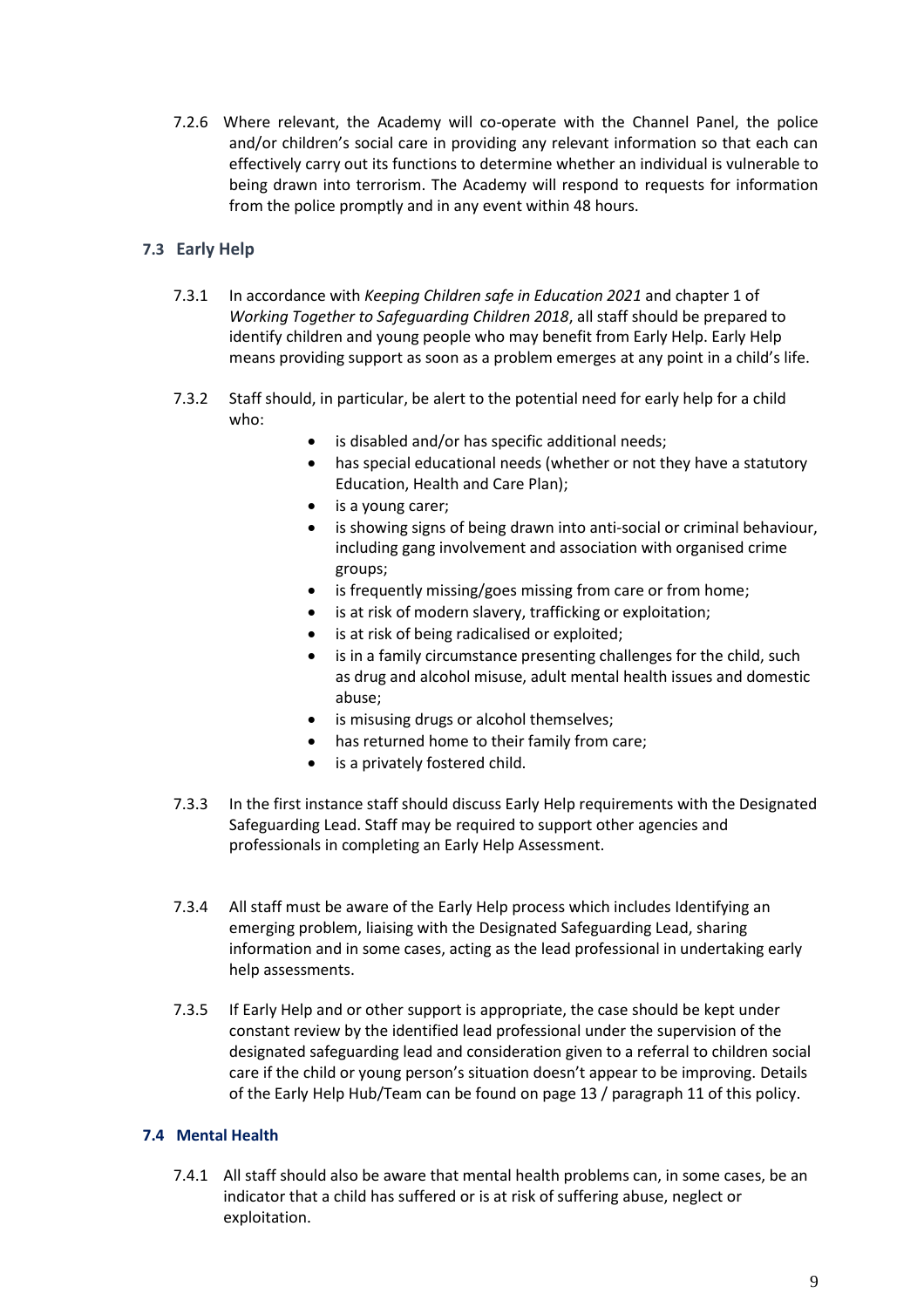

- 7.4.2 Only appropriately trained professionals should attempt to make a diagnosis of a mental health problem. Staff however, are well placed to observe children day-to-day and identify those whose behaviour suggests that they may be experiencing a mental health problem or be at risk of developing one.
- 7.4.3 Where children have suffered abuse and neglect, or other potentially traumatic adverse childhood experiences, this can have a lasting impact throughout childhood, adolescence and into adulthood. It is key that staff are aware of how these children's experiences, can impact on their mental health, behaviour and education.
- 7.4.4 Any concerns in relation to the mental health of our children and young people should be raised with the DSL, the schools Mental Health lead and in some cases the SENCO also, without delay to ensure children and young people can access the right support at the right time.

# **7.5 Dealing with allegations against staff, Trustees and volunteers**

- 7.5.1 The Academy has procedures for dealing with allegations against staff (including supply), Trustees and volunteers who work with children that aim to strike a balance between the need to protect children from abuse and the need to protect staff (including supply), Trustees and volunteers from false or unfounded allegations. These procedures are set out in Appendix 3 and follow the DfE guidance found in Part 4 of *Keeping Children Safe in Education 2021.*
- 7.5.2 The local authority has designated a particular officer, or team of officers, to be involved in the management and oversight of allegations against people that work with children (Designated Officer(s) also known as LADO).
- 7.5.3 The designated officer(s)/LADO **must** be informed immediately and in any event within one working day of all allegations against staff (including supply), Trustees and volunteers that come to the Academy's attention and meet the criteria set out in paragraph 1 of Appendix 3.
- 7.5.4 Detailed guidance is given to staff, Trustees and volunteers to ensure that their behaviour and actions do not place pupils or themselves at risk of harm or of allegations of harm to a pupil. This guidance is contained in Staff Code of Conduct.

### **7.6 Allegations against pupils / Responses to Peer on Peer abuse**

- <span id="page-11-0"></span>7.6.1 Children can abuse other children (often referred to as peer on peer abuse) and it can take many forms. It can happen both inside and outside of school/college and online. It is important that all staff recognise the indicators and signs of peer on peer abuse) and know how to identify it and respond to reports (see Appendix 2).
- 7.6.2 As outlined in 6.1.1, All staff will undertake specific training on Sexual Violence and Harassment between children in schools as well as being provided with behaviour and safeguarding training annually.
- 7.6.3 All pupils are to be reassured that any allegations of abuse will be taken seriously and that they will be supported and kept safe. Victims must never be given the impression that they are creating a problem or made to feel ashamed for making a report. Whilst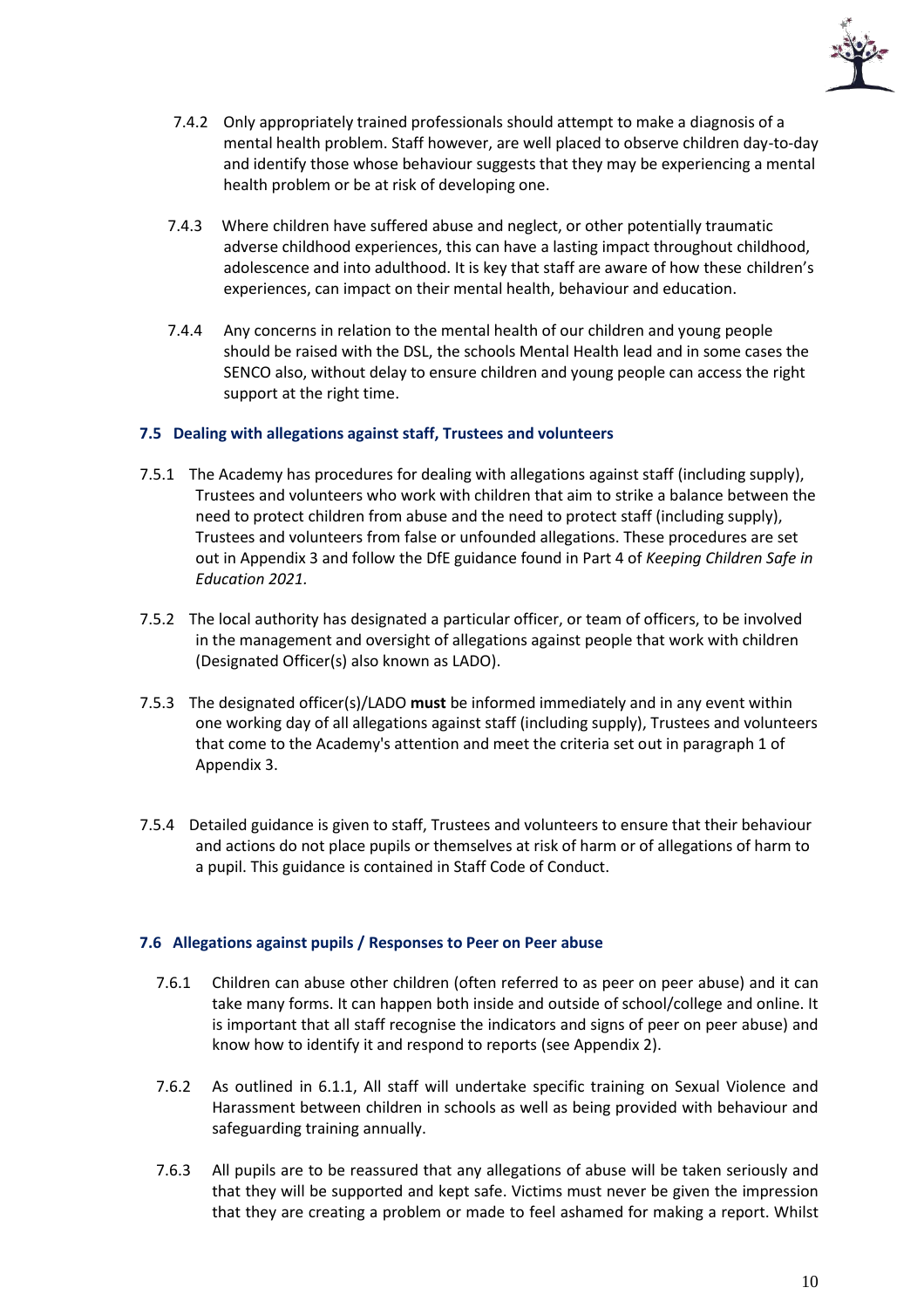statisticaly it is reported that it is more likely that girls may be victims and boys' perpetrators, all peer-on-peer abuse is unacceptable and will be taken seriously.

- 7.6.4 All pupils can raise concerns confidentially regarding Peer-on-peer (child on child) abuse directly with the Designated Safeguarding Lead or Deputies via Using Report a concern which can be found on the school website.
- 7.6.5 It is important to acknowledge that pupils may not find it easy to tell staff about their abuse verbally. Children can show signs or act in ways that they hope adults will notice and react to. In some cases, the victim may not make a direct report.
- 7.6.6 It is understood at the Academy, that even if there are no reports in the Academy, it doen not mean it is not happening. It may be the case that it is just not being reported. As such it is important if staff have any concerns regarding peer on peer abuse they should speak to the Designated safeguarding lead (or Deputy) to ensure it is dealt with immediately and report into CPOMS.
- 7.6.7 At the Academy we will not tolerate abuse. All staff understand the importance of challenging inappropriate behaviour between peers that are inappropriate and/or abusive in nature. Downplaying certain behaviours for example dismissing sexual harassment as "just banter", "just having a laugh", "part of growing up" or "boys will be boys" can lead to a culture of uacceptable behaviours, an unsafe environment for children and a culture that normalises abuse. This will not be tolerated in the Academy and may lead to disciplinary action being taken.
- 7.6.8 The initial response to a report from a child is incredibly important. How staff respond to a report can encourage or undermine the confidence of future victims of sexual violence and sexual harassment to report or come forward. See Appendix 2 – Action staff must take for guidance.
- 7.6.9 All Allegations against pupils are to be reported in accordance with the procedures set out in this policy (see appendix 2). A pupil against whom an allegation of abuse has been made may be suspended from the Academy during the investigation and the Academy's policy on behaviour, discipline and sanctions will apply. If the allegation is in relation to sexual violence or sexual harassment, guidance set out in *Sexual Violence and Sexual Harassment between children in schools 2021* will be followed.
- 7.6.10 The Academy will take advice from children's social care services and police as appropriate, on the investigation of such allegations and will take all appropriate action to ensure the safety and welfare of **all** pupils involved including the pupil or pupils accused of abuse. If the allegation is regarding sexual violence, the police **must** be notified.
- 7.6.11 Where an allegation is made against a pupil, both the victim and the alleged perpetrator will be treated as being at risk and safeguarding procedures in accordance with this Policy will be followed. See Appendix 2

### <span id="page-12-0"></span>**7.7 Missing child and Child Missing from Education procedures –**

7.7.1 Knowing where children are during school hours is an extremely important aspect of safeguarding – refer to **Appendix 4 of this Policy for safeguarding responses to Missing Pupils** / Separate Missing Pupil Policy.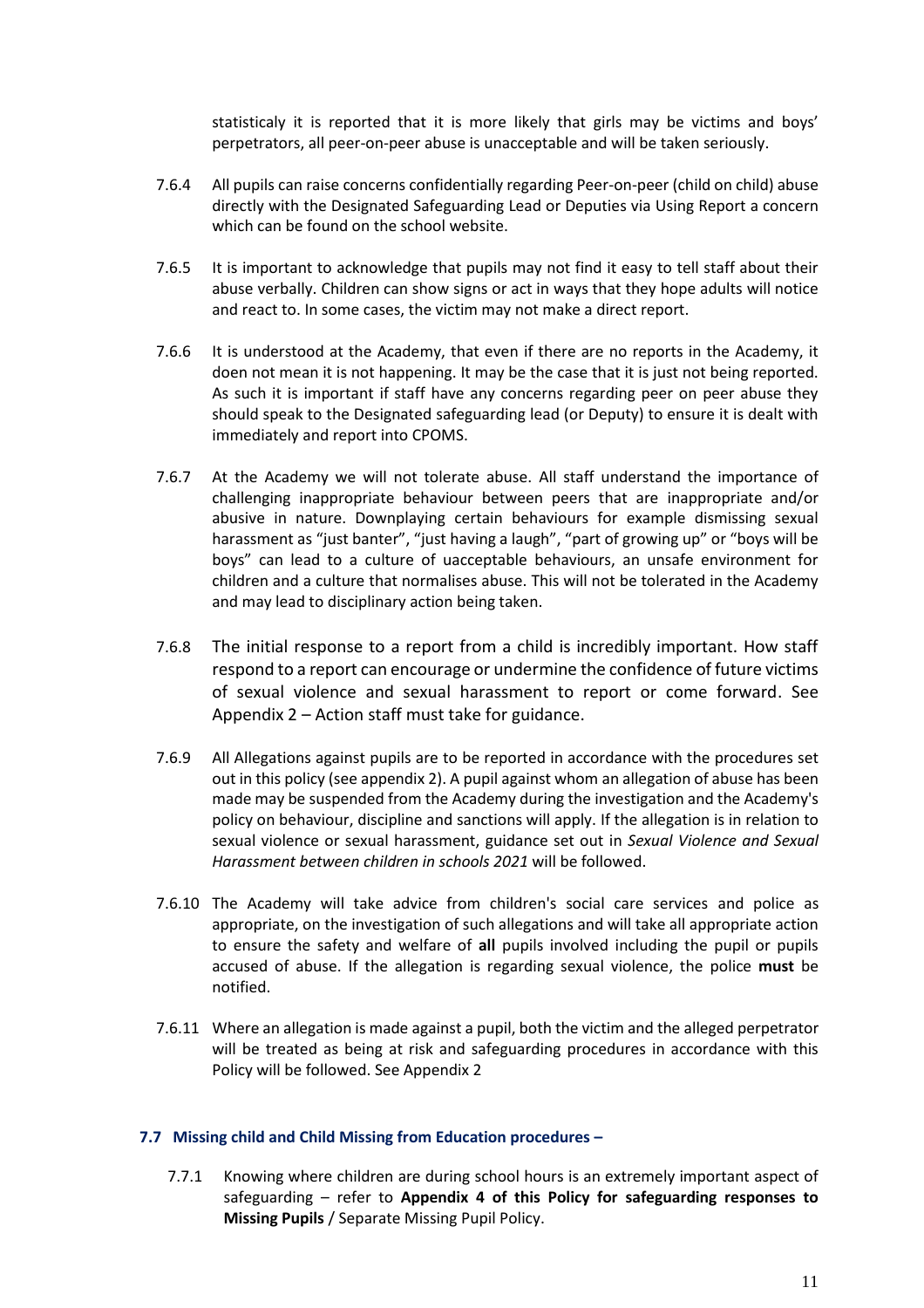- 7.7.2 Children Missing from school can be an indicator of abuse and neglect and may also raise concerns about other safeguarding issues, including the criminal exploitation of children. We monitor attendance carefully and address poor or irregular attendance without delay.
- 7.7.3 Current allocated social workers will be consulted on any issues in relation to attendance for the children they are supporting, including: responding to unauthorised absence or when the child is missing education.
- 7.7.4 In managing attendance, the following actions represent standard practice:
	- We will always follow up with parents/carers when pupils are not at school. This means we need to have a least two up to date contacts numbers for parents/carers/Emergency contacts. Parents should remember to update the school as soon as possible if the numbers change.
	- All staff are informed of Cottenham Village College **Missing Pupil Procedure** which can be found in **Appendix 4** of this Policy / Separate Missing Pupil Policy. This procedure is to be used for searching for, and if necessary, reporting, any pupil missing from the Academy. The procedure includes the requirement to record any incident, the action taken and the reasons given by the pupil for being missing.

# **7.7.5 Children Missing from Education:**

- 7.7.5.1 The Academy recognises that a child going missing from education is a potential indicator of abuse or neglect, and will follow guidance from *Annex B, Keeping Children Safe in Education 2021* and *'Children Missing Education' 2016* to promote their safety and wellbeing. The procedures in this policy will be followed when dealing with children who go missing from education, particularly on repeat occasions, to help to identify the risk of abuse and neglect and to help prevent the risks of them going missing in the future.
- 7.7.5.2 Where a child is going to be deleted from the pupil roll, the school will inform the local authority in which the child resides in the applicable circumstances.
- 7.7.5.3 Where a parent notifies a school that a pupil will live at another address, all schools are required to record in the admissions register:
	- The full name of the parent with whom the pupil will live;
	- The new address; and
	- The date from when it is expected the pupil will live at this address.
- 7.7.5.4 Where a parent of a pupil notifies the school that the pupil is registered at another school or will be attending a different school in future, schools must record in the admission register:
	- The name of the new school; and
	- The date on which the pupil first attended or is due to start attending the new school.
- 7.7.5.5 Where a parent has expressed their intention to Home Educate their child, in *Keeping Children Safe in Education 2021* it advises that LAs, schools, and other key professionals should work together to coordinate a meeting with parents and carers where possible, to discuss what support can be put into place to either support the child to remain in school or to discuss next steps. This meeting will ensure that parents and carers have considered what is in the best interests of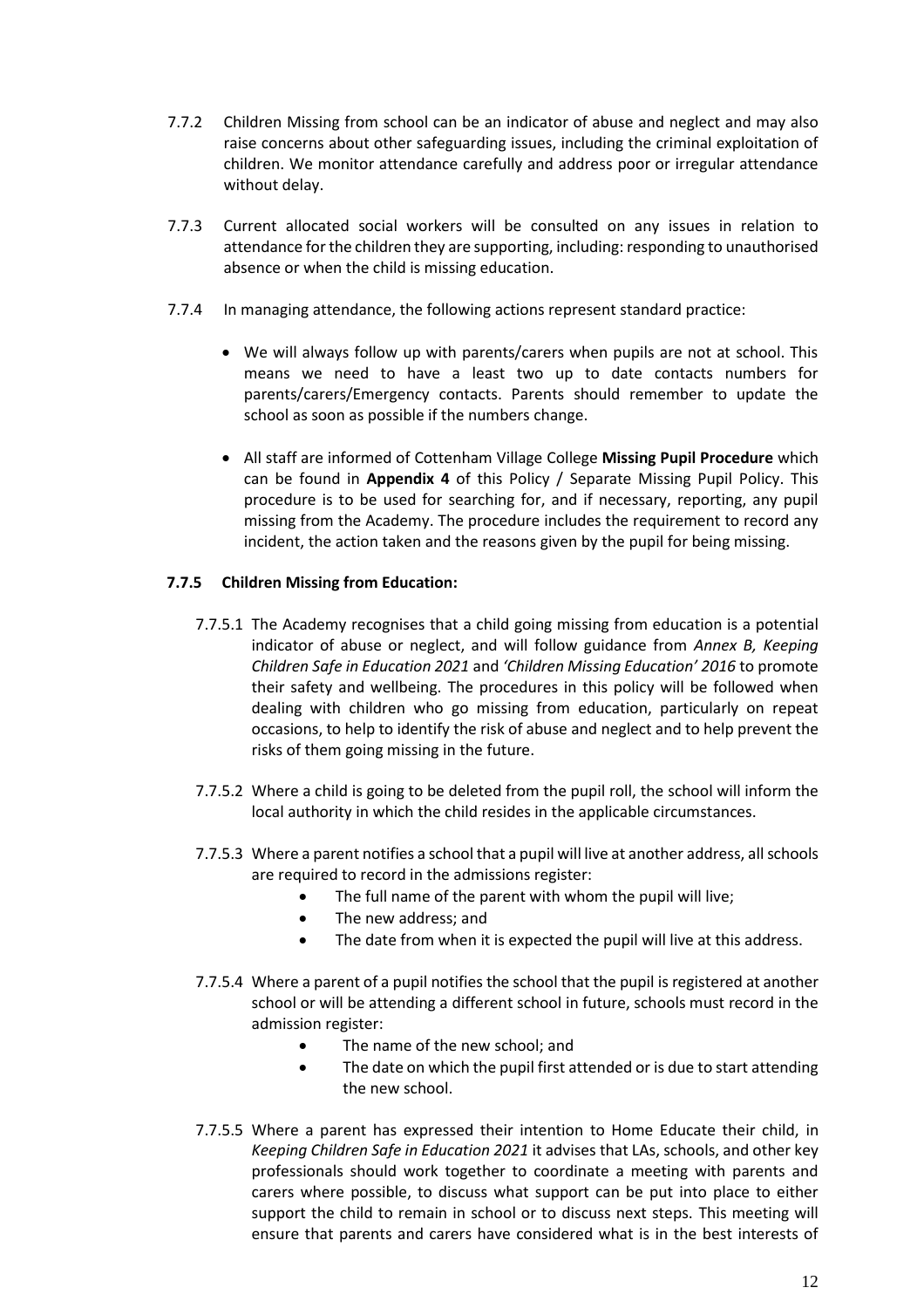

each child. This is particularly important where a child has SEND, is vulnerable, and/or has a social worker.

- 7.7.5.6 Where a parent elects to Home Educate their child, schools must:
	- delete the child's name from their admissions register upon receipt of written notification from the parents that the pupil is receiving education otherwise than at school. However, schools should not wait for parents to give written notification that they are withdrawing their child from school before advising their local authority.
	- Schools must make a return (giving the child's name, address and the ground upon which their name is to be deleted from the register) to the local authority as soon as the ground for deletion is met, and no later than deleting the pupil's name from the register. They should also copy parents into the notice to the local authority.
	- See DfE guidance **Elective [Home Education](https://assets.publishing.service.gov.uk/government/uploads/system/uploads/attachment_data/file/791527/Elective_home_education_gudiance_for_LAv2.0.pdf)** for more information.
- 7.7.5.7 The Academy shall inform the applicable local authority of any pupil who fails to attend the Academy regularly, or has been absent without the Academy's permission for a continuous period of 10 school days or more, at such intervals as are agreed between the Academy and the local authority (or in default of such agreement, at intervals determined by the Secretary of State).

# <span id="page-14-0"></span>**7.8 Informing parents**

- **7.8.1** Parents will normally be kept informed as appropriate of any action to be taken under these procedures. However, there may be circumstances when the Designated Safeguarding Lead will need to consult the Principal, the designated officer, local authority children's social care services and / or the police before discussing details with parents.
- **7.8.2** In relation to Channel referrals, the Designated Safeguarding Lead will consider seeking the consent of the pupil (or their parent/guardian) when determining what information can be shared. Whether or not consent is sought will be dependent on the circumstances of the case but may relate to issues such as the health of the individual, law enforcement or protection of the public.
- **7.8.3** See also section 3 of **Appendix 3** for details about the disclosure of information where an allegation has been made against a member of staff, volunteer or the Principal of the Academy, based on guidance from *Part 4, Keeping Children Safe in Education 2021.*

### <span id="page-14-1"></span>**8 Secure school premises**

8.1 The Academy will take all practicable steps to ensure that Academy premises are as secure as circumstances permit.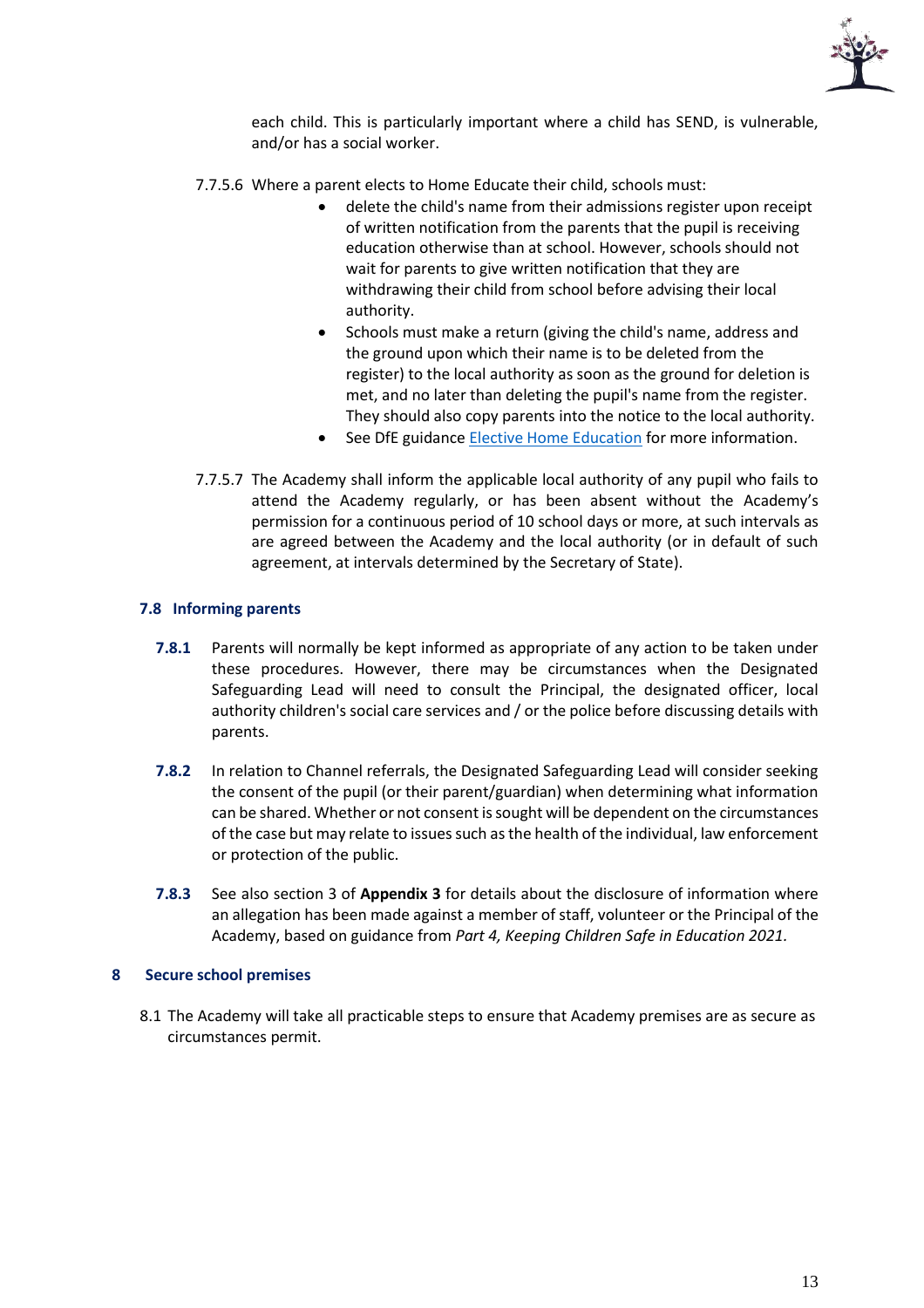- 8.2 All visitors will sign in and out electronically at reception. They will be provided with the safeguarding information before had and will be required electonically to say they have read and agreed to it. Visiters with out a DSB will be supervised while on site.
- 8.3 When the Academy premises/facilities are hired or rented by an organisation or individual (for example to community groups, sports associations, and service providers to run community or extra-curricular activities), the Designated Safeguarding Lead will work alongside the [School Business Manager / Site team / Principal] to ensure appropriate arrangements are in place to keep children safe.
- 8.4 External providers'/organisations' own Child Protection policies and procedures should be provided to the Academy and in liaison with the Deisgnated Safeguarding Lead, agree how and when to report any concerns to the school.
- 8.5 Safeguarding requirements will be documented within any transfer of control agreement (i.e. lease or hire agreement), as a condition of use and occupation of premises; and that failure to comply with this would lead to termination of the agreement.

# <span id="page-15-0"></span>**9 Confidentiality and information sharing**

- 9.1 Information sharing is vital in identifying and tackling all forms of abuse and neglect, and in promoting children's welafre, including their educationsla outcomes. The Academy has clear powers to share, hold and use information for these purposes<sup>2</sup>.
- 9.2 The Academy will keep all child protection and Safeguarding records confidential, allowing disclosure only to those who need the information in order to safeguard and promote the welfare of children.
- 9.3 The Academy will co-operate with the Local Safeguarding Partnership, Police and local authority children's social care services to ensure that all relevant information is shared for the purposes of child protection investigations under section 47 of the *Children Act 1989* in accordance with the requirements of:
	- *Keeping Children Safe in Education 2021*
	- *Working Together to Safeguard Children (July 2018*);
	- the *Prevent Duty Guidance for England and Wales (2015)*;
	- *Channel Duty Guidance: Protecting vulnerable people from being drawn into terrorism (2015)*; and
	- Government advice: *'Information Sharing: Advice for practitioners providing safeguarding services to children, young people, parents and carers' DfE July 2018,* which has been updated to reflect the General Data Protection Regulation (GDPR) and Data Protection Act 2018.
- 9.4 Where allegations have been made against staff, the Academy will consult with the designated officer and, where appropriate, the police and local authority children's social care services to agree the information that should be disclosed and to whom.

# <span id="page-15-1"></span>**10 Monitoring**

<sup>2</sup> Paragraph 105, *KCSIE 2021*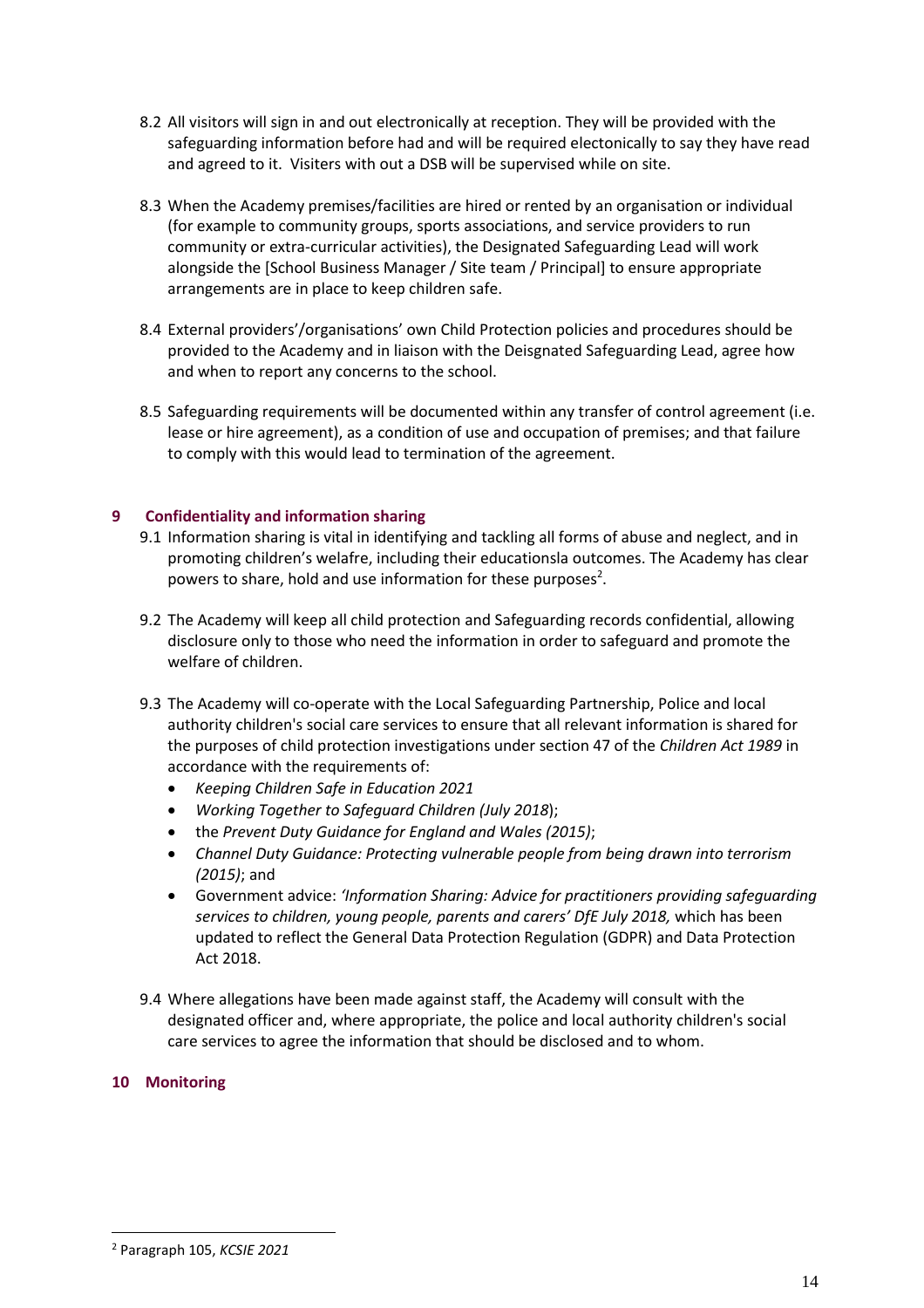

- 10.1 Any serious incidents at the Academy will be followed by a Post-Incident review, which includes a review of the safeguarding procedures within the Academy and a prompt report to the local committee. Where an incident involves a member of staff, the designated officer (LADO) will assist in this review to determine whether any improvements can be made to the Academy's procedures.
- 10.2 In addition, the Designated Safeguarding Lead will monitor the operation of this policy and its procedures and will make an annual report to the the local committee.
- 10.3 Trustees will undertake an annual review of this policy and its procedures and of the efficiency with which the relevant duties have been discharged.
- <span id="page-16-0"></span>10.4 Trustees will ensure that any deficiencies or weaknesses in regards to child protection and Safeguarding arrangements are remedied without delay.

# **11 Contacts**

- 11.1 The details of the **Designated Safeguarding Lead (DSL)** for the Academy are as follows:
	- Mikaela Robinson
	- Mikaela.Robinson@astreacottenham.org
	- 01954 288771
- 11.2 The Details of the **Designated Safeguarding Leads** for the Academy are as follows:
	- 01954 288771
- 11.3 The Details of the **Local Authority designated officer (LADO)** are as follows:
	- lado@cambridgshire.gov.uk
	- 01223727967
- 11.4 The telephone numbers of the Cambridgesire and Peterborough Safeguarding Childrens Board Children's social care services departments are as follows:

| $\bullet$ mash        | 03450455203 |
|-----------------------|-------------|
| • Emergency Duty Team | 01733234724 |
| • Early Help team     | 01480376666 |

11.5 The telephone numbers of relevant Prevent partners are as follows:

Prevent Engagement Team:

• Email: prevent@cambs.pnn[.police.](https://www.safeguardingcambspeterborough.org.uk/glossary/police/)uk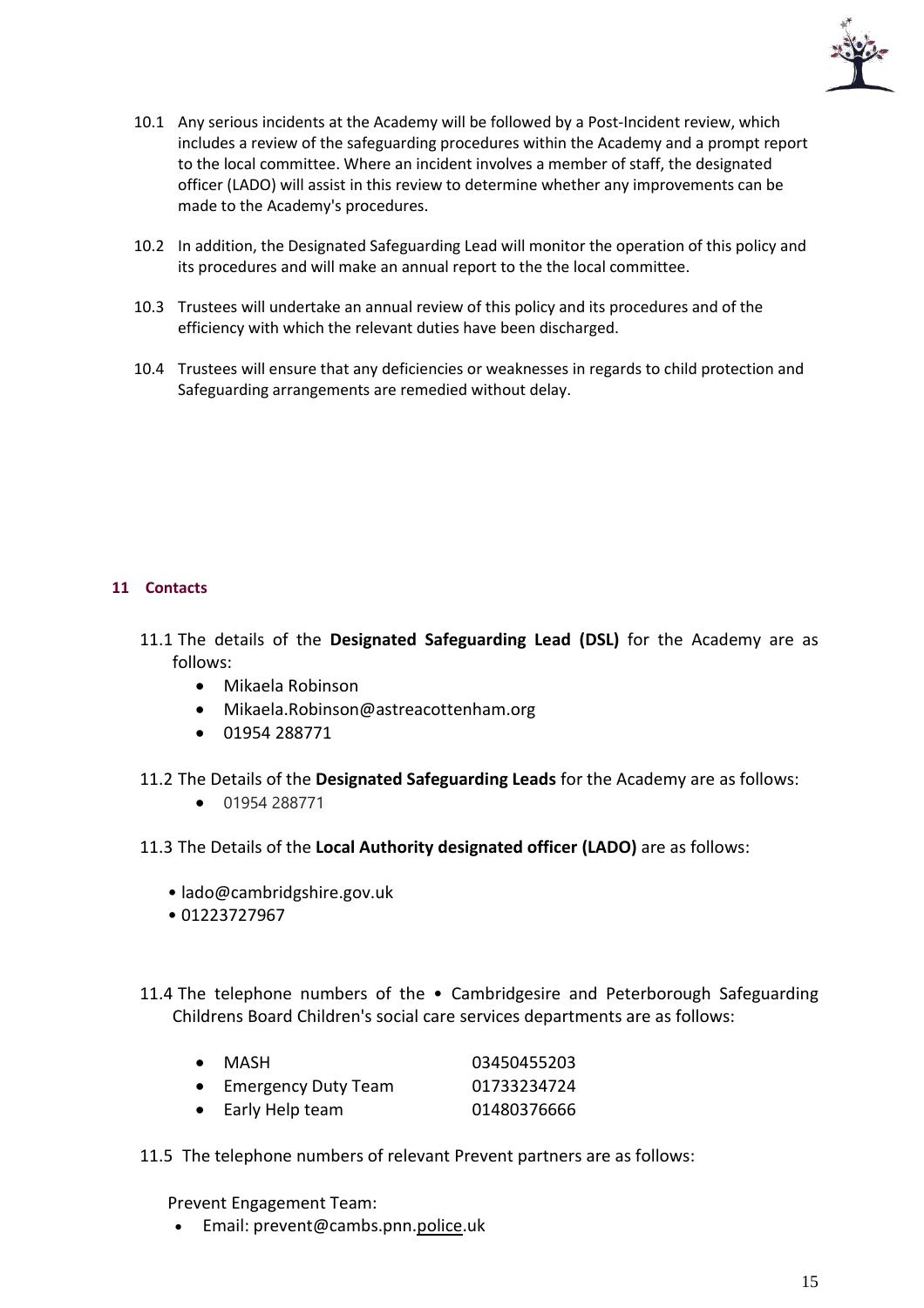• Tel: 01480 42 2596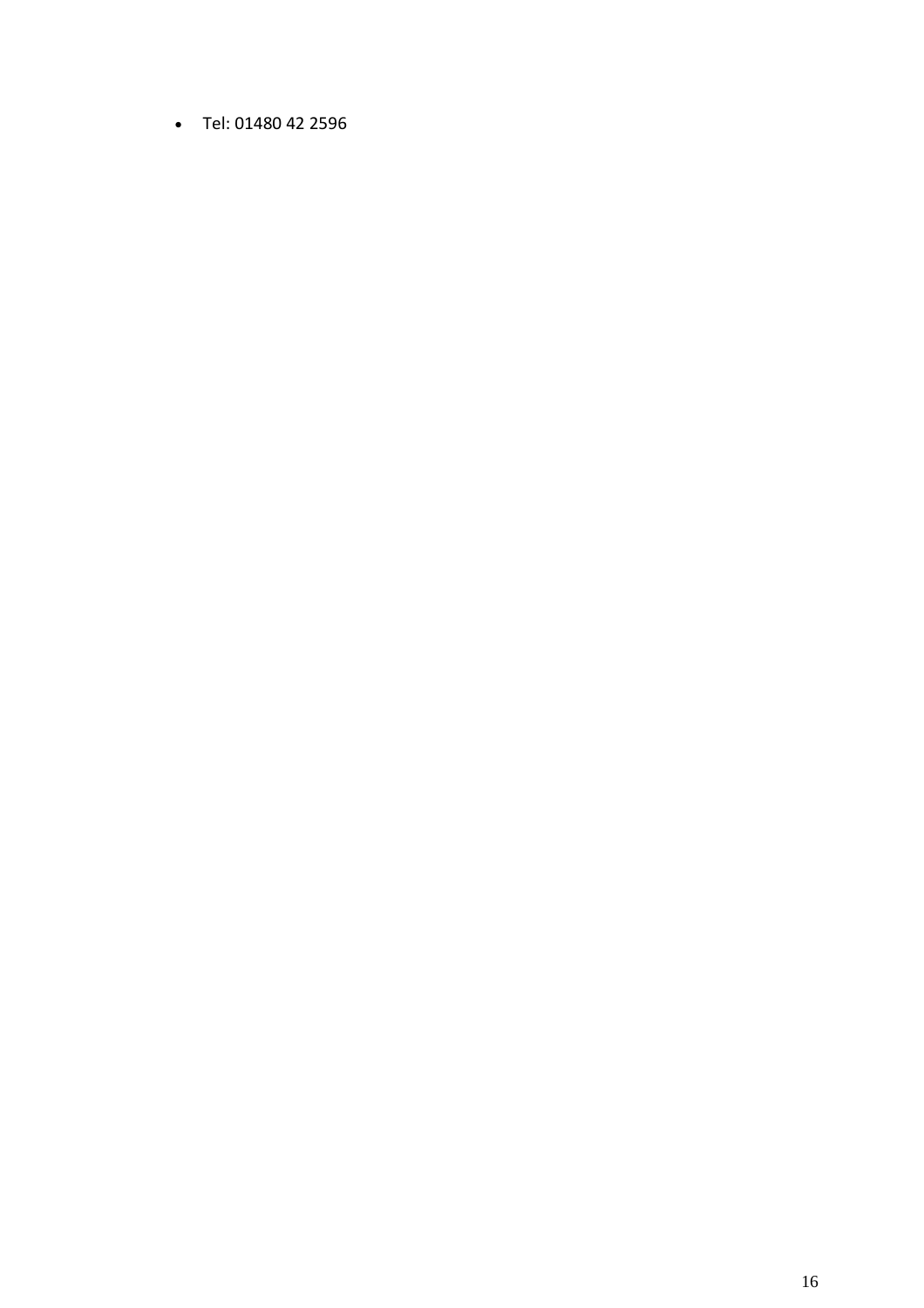# 11.6 The following telephone numbers may be useful for pupils/staff:

Academy Principal:

- Mrs Zoe Andrews
- headspa@astreacottenham.org
- 01954288754

Chair of Local Governance Committee (LGC):

- Cerian Webb
- Cerian.webb@astreacottenham.org

Designated teacher for Looked After (LAC) or previously Looked after children:

- Mrs Susan Kean
- Susan.kean@astreacottenham.org
- 01954 288754

Academy Mental Health Lead:

- Mikaela Robinson
- [Mikaela. Robinson@astreacottenham.org](mailto:Mikaela.%20Robinson@astreacottenham.org)
- 01954 288 944

Other Useful contacts:

| <b>Contact Centre</b>                 | 07812157448                                                                                                                            |
|---------------------------------------|----------------------------------------------------------------------------------------------------------------------------------------|
| <b>NSPCC Childline</b>                | 0800 1111                                                                                                                              |
| <b>NSPCC</b>                          | 0808 800 5000<br>(help@nspcc.org.uk)                                                                                                   |
| Ofsted's Whistleblower Hotline        | 0300 123 3155                                                                                                                          |
| <b>NSPCC FGM Helpline details:</b>    | 0800 028 3550                                                                                                                          |
| <b>NSPCC Gangs Help Line details:</b> | 0808 800 5000                                                                                                                          |
| NSPCC Whistleblowing advice line      | 0800 028 0285                                                                                                                          |
| Forced Marriage Unit:                 | 020 7008 0151<br>fmu@fco.gov.uk<br>Monday to Friday, 9am to 5pm<br>Out of hours: 020 7008 1500<br>(ask for the Global Response Centre) |

Astrea Academy Trust Deputy Director of Safeguarding Details:

 Nicola Law Mobile: 07392 866262 Email[: Nicola.law@astreaacademytrust.org](mailto:Nicola.law@astreaacademytrust.org)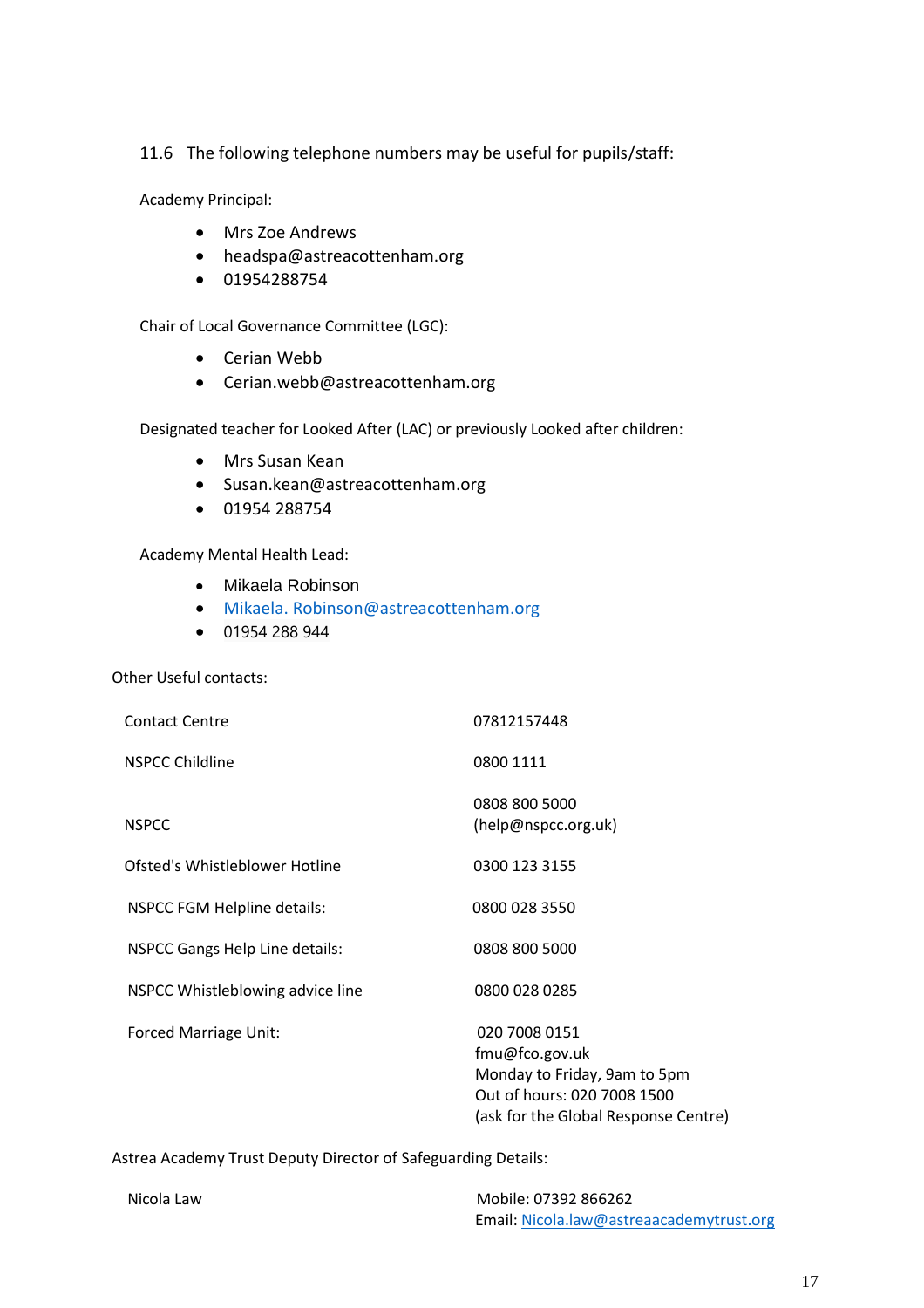| <b>Authorised by</b> |                 |
|----------------------|-----------------|
| Date                 | [00 month year] |

| Effective date of the policy | [00 month year] |
|------------------------------|-----------------|
|                              |                 |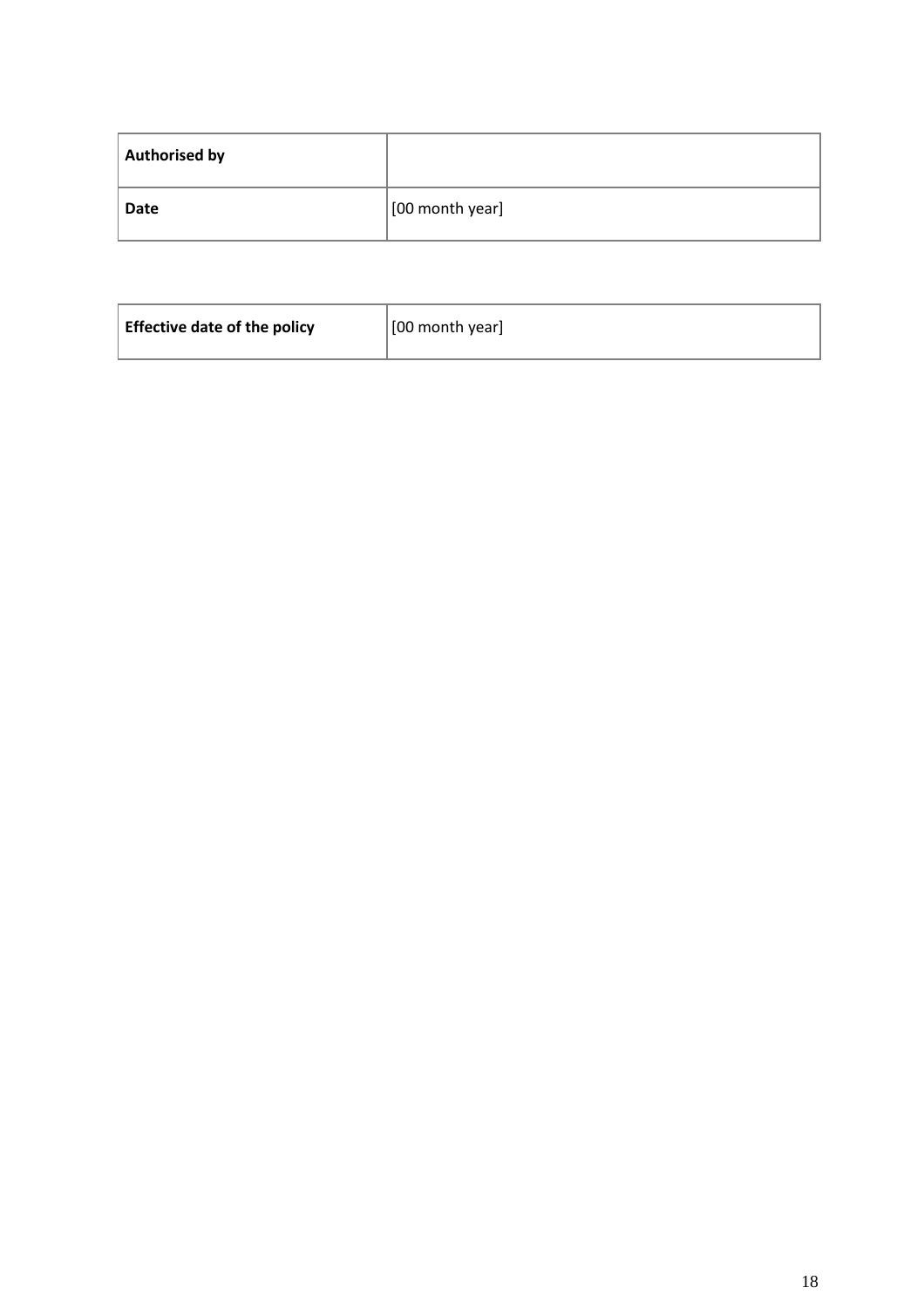

# <span id="page-20-0"></span>**Appendix 1 - Role of the Designated Safeguarding Lead**

- 1. The main responsibilities of the Designated Safeguarding Lead are outlined on full within *Annex C Keeping Children Safe in Education 2021* and summarised below:
	- 1.1. To be the first point of contact for parents, pupils, teaching and non-teaching staff and external agencies in all matters of safeguarding and child protection;
	- 1.2. To co-ordinate the safeguarding and child protection procedures in the Academy;
	- 1.3. To advise and act upon all suspicion, belief and evidence of abuse reported to them;
	- 1.4. To ensourage a culture of listening to children and taking account of their wishes and feelings;
	- 1.5. To liaise with and manage referrals to all relevant agencies in a timely manner and where necessary:
		- Referring to social care or supporting staff who make referral's;
		- To channel programme where there is a radicalisation concern;
		- Where a person is dismissed or left due to risk/harm to a child to the Disclosure and Barring Service as required; and
		- Where a crime may have been committed to the Police. See [NPCC When to call the](https://www.npcc.police.uk/documents/Children%20and%20Young%20people/When%20to%20call%20the%20police%20guidance%20for%20schools%20and%20colleges.pdf)  [Police](https://www.npcc.police.uk/documents/Children%20and%20Young%20people/When%20to%20call%20the%20police%20guidance%20for%20schools%20and%20colleges.pdf) guidance.
	- 1.6. To ensure that all members of staff and volunteers receive training of appropriate frequency and content relating to safeguarding, child protection and safer recruitment procedure, including induction for those staff who start at different points of the school year, and to keep and maintain records of this training;
	- 1.7. To ensure the schools Child protection policies are known, understood and used appropriately by all staff;
	- 1.8. To ensure the schools Child protection policy is reviewed annually (as a minimum) and the procedures and implementation are updated and reviewed regularly;
	- 1.9. To ensure the child protection policy is available publicly and parents are aware of the fact that referrals about suspected abuse or neglect may be made and the role of the school in this;
	- 1.10. To liaise with the Designated Officer (LADO), the local authority children's social care services and other external agencies on behalf of the Academy;
	- 1.11. Keep the Principal informed of all actions unless the Principal is the subject of a complaint (see **[Appendix 3](#page-33-0)** for the procedures for dealing with allegations against staff);
	- 1.12. To monitor the keeping, confidentiality and storage of records in relation to child protection;
	- 1.13. To monitor records of pupils in the Academy who are subject to a child protection plan/Child in Need Plan to ensure that this is maintained and updated as notification is received;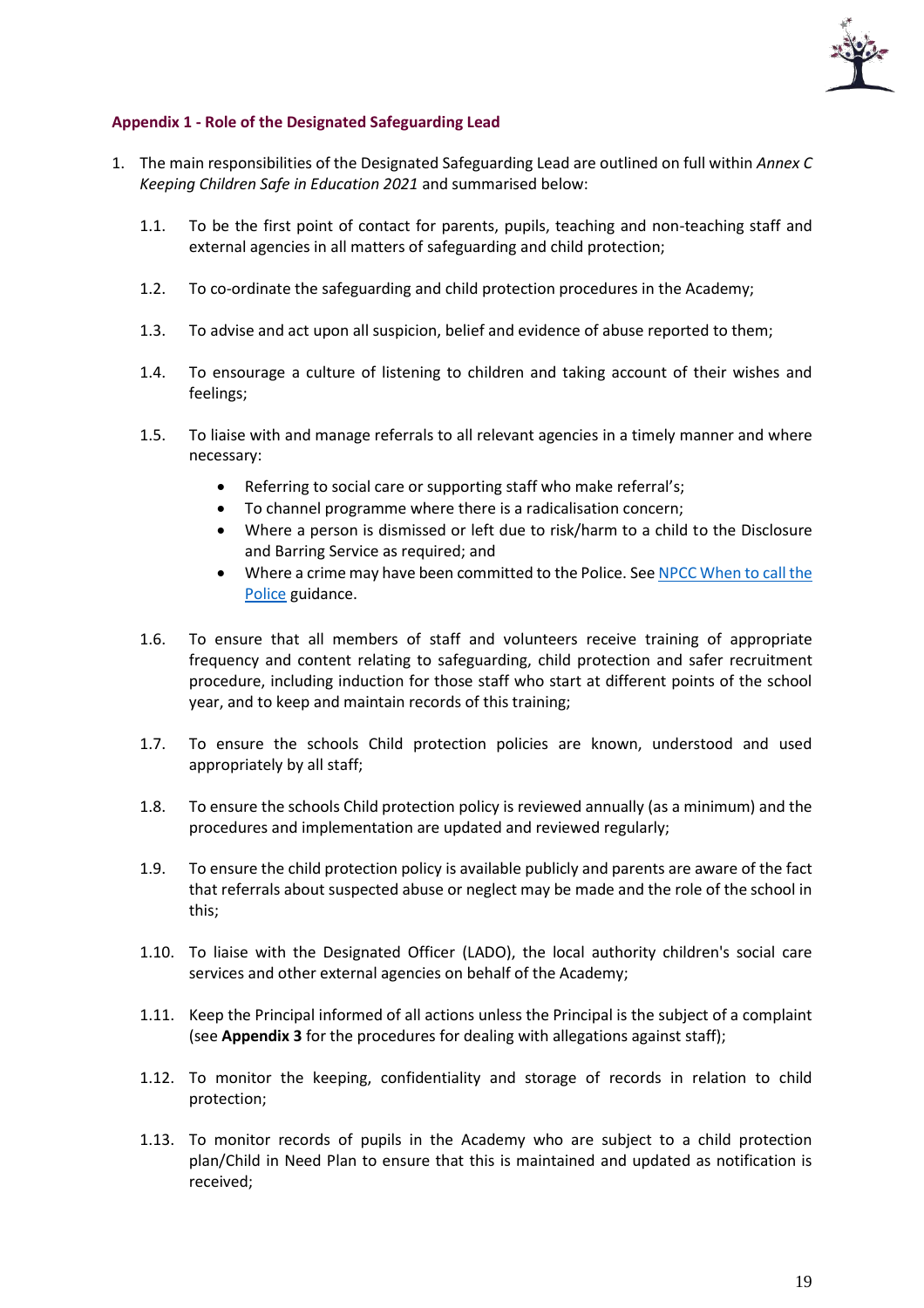

- 1.14. To liaise with other professionals to ensure that children who are subject to child protection plans are monitored and, where appropriate, to take part in child protection conferences or reviews.
- 1.15. To ensure the secure transfer of the Child Protection file when a child leaves the school (including in year transfers). The Child Protection file should be transferred to the new school or college as soon as possible, and within 5 days of an in-year transfer or within the first 5 days of the start of a new term.
- 1.16. To liaise with the senior mental health lead and, where available, the Mental Health Support Team, where safeguarding concerns are linked to mental health.
- 1.17. To understand and recognise the additional risks that children with special educational needs and disabilities (SEND) can face, including online.
- 1.18. To promote supportive engagement with parents and/or carers in safeguarding and promoting the welfare of children, including where families may be facing challenging circumstances.
- 1.19. To work with the headteacher and relevant strategic leads, taking lead responsibility for promoting educational outcomes by knowing the welfare, safeguarding and child protection issues that children in need are experiencing, or have experienced, and identifying the impact that these issues might be having on children's attendance, engagement and achievement at school or college. This includes:
	- ensure that the school or college knows who its cohort of children who have or have had a social worker are, understanding their academic progress and attainment, and maintaining a culture of high aspirations for this cohort; and,
	- support teaching staff to provide additional academic support or reasonable adjustments to help children who have or have had a social worker reach their potential, recognising that even when statutory social care intervention has ended, there is still a lasting impact on children's educational outcomes.
- 1.20. In accordance with the *Prevent Duty Guidance for England and Wales and Channel Duty Guidance: Protecting vulnerable people from being drawn into terrorism (2015)* the Designated Safeguarding Lead has, in addition, the following responsibilities:
	- Acting as the first point of contact for parents, pupils, teaching and non-teaching staff and external agencies in all matters relating to the Prevent duty;
	- Coordinating Prevent duty procedures in the school;
	- Liaising with local Prevent coordinators, the police and local authorities and through existing multi-agency forums, including referrals to the Channel Police Practitioner and/or the police where indicated;
	- Undergoing WRAP or other appropriate training;
	- Maintaining on-going training programme for all school employees including induction training for all new employees and keeping records of staff training; and
	- Monitoring the keeping, confidentiality and storage of records in relation to the Prevent duty.
- <span id="page-21-0"></span>2. The Deputy Designated Safeguarding Lead will carry out this role where the Designated Safeguarding Lead is unavailable. The ultimate responsibility for Safeguarding and Child protection remains with the Designated Safeguarding Lead and cannot be delegated.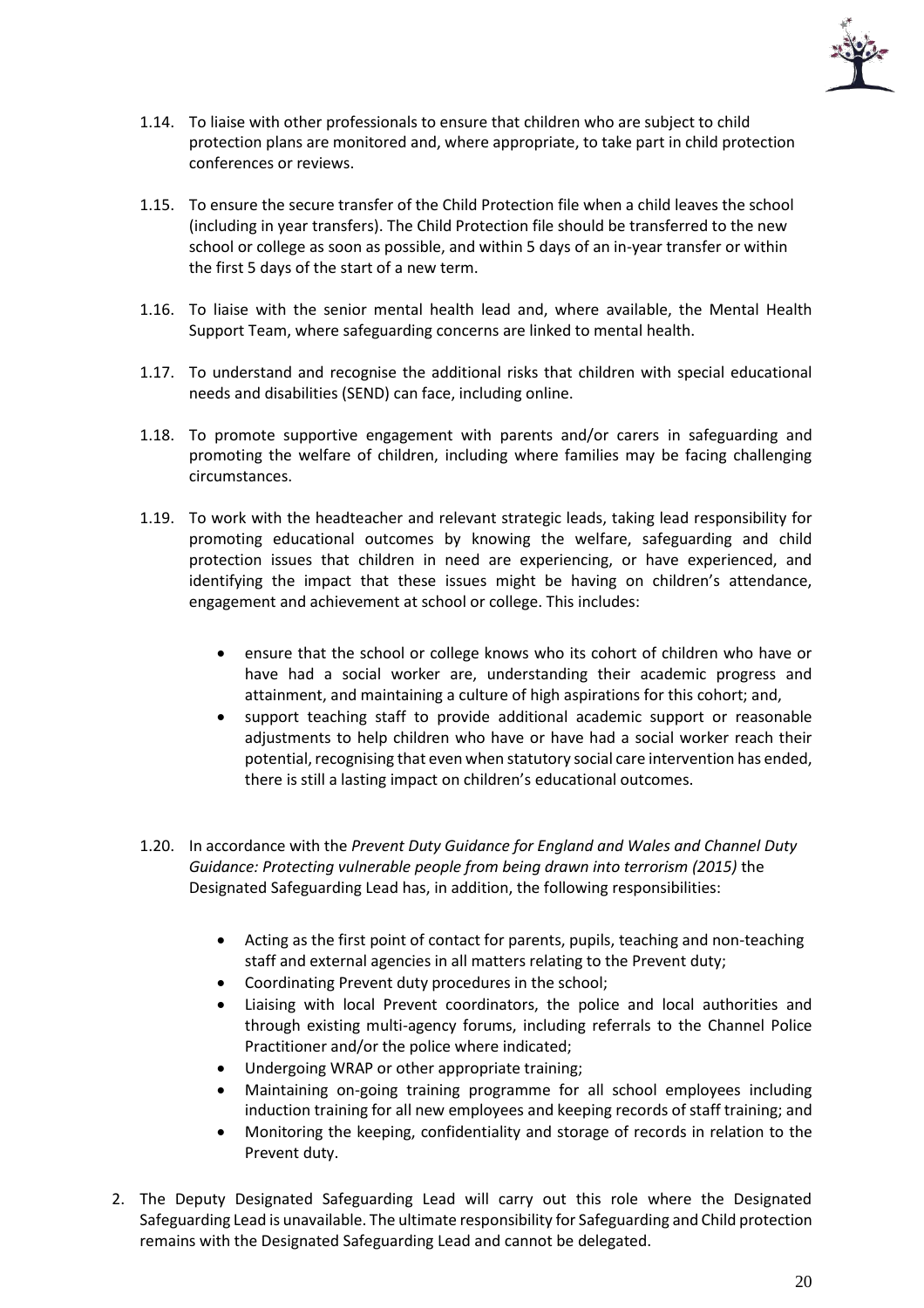

# **Appendix 2 - Types and signs of abuse and Neglect**

**1.Types of abuse and Neglect –**All school and college staff should be aware that abuse, neglect and safeguarding issues are rarely standalone events that can be covered by one definition or label. In most cases, multiple issues will overlap with one another

- 1.1 **Abuse**: a form of maltreatment of a child. Somebody may abuse or neglect a child by inflicting harm or by failing to act to prevent harm. Children may be abused in a family or in an institutional or community setting by those known to them or, more rarely, by others. Abuse can take place wholly online, or technology may be used to facilitate offline abuse. They may be abused by an adult or adults or by another child or children. Part one of *Keeping children safe in education 2018* defines the following types of abuse:
- 1.2 **Physical abuse:** a form of abuse which may involve hitting, shaking, throwing, poisoning, burning or scalding, drowning, suffocating or otherwise causing physical harm to a child. Physical harm may also be caused when a parent or carer fabricates the symptoms of, or deliberately induces, illness in a child.
- 1.3 **Emotional abuse:** the persistent emotional maltreatment of a child such as to cause severe and adverse effects on the child's emotional development. It may involve conveying to a child that they are worthless or unloved, inadequate, or valued only insofar as they meet the needs of another person. It may include not giving the child opportunities to express their views, deliberately silencing them or 'making fun' of what they say or how they communicate. It may feature age or developmentally inappropriate expectations being imposed on children. These may include interactions that are beyond a child's developmental capability as well as overprotection and limitation of exploration and learning, or preventing the child participating in normal social interaction. It may involve seeing or hearing the ill-treatment of another. It may involve serious bullying (including cyberbullying), causing children frequently to feel frightened or in danger, or the exploitation or corruption of children. Some level of emotional abuse is involved in all types of maltreatment of a child, although it may occur alone.
- 1.4 **Sexual abuse:** involves forcing or enticing a child or young person to take part in sexual activities, not necessarily involving a high level of violence, whether or not the child is aware of what is happening. The activities may involve physical contact, including assault by penetration (for example rape or oral sex) or non-penetrative acts such as masturbation, kissing, rubbing and touching outside of clothing. They may also include non-contact activities, such as involving children in looking at, or in the production of, sexual images, watching sexual activities, encouraging children to behave in sexually inappropriate ways, or grooming a child in preparation for abuse. Sexual abuse can take place online, and technology can be used to facilitate offline abuse. Sexual abuse is not solely perpetrated by adult males. Women can also commit acts of sexual abuse, as can other children. The sexual abuse of children by other children is a specific safeguarding issue in education.
- 1.5 **Neglect:** the persistent failure to meet a child's basic physical and/or psychological needs, likely to result in the serious impairment of the child's health or development. Neglect may occur during pregnancy as a result of maternal substance abuse. Once a child is born, neglect may involve a parent or carer failing to: provide adequate food, clothing and shelter (including exclusion from home or abandonment); protect a child from physical and emotional harm or danger; ensure adequate supervision (including the use of inadequate care-givers); or ensure access to appropriate medical care or treatment. It may also include neglect of, or unresponsiveness to, a child's basic emotional needs.

#### 1.6 **Specific Safeguarding issues:**

*Keeping Children Safe in Education 2021* acknowledges the following as specific safeguarding issues: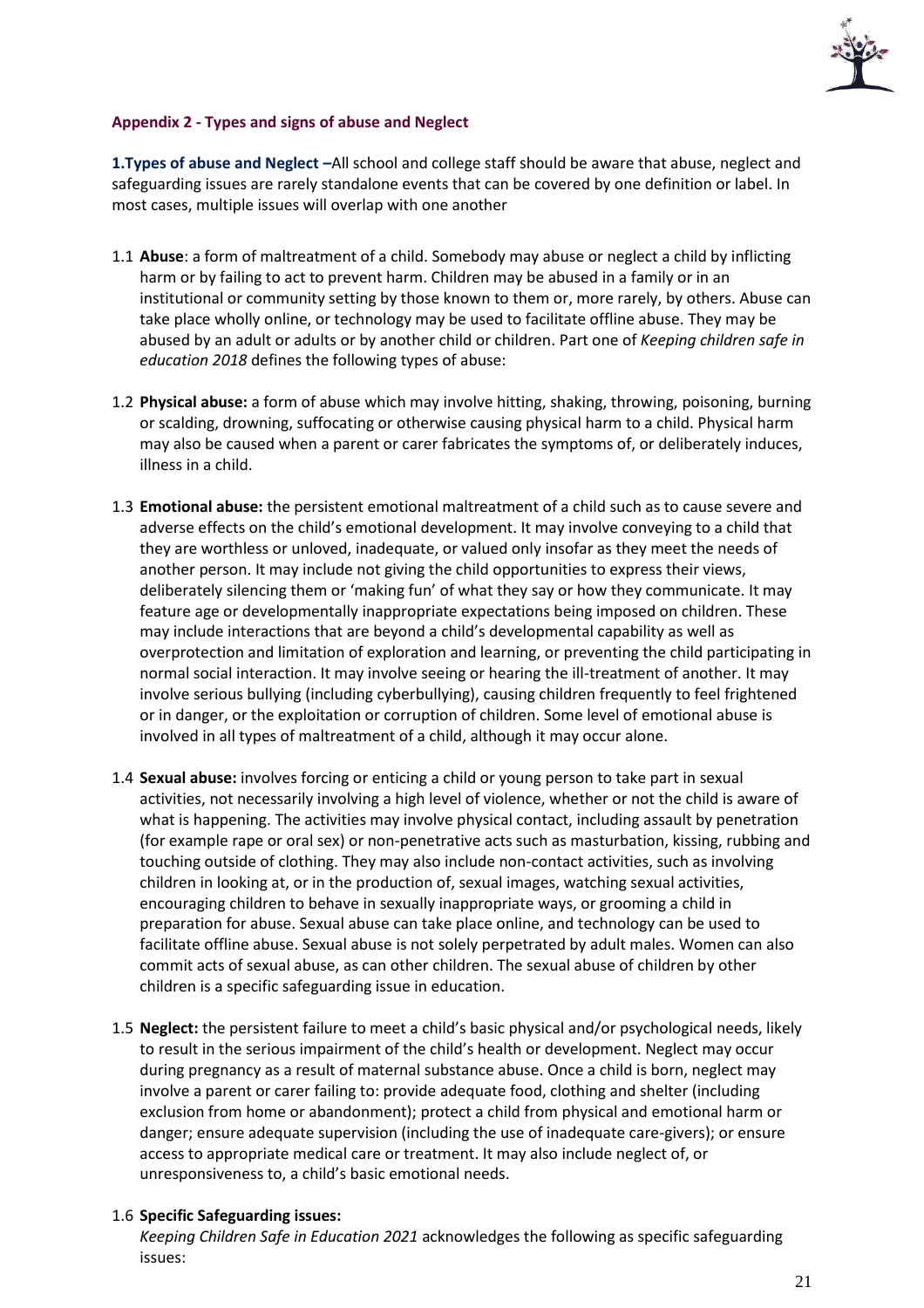- Abuse including Faith-based abuse;
- Bullying including cyberbullying;
- Child Abduction and community safety incidents;
- Children and the court system;
- Children missing from education;
- Children missing from home or care;
- Children with family members in Prison;
- Child sexual exploitation;
- Child exploitation: criminal exploitation including through county lines and trafficking;
- Domestic abuse;
- Drugs;
- Health and wellbeing including Fabricated and Induced illness, Medical conditions and Mental health concerns;
- So called 'Honour based Abuse'– including Female genital mutilation (FGM), Forced Marriage and Breast Flattening (or Breast Ironing);
- Homelessness;
- Online safety including Sexting;
- Private fostering;
- Radicalisation and Hate;
- Peer on Peer abuse;
- Sexual Violence and Sexual Harassment between children in schools;
- Upskirting;
- Violence including Gangs and youth violence and Gender-based violence / violence against women and girls.
- **1.6.1** Annex B of *Keeping Children safe in Education 2021* contains important additional information about specific forms of abuse and safeguarding issues. School and college leaders and those staff who work directly with children are expected to read both Annex A and part one of KCSIE alongside this policy.
- **1.6.2** Training must incorporate opportunities for staff to understand how to recognise and respond to the wide range of issues.
- **1.6.3** All staff should have an awareness of safeguarding issues that can put children at risk of harm. Behaviours linked to issues such as drug taking, alcohol abuse, deliberately missing education and consensual or non-consensual sharing of nudes or semi-nude images or videos put children in danger.
- **1.6.4** All staff should be aware that safeguarding issues can manifest themselves via Peer on Peer /Child on Child abuse. **See paragraph 1.6.33**

### **1.6.5 Contextual Safeguarding**

All staff should be aware that safeguarding incidents and/or behaviours can be associated with factors outside the school or college and/or can occur between children outside of these environments. All staff, but especially the designated safeguarding lead (and deputies) should consider whether children are at risk of abuse or exploitation in situations outside their families/home. Extra-familial harms or 'risks outside of the home', take a variety of different forms and children can be vulnerable to multiple harms including (but not limited to) sexual exploitation, criminal exploitation, and serious youth violence. This is known as contextual safeguarding, which simply means assessments of children should consider whether wider environmental factors are present in a child's life that are a threat to their safety and/or welfare.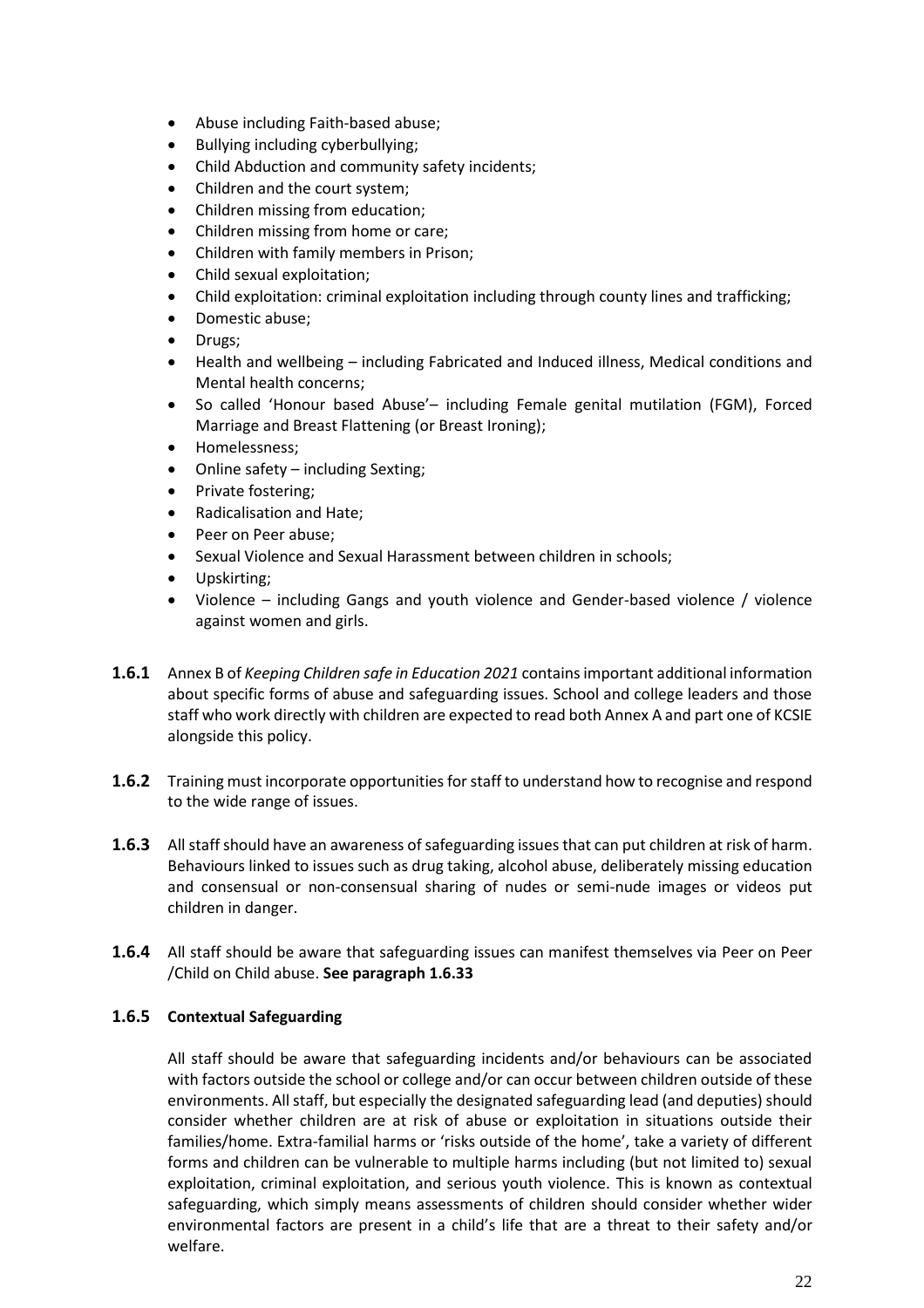**1.6.6** Children's social care assessments should consider such factors so it is important that schools and colleges provide as much information as possible as part of the referral process. This will allow any assessment to consider all the available evidence and the full context of any abuse.

# **1.6.7 Domestic Abuse**

The Domestic Abuse Act 2021 received Royal Assent on 29 April 2021. The Act introduces the first ever statutory definition of domestic abuse and recognises the impact of domestic abuse on children, as victims in their own right, if they see, hear or experience the effects of abuse. The statutory definition of domestic abuse, based on the previous cross-government definition, ensures that different types of relationships are captured, including ex-partners and family members. The definition captures a range of different abusive behaviours, including physical, emotional and economic abuse and coercive and controlling behaviour. Both the person who is carrying out the behaviour and the person to whom the behaviour is directed towards must be aged 16 or over and they must be "personally connected" (as defined in section 2 of the 2021 Act).

- **1.6.8** Types of domestic abuse include intimate partner violence, abuse by family members, teenage relationship abuse and child/adolescent to parent violence and abuse. Anyone can be a victim of domestic abuse, regardless of gender, age, ethnicity, socioeconomic status, sexuality or background and domestic abuse can take place inside or outside of the home.
- **1.6.9** All children can witness and be adversely affected by domestic abuse in the context of their home life where domestic abuse occurs between family members. Exposure to domestic abuse and/or violence can have a serious, long lasting emotional and psychological impact on children. In some cases, a child may blame themselves for the abuse or may have had to leave the family home as a result.
- **1.6.10** Young people can also experience domestic abuse within their own intimate relationships. This form of peer on peer abuse is sometimes referred to as 'teenage relationship abuse'
- **1.6.11** Where there are concerns about safety or welfare, child safeguarding procedures should be followed and both young victims and young perpetrators should be offered support.
- **1.6.12 Child sexual exploitation (CSE)** is a form of child sexual abuse. It occurs where an individual or group takes advantage of an imbalance of power to coerce, manipulate or deceive a child or young person under the age of 18 into sexual activity (a) in exchange for something the victim needs or wants, and/or (b) for the financial advantage or increased status of the perpetrator or facilitator.
- **1.6.13** The victim may have been sexually exploited even if the sexual activity appears consensual. Child sexual exploitation does not always involve physical contact; it can also occur through the use of technology. CSE can affect any child or young person (male or female) under the age of 18 years, including 16 and 17 year olds who can legally consent to have sex. It can include both contact (penetrative and non-penetrative acts) and non-contact sexual activity and may occur without the child or young person's immediate knowledge (e.g. through others copying videos or images they have created and posted on social media).
- **1.6.14** Indicators of child sexual exploitation may include:
	- Appear with unexplained gifts, money, clothes, mobile phones, etc. without plausible explanation;
	- Gang-association and/or isolation from peers/social networks;
	- Exclusion or unexplained absences from school, college or work;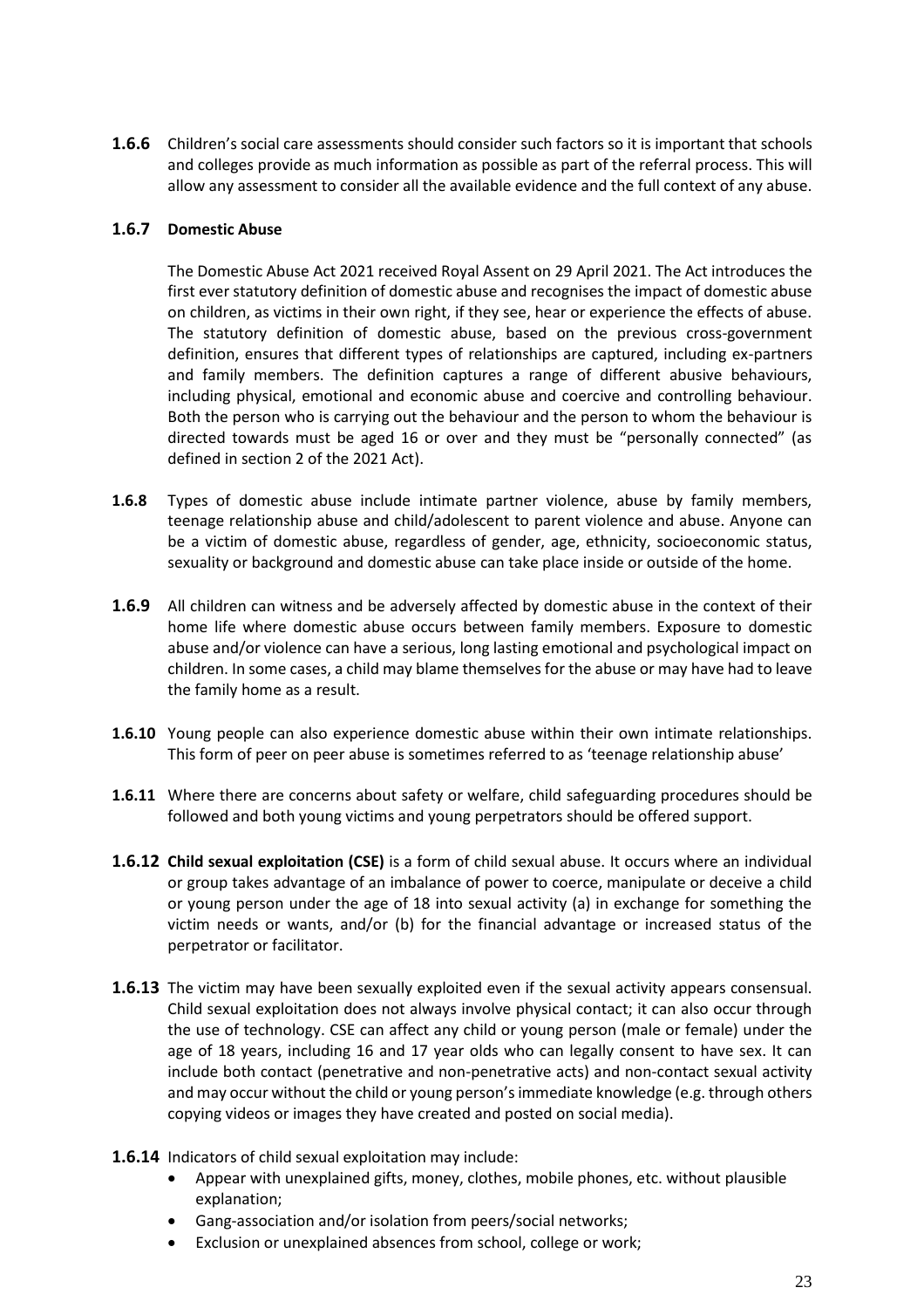- Leaving home/care without explanation and persistently going missing or returning late;
- Excessive receipt of texts/phone calls;
- Returning home under the influence of drugs/alcohol;
- Inappropriate sexualised behaviour for age/sexually transmitted infections;
- Evidence of/suspicions of physical or sexual assault;
- Relationships with controlling or significantly older individuals or groups;
- Multiple callers (unknown adults or peers);
- Frequenting areas known for sex work;
- Concerning use of internet or other social media;
- Increasing secretiveness around behaviours; and
- Self-harm or significant changes in emotional well-being.

# **1.6.15** Potential Vulnerabilities

Although the following vulnerabilities increase the risk of child sexual exploitation, it must be remembered that not all children with these indicators will be exploited. Child sexual exploitation can occur without any of these issues.

- Having a prior experience of neglect, physical and/or sexual abuse;
- Lack of a safe/stable home environment, now or in the past (domestic violence or parental substance misuse, mental health issues or criminality, for example);
- Recent bereavement or loss;
- Social isolation or social difficulties;
- Absence of a safe environment to explore sexuality;
- Economic vulnerability;
- Homelessness or insecure accommodation status;
- Connections with other children and young people who are being sexually exploited;
- Family members or other connections involved in adult sex work;
- Having a physical or learning disability;
- Being in care (particularly those in residential care and those with interrupted care histories); and
- Sexual identity.

More information can be found in: *Child sexual exploitation: Definition and a guide for practitioners (DfE 2017).*

# **1.6.16 Child criminal Exploitation (CCE) and County Lines**

CCE is where an individual or group takes advantage of an imbalance of power to coerce, control, manipulate or deceive a child into any criminal activity (a) in exchange for something the victim needs or wants, and/or (b) for the financial or other advantage of the perpetrator or facilitator and/or (c) through violence or the threat of violence. The victim may have been criminally exploited even if the activity appears consensual. CCE does not always involve physical contact; it can also occur through the use of technology. CCE can include children being forced to work in cannabis factories, being coerced into moving drugs or money across the country (county lines), forced to shoplift or pickpocket, or to threaten other young people.

- **1.6.17 County lines** is a term used to describe gangs and organised criminal networks involved in exporting illegal drugs (primarily crack cocaine and heroin) into one or more importing areas [within the UK], using dedicated mobile phone lines or other form of "deal line".
- **1.6.18** Exploitation is an integral part of the county lines offending model with children and vulnerable adults exploited to move [and store] drugs and money. Offenders will often use coercion, intimidation, violence (including sexual violence) and weapons to ensure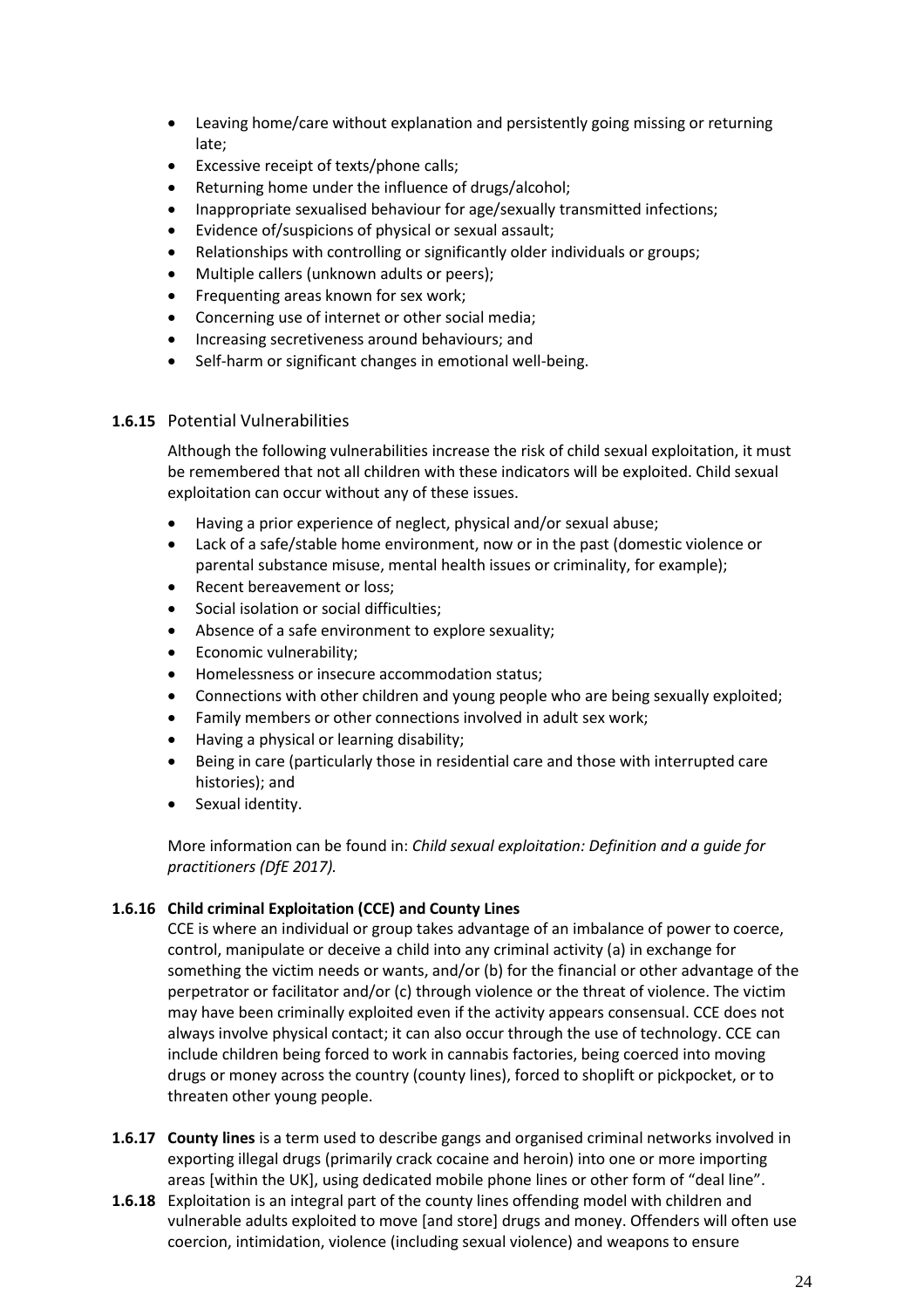compliance of victims. Children can be targeted and recruited into county lines in a number of locations including schools, further and higher educational institutions, pupil referral units, special educational needs schools, children's homes and care homes. Children are often recruited to move drugs and money between locations and are known to be exposed to techniques such as 'plugging', where drugs are concealed internally to avoid detection. Children can easily become trapped by this type of exploitation as county lines gangs create drug debts and can threaten serious violence and kidnap towards victims (and their families) if they attempt to leave the county lines network.

- **1.6.19** One of the ways of identifying potential involvement in county lines are missing episodes (both from home and school), when the victim may have been trafficked for the purpose of transporting drugs and a referral to the National Referral Mechanism should be considered. If a child is suspected to be at risk of or involved in county lines, a safeguarding referral should be considered alongside consideration of availability of local services/third sector providers who offer support to victims of county lines exploitation.
- **1.6.20** Some additional indicators that may be present when a child is criminally exploited through county lines are children who:
	- Go missing and are found in areas away from their home;
	- Have been the victim or perpetrator of serious violence (e.g Knife crime);
	- Are involved in receiving requests for drugs via a phone line, moving drugs, handing over and collecting money for drugs;
	- Are exposed to techniques such as 'plugging', where drugs are concealed internally to avoid detection;
	- Are found in accommodation that they have no connection with, often called 'trap house or cuckooing' or hotel room where there is drug activity;
	- Owe a 'debt bond' to their exploiters;
	- Have their bank accounts used to facilitate drug dealing.
- **1.6.21** Like other forms of abuse and CCE and county lines:
	- Can affect any child or young person (male or female) under the age of 18 years;
	- Can affect any vulnerable adult over the age of 18 years;
	- Can still be exploitation even if the activity appears consensual;
	- Can involve force and/or enticement-based methods of compliance and is often accompanied by violence or threats of violence;
	- Can be perpetrated by individuals or groups, males or females, and young people or adults; and
	- Is typified by some form of power imbalance in favour of those perpetrating the exploitation. Whilst age may be the most obvious, this power imbalance can also be due to a range of other factors including gender, cognitive ability, physical strength, status, and access to economic or other resources.
- **1.6.22 Female genital mutilation:** FGM refers to procedure that intentionally alter or cause injury to the female genital organs for non-medical reasons. This practice is illegal in the UK. FGM typically takes place between birth and around 15 years old; however, it is believed that the majority of cases happen between the ages of 5 and 8.
- **1.6.23** Professionals in all agencies, and individuals and groups in relevant communities, need to be alert to the possibility of a girl being at risk of FGM, or already having suffered FGM. There is a range of potential indicators that a child or young person may be at risk of FGM, which individually may not indicate risk but if there are two or more indicators present this could signal a risk to the child or young person.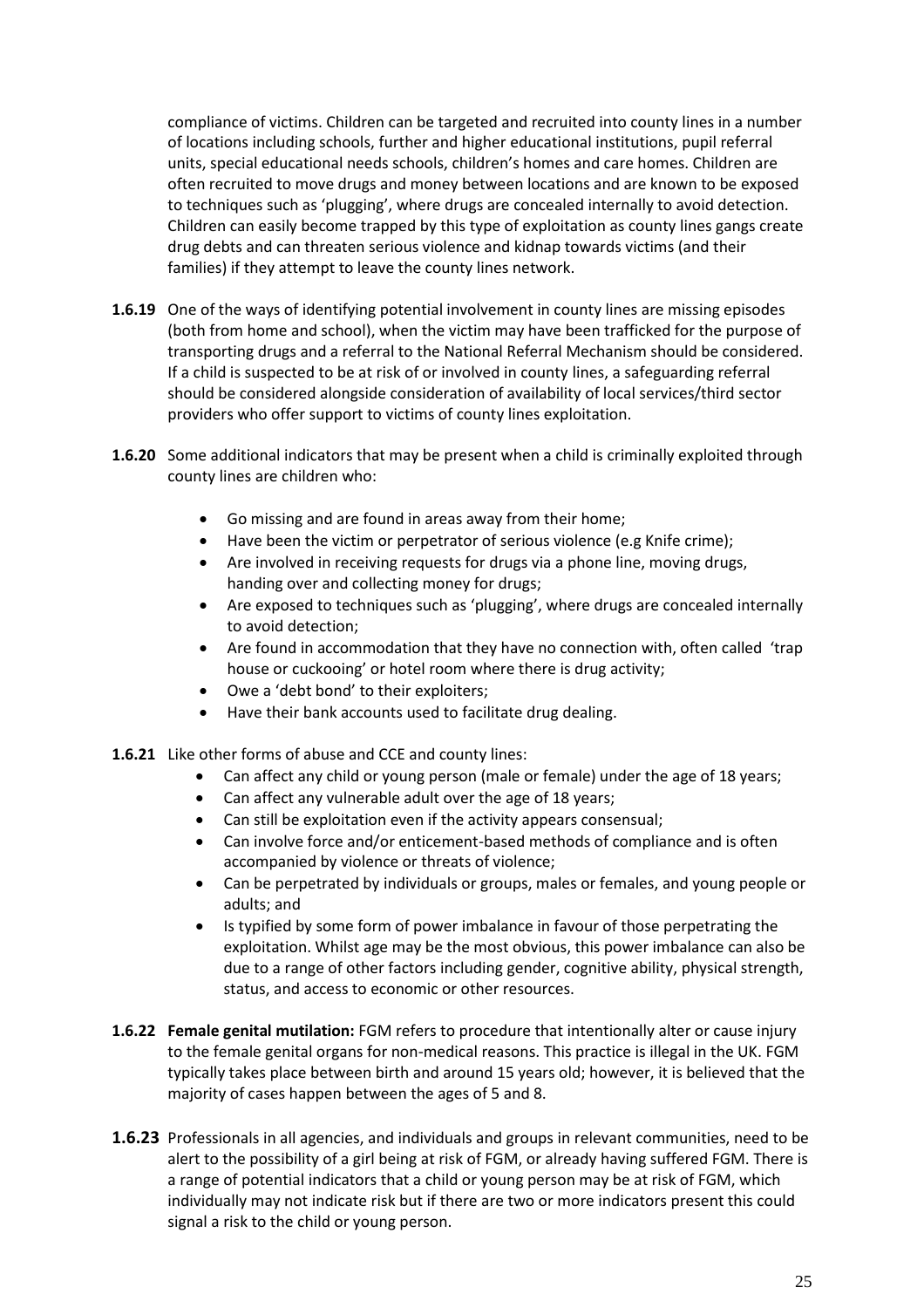

- **1.6.24** Victims of FGM are likely to come from a community that is known to practise FGM. Professionals should note that girls at risk of FGM may not yet be aware of the practice or that it may be conducted on them, so sensitivity should always be shown when approaching the subject.
- **1.6.25** Staff should activate local safeguarding procedures, using existing national and local protocols for multi-agency liaison with police and children's social care.
- **1.6.26** Risk factors for FGM include:
	- Low level of integration into UK society;
	- Mother or a sister who has undergone FGM;
	- Girls who are withdrawn from PSHE;
	- Visiting female elder from the country of origin;
	- Being taken on a long holiday to the country of origin;
	- Talk about a 'special' procedure to become a woman.

# **1.6.27 Signs of FGM**

FGM may be likely if there is a visiting female elder, there is talk of a special procedure or celebration to become a woman, or parents wish to take their daughter out-of-school to visit an 'at-risk' country (especially before the summer holidays), or parents who wish to withdraw their children from learning about FGM. Indications that FGM may have already taken place may include:

- Difficulty walking, sitting or standing and may even look uncomfortable;
- Spending longer than normal in the bathroom or toilet due to difficulties urinating;
- Spending long periods of time away from a classroom during the day with bladder or menstrual problems;
- Frequent urinary, menstrual or stomach problems;
- Prolonged or repeated absences from school or college, especially with noticeable behaviour changes (e.g. withdrawal or depression) on the girl's return;
- Reluctance to undergo normal medical examinations;
- Confiding in a professional without being explicit about the problem due to embarrassment or fear;
- Talking about pain or discomfort between her legs.

# **1.6.28 All staff must be aware of the requirement for teachers to report to the police where they discover (either through disclosure by the victim or visual evidence) that FGM appears to have been carried out on a girl under 18.**

### **1.6.29 Those failing to report such cases will face disciplinary sanctions.**

- **1.6.30** It will be rare for teachers to see visual evidence, and they should not be examining pupils. This mandatory reporting duty commenced in October 2015.
- **1.6.31** Teachers must personally report to the police cases where they discover that an act of FGM appears to have been carried out. Unless the teacher has a good reason not to, they should still consider and discuss any such case with the Designated Safeguarding Lead and involve children's social care as appropriate. All staff will utilise *Appendix 3 o[f Female Genital](http://nationalfgmcentre.org.uk/wp-content/uploads/2019/06/FGM-Schools-Guidance-National-FGM-Centre.pdf)  [Mutilation Guidance for Schools July 2019](http://nationalfgmcentre.org.uk/wp-content/uploads/2019/06/FGM-Schools-Guidance-National-FGM-Centre.pdf) to ensure appropriate action is taken and conversations are recorded appropriately/in line with Guidance.*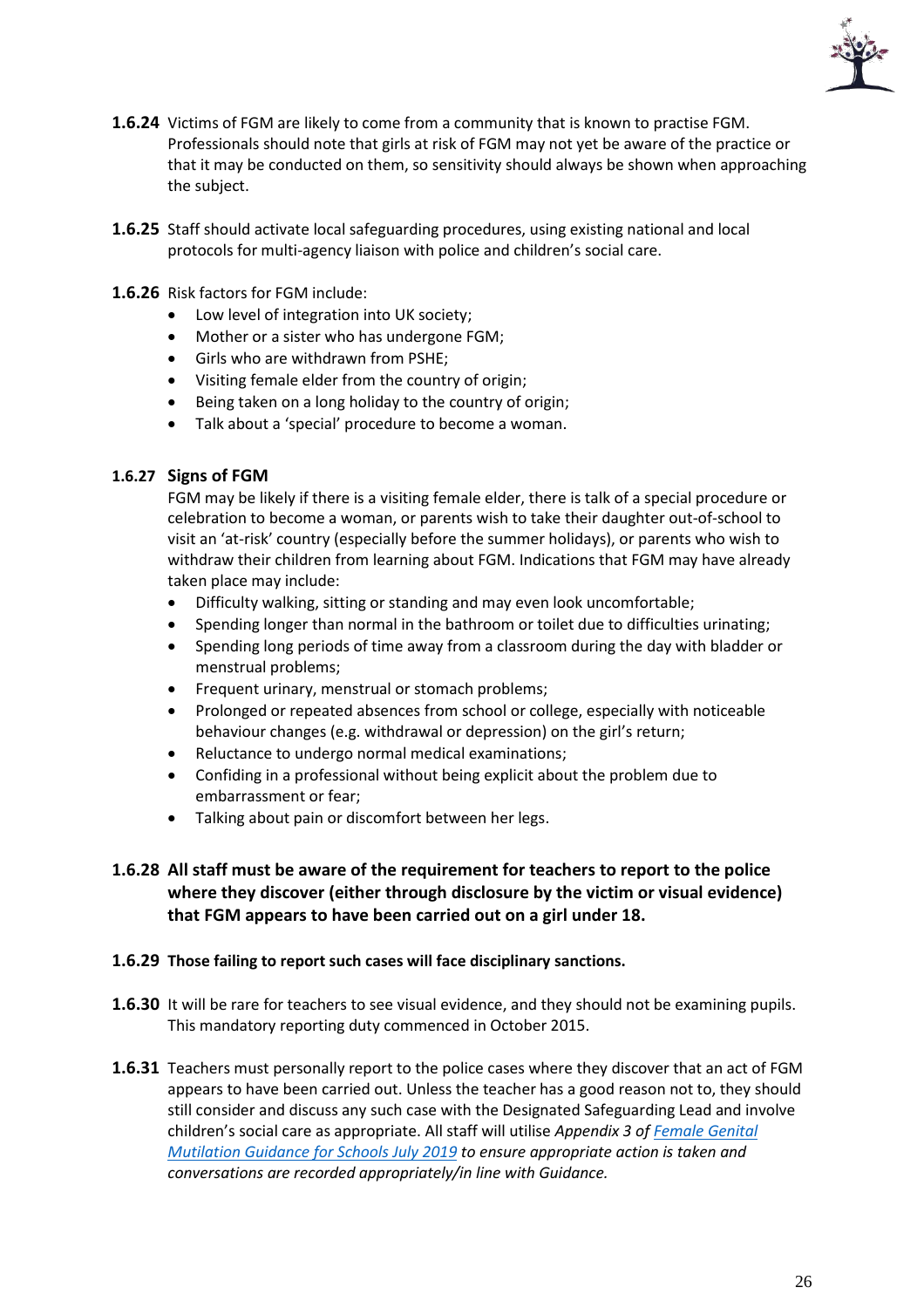# **1.6.32 Honour Based Abuse**

So-called 'honour-based' Abuse (HBA) encompasses crimes which have been committed to protect or defend the honour of the family and/or the community, including Female Genital Mutilation (FGM), forced marriage, and practices such as breast ironing. All forms of so called HBA are abuse (regardless of the motivation) and should be handled and escalated as such.

**1.6.33** Where staff are concerned that a child might be at risk of HBA, they must contact the Designated Safeguarding Lead as a matter of urgency.

# **1.6.34 Peer on peer abuse**

All staff should be aware safeguarding issues can manifest themselves via peer on peer abuse. This is most likely to include, but not limited to:

- bullying (including cyberbullying, prejudice-based and discriminatory bullying);
- abuse in intimate personal relationships between peers;
- physical abuse such as hitting, kicking, shaking, biting, hair pulling, or otherwise causing physical harm (this may include online which facilitates threatens and/or encourages physical abuse);
- sexual violence, such as rape, assault by penetration an sexual assault; (this may include an online element which facilitates, threatens an/or encourages sexial violence)
- sexual harassment, such as sexual comments, remarks, jokes and online sexual harassment which may be standalone or part of a broader pattern of abuse;
- causing someone to engage in sexual activity without consent, such as forcing someone to strip, touch themselves sexually, or to engage in sexual activity with a third party;
- gender-based violence
- consensual and non-consensual sharing of nudes and semi-nude images and or videos (also known as sexting or youth produced sexual imagery);
- upskirting, which typically involves taking a picture under a person's clothing without their permission, with the intention of viewing their genitals or buttocks to obtain sexual gratification, or cause the victim humiliation, distress or alarm; and
- initiation/hazing type violence and rituals (this could include activities involving harassment, abuse or humiliation used as a way of initiating a person into a group and may also include an online element).
- **1.6.35** Abuse is abuse and should never be tolerated or passed off as "banter" or "part of growing up". Different gender issues can be prevalent when dealing with peer on peer abuse. This could for example include girls being sexually touched/assaulted or boys being subject to initiation-type violence.
- **1.6.36** At Cottenham Village College we believe that all children and young people have a right to attend school and learn in a safe environment. Children and young people should be free from harm by adults in the school and other pupils.
- **1.6.37** We recognise that some pupils will sometimes negatively affect the learning and wellbeing of others and their behaviour will be dealt with under the school's Behaviour Policy.
- **1.6.38** All allegations of Peer on peer abuse should be reported **immediately** to the DSL. The DSL will consider the need for agency involvement which may include Police and or Social care depending on the allegation – see appendix 2 points 4 & 5.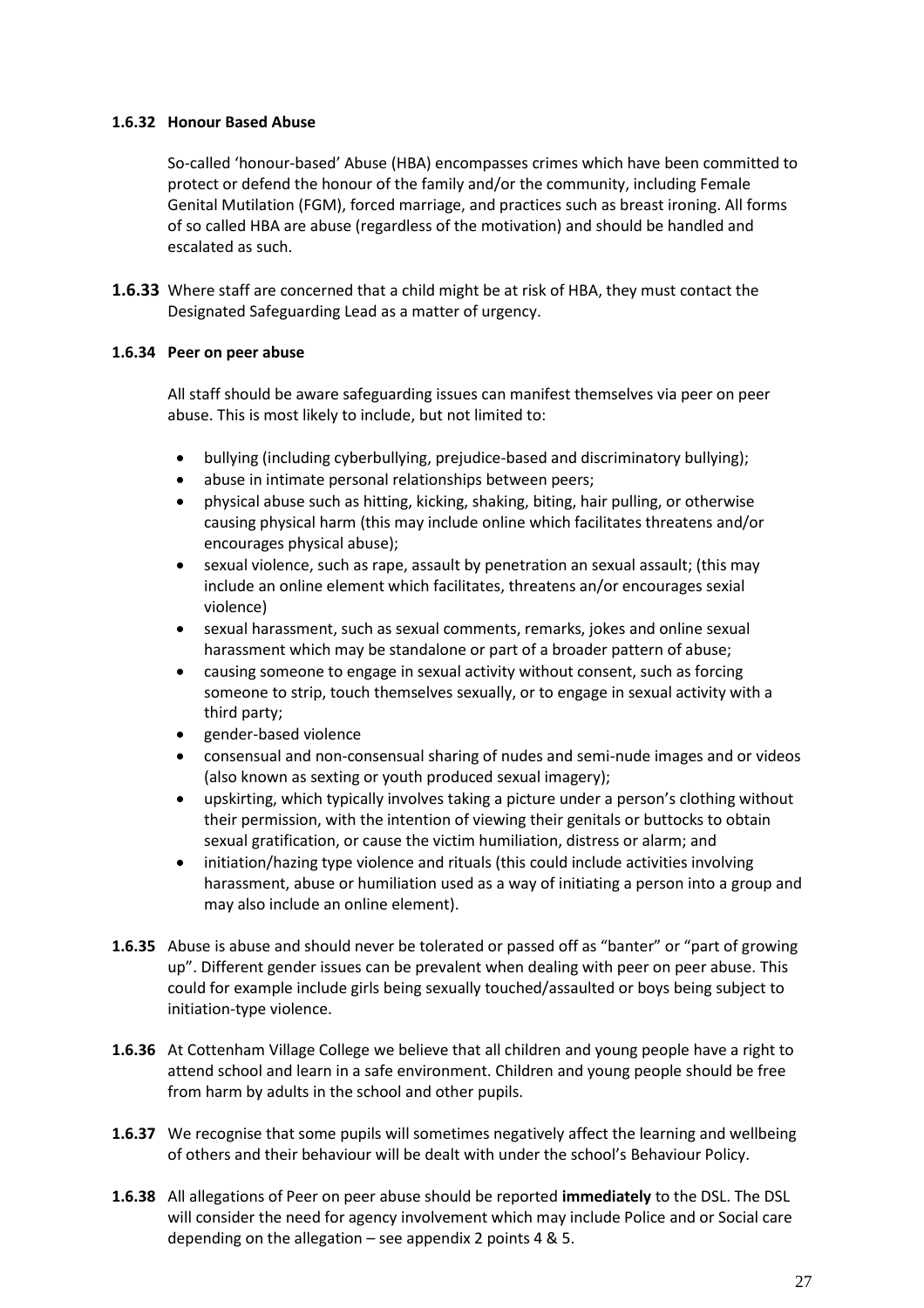- **1.6.39** The DSL will be mindful of support and supervision needs of both the victim and the alleged perpetrator, this will be discussed in consultation with the Principal and in line with the *Part 5 of Keeping Children Safe in Education 2021* and *Sexual Violence and Sexual Harassment between Children in Schools 2021.*
- *1.6.40* **Consensual and non-consensual sharing of nudes and semi-nude images and/or videos** (also known as: Sexting / Youth produced sexual imagery**)** - we follow guidance given to schools and colleges by the UKCIS Education group *[Sharing nudes and semi-nudes: Advice](https://www.gov.uk/government/publications/sharing-nudes-and-semi-nudes-advice-for-education-settings-working-with-children-and-young-people/sharing-nudes-and-semi-nudes-advice-for-education-settings-working-with-children-and-young-people)  [for Education settings December 2020](https://www.gov.uk/government/publications/sharing-nudes-and-semi-nudes-advice-for-education-settings-working-with-children-and-young-people/sharing-nudes-and-semi-nudes-advice-for-education-settings-working-with-children-and-young-people)* which outlines the steps to be taken – see part 4 and 5 of this Appendix.
- **1.6.41** An immediate referral to police and/or children's social care through the MASH or equivalent should be made if at this initial stage:
	- The incident involves an adult.
	- There is reason to believe that a child or young person has been coerced, blackmailed or groomed, or there are concerns about their capacity to consent (for example, owing to special educational needs).
	- What you know about the images or videos suggests the content depicts sexual acts which are unusual for the young person's developmental stage, or are violent (see section 1.6 of *UKCIS Sharing nudes and semi nudes: Advice for Education* for guidance on assessing behaviour).
	- The images involves sexual acts and any pupil in the images or videos is under 13
	- You have reason to believe a child or young person is at immediate risk of harm owing to the sharing of nudes and semi-nudes, for example, they are presenting as suicidal or self-harming.
- **1.6.42 Upskirting** typically involves taking a picture under a person's clothing (not necessarily a skirt) without their permission and or knowledge**,** with the intention of viewing their genitals or buttocks (with or without underwear) to obtain sexual gratification, or cause the victim humiliation, distress or alarm. Anyone of any gender can be a victim. It is a criminal offence under the *Voyeurism (Offences) Act 2019,* commonly referred to as the Upskirting Act. **Any reports of Upskirting will be reported to the DSL. The DSL will report the offence immediately to the Police and follow guidance as stated in this Policy.**
- **1.6.43 Private Fostering -** A private fostering arrangement is one that is made privately (without the involvement of a local authority) for the care of a child under the age of 16 years (under 18, if disabled) by someone other than a parent or close relative, in their home, with the intention that it should last for 28 days or more.
- **1.6.44** A close family relative is defined as a 'grandparent, brother, sister, uncle or aunt' and includes half-siblings and step-parents; it does not include great-aunts or uncles, great grandparents or cousins.
- **1.6.45** Parents and private foster carers both have a legal duty to inform the relevant local authority at least six weeks before the arrangement is due to start; not to do so is a criminal offence.
- **1.6.46** Whilst most privately fostered children are appropriately supported and looked after, they are a potentially vulnerable group who should be monitored by the local authority, particularly when the child has come from another country. In some cases, privately fostered children are affected by abuse and neglect, or be involved in trafficking, child sexual exploitation or modern-day slavery.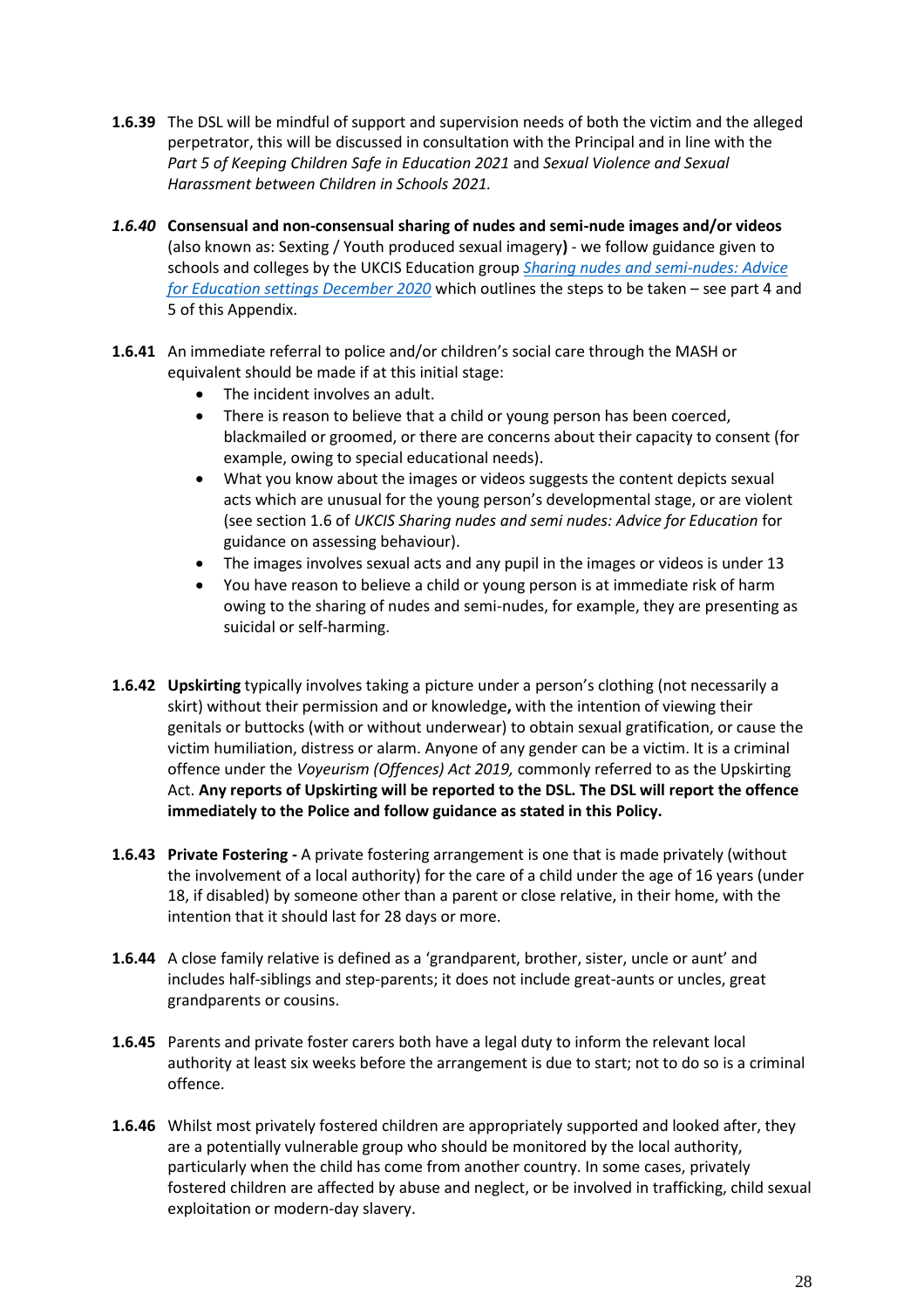- **1.6.47 Schools have a mandatory duty to report to the local authority where they are aware or suspect that a child is subject to a private fostering arrangement.** Although schools have a duty to inform the local authority, there is no duty for anyone, including the private foster carer or social workers to inform the school. However, it should be clear to the school who has parental responsibility.
- **1.6.48** School staff should notify the designated safeguarding lead (DSL) when they become aware of private fostering arrangements. The DSL will speak to the family of the child involved to check that they are aware of their duty to inform the LA. The school itself has a duty to inform the local authority of the private fostering arrangements.
- **1.6.49** On admission to the school, we will take steps to verify the relationship of the adults to the child who is being registered
- **1.6.50 Online safety** see [name of school] [name of associated policy e.g. Online Safety Policy] for guidance on whole school approach to Online safety which includes: Online safety coverage in the curriculum; Acceptable Use of technology; filtering and monitoring systems in place to support safe use of technology within school and how content, contact, conduct and commerce are monitored. **All Online safety concerns (including online peer-on-peer abuse) must be reported to the DSL.**
- **1.6.51** The breadth of issues classified within online safety is considerable, but can be categorised into four areas of risk known as the 4 C's (upon which the Online safety Policy is based):

• **content**: being exposed to illegal, inappropriate or harmful content, for example: pornography, fake news, racism, misogyny, self-harm, suicide, anti-Semitism, radicalisation and extremism.

• **contact**: being subjected to harmful online interaction with other users; for example: peer to peer pressure, commercial advertising and adults posing as children or young adults with the intention to groom or exploit them for sexual, criminal, financial or other purposes'.

• **conduct**: personal online behaviour that increases the likelihood of, or causes, harm; for example, making, sending and receiving explicit images (e.g consensual and non-consensual sharing of nudes and semi-nudes and/or pornography, sharing other explicit images and online bullying; and

• **commerce** - risks such as online gambling, inappropriate advertising, phishing and or financial scams. Following consultation with the DSL and Astrea Central IT team, they may decide to report concerns of this nature to the Anti-Phishing Working Group [\(https://apwg.org/\)](https://apwg.org/).

- **1.6.52** There are close links between online safety concerns and peer-on-peer abuse. Whilst there are risks of online peer-on-peer abuse and access to potentially harmful content outside of school, pupils may still have access to mobile and smart devices in school and therefore staff must be alert to this risk and ensure pupils adhere to policy in respect of the use of mobile and smart devices on site.
- **1.6.53** Staff must ensure pupils understand both the risks and potential sanctions of noncompliance in respect of the use of mobile and smart devices, as part of the Online Safety Curriculum and in accordance with the Online Safety Policy (Including Acceptable Use of Technologies) and the Behaviour Policy.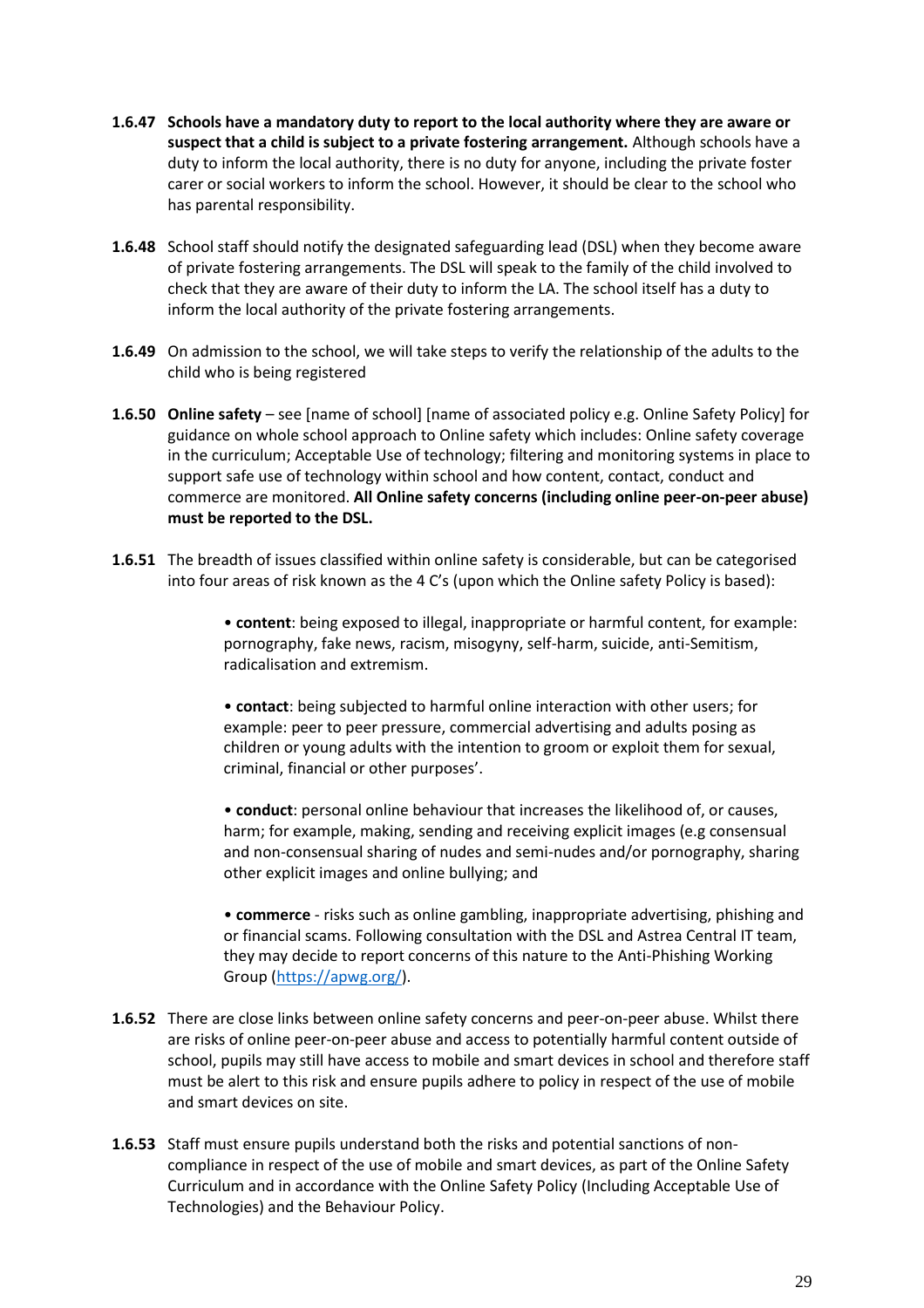

- **1.6.54** As part of the Annual Safeguarding Audit, the Academy will undertake an annual review of the approach to online safety, inclusive of an annual Risk Assessment which will be shared with the Local committee.
- **1.6.55** Additional information regarding keeping children safe online (including when they are online at home) is provided in *Annex D of Keeping Children Safe in Education 2021.*
- **1.6.56** Online safety during Covid 19 lockdown see Appendix 5 of this policy.

# **2. Signs of abuse**

- 2.1. Possible signs of abuse include, but are not limited to:
- 2.2. The pupil says they has been abused or asks a question or makes a comment which gives rise to that inference;
- 2.3. There is no reasonable or consistent explanation for a pupil's injury, the injury is unusual in kind or location or there have been a number of injuries and there is a pattern to the injuries;
- 2.4. The pupil's behaviour stands out from the group as either being extreme model behaviour or extremely challenging behaviour, or there is a sudden or significant change in the pupil's behaviour;
- 2.5. The pupil asks to drop subjects with a particular teacher and seems reluctant to discuss the reasons;
- 2.6. The pupil's development is delayed; the pupil loses or gains weight or there is deterioration in the pupil's general wellbeing;
- 2.7. The pupil appears neglected, e.g. dirty, hungry, inadequately clothed; and
- 2.8. The pupil is reluctant to go home, or has been openly rejected by his / her parents or carers.
- 2.9. Inappropriate behaviour displayed by other members of staff or any other person working with children, for example inappropriate sexual comments; excessive one to one attention beyond the requirements of their usual role or responsibilities; or inappropriate sharing of images.
- 2.10. The Local Safeguarding partnership can provide advice on the signs of abuse and the DfE advice *What to do if you're worried a child is being abused (2015)* provides advice in identifying child abuse. The [NSPCC website](https://www.nspcc.org.uk/services-and-resources/childrens-services/) is also a good source of information and advice.

# **3. Radicalisation and the Prevent duty**

- 3.1. The Academy has a legal duty to have due regard to the need to prevent individuals from being drawn into terrorism.
- 3.2. The Academy aims to build pupils' resilience to radicalisation by promoting fundamental British values and enabling them to challenge extremist views. The Academy is committed to providing a safe space in which children, young people and staff can understand the risks associated with terrorism and develop the knowledge and skills to be able to challenge extremist arguments.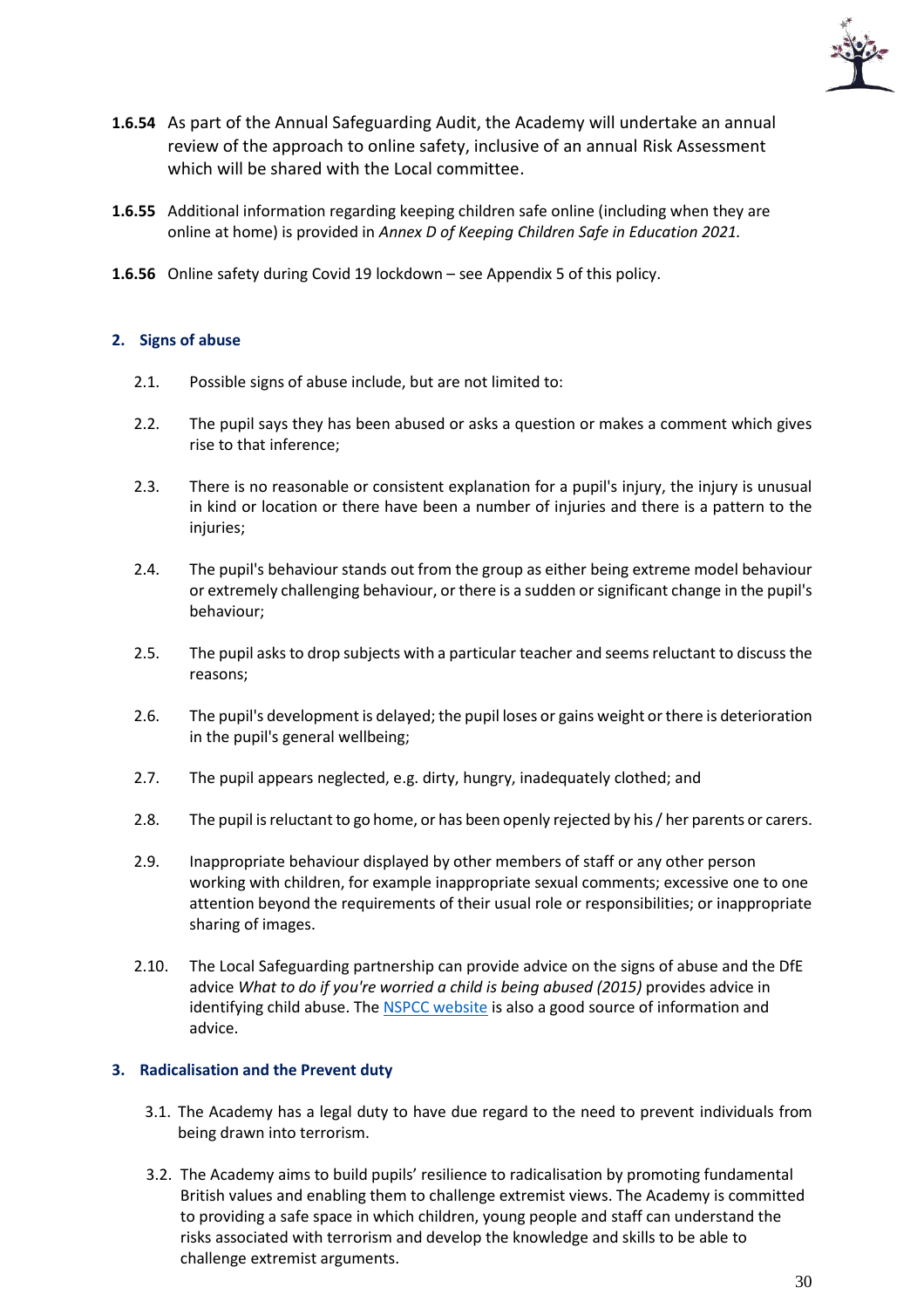- 3.3. The Academy has adopted the Government's definitions for the purposes of compliance with the Prevent duty:
- 3.4. **Extremism** is the vocal or active opposition to our fundamental values, including democracy, the rule of law, individual liberty and the mutual respect and tolerance of different faiths and beliefs. This also includes calling for the death of members of the armed forces.
- 3.5. **Radicalisation** refers to the process by which a person comes to support terrorism and extremist ideologies associated with terrorist groups.
- 3.6. **Terrorism** is an action that endangers or causes serious violence to a person/people; causes serious damage to property; or seriously interferes or disrupts an electronic system. The use or threat must be designed to influence the government or to intimidate the public and is made for the purpose of advancing a political, religious or ideological cause.
- 3.4. There is no single way of identifying an individual who is likely to be susceptible to a terrorist ideology. As with managing other safeguarding risks, staff should be alert to changes in children and young people's behaviour which could indicate that they may be in need of help or protection.
- 3.5. Children and young people at risk of radicalisation may display different signs or seek to hide their views. Academy staff should use their professional judgement in identifying children who might be at risk of radicalisation and act proportionately. In particular, outward expressions of faith, in the absence of any other indicator of vulnerability, will not be regarded as a reason to make a referral to Channel.
- 3.6. *Channel Duty Guidance: Protecting vulnerable people from being drawn into terrorism* (2015) notes the following:

"There is no single way of identifying who is likely to be vulnerable to being drawn into terrorism. Factors that may have a bearing on someone becoming vulnerable may include: peer pressure, influence from other people or via the internet, bullying, crime against them or their involvement in crime, anti-social behaviour, family tensions, race/hate crime, lack of self-esteem or identity and personal or political grievances.

The academy will be sensitive to age appropriate behaviour though example indicators that an individual is engaged with an extremist group, cause or ideology include:

- Spending increasing time in the company of other suspected extremists;
- Changing their style of dress or personal appearance to accord with the group;
- Day-to-day behaviour becoming increasingly centred around an extremist ideology, group or cause;
- Loss of interest in other friends and activities not associated with the extremist ideology, group or cause;
- Possession of material or symbols associated with an extremist cause (e.g. the swastika for far right groups);
- Attempts to recruit others to the group/cause/ideology; or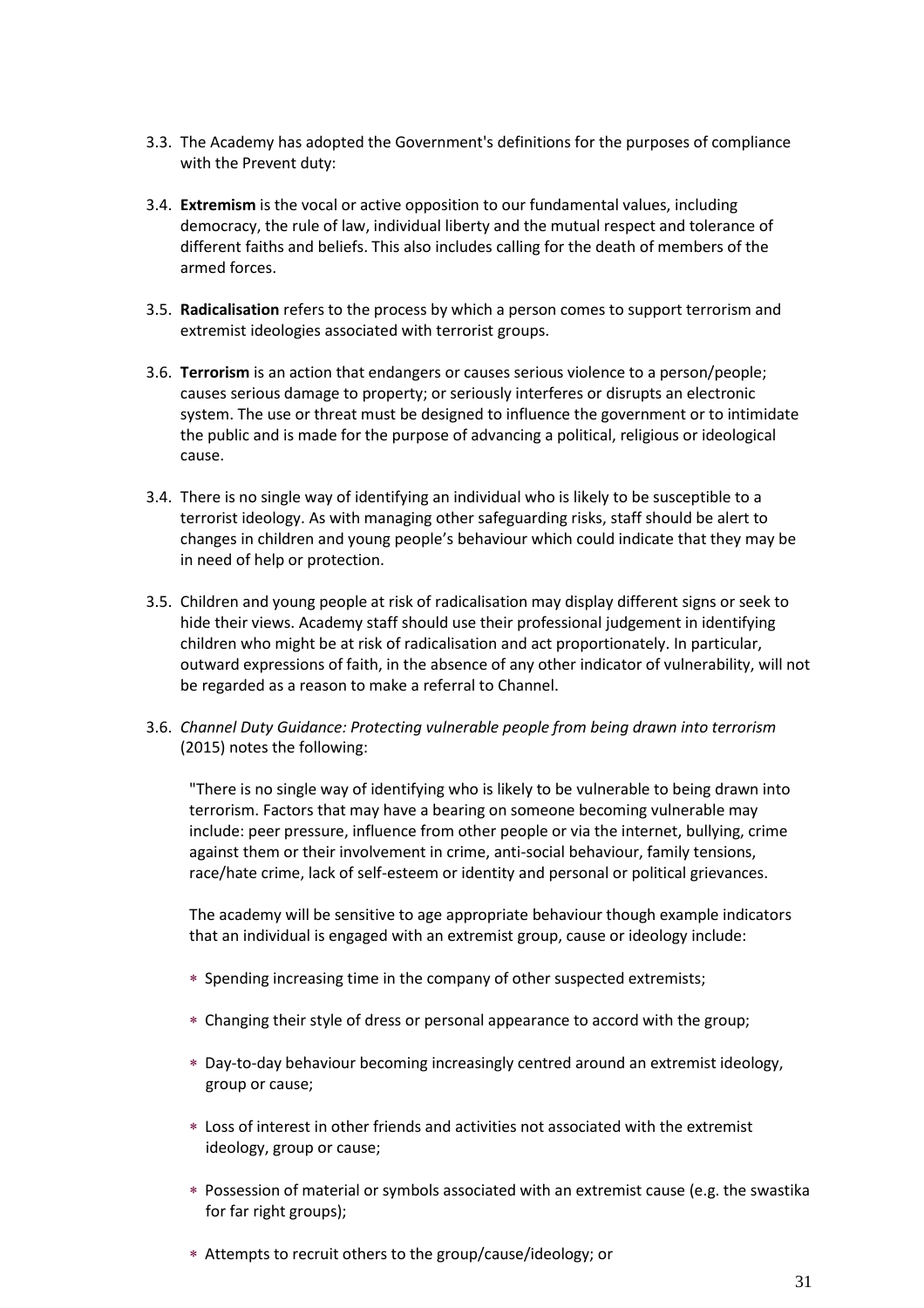<span id="page-33-0"></span>

Communications with others that suggest identification with a group/cause/ideology.

Example indicators that an individual has an intention to cause harm, use violence or other illegal means include:

- Clearly identifying another group as threatening what they stand for and blaming that group for all social or political ills;
- Using insulting or derogatory names or labels for another group;
- Speaking about the imminence of harm from the other group and the importance of action now;
- Expressing attitudes that justify offending on behalf of the group, cause or ideology;
- Condoning or supporting violence or harm towards others; or
- Plotting or conspiring with others."
- 3.5. Protecting children from the risk of radicalisation is part of the Academy's wider safeguarding duties, and is similar in nature to protecting children from other harms (e.g. drugs, gangs, neglect, sexual exploitation), whether these come from within their family or are the product of outside influences. **The DfE's briefing note: [The Use of Social Media for](https://www.gov.uk/government/publications/the-use-of-social-media-for-online-radicalisation)  [On-line Radicalisation \(2015\)](https://www.gov.uk/government/publications/the-use-of-social-media-for-online-radicalisation) includes information on how social media is used to radicalise young people and guidance on protecting pupils at risk**

# **Guidance for staff and volunteers on suspecting or hearing a complaint of abuse / Responding to a cause for concern**

#### **4. Action staff must take**

- 4.1. A member of staff, supply staff or volunteer suspecting or hearing a complaint of abuse (including peer-on-peer abuse and Online safety concerns):
	- 4.1.1. Must listen carefully to the child or young person and keep an open mind. The member of staff should not take a decision as to whether or not the abuse has taken place;
	- 4.1.2. Must not ask leading questions, i.e. a question which suggests its own answer;
	- 4.1.3. Must reassure the child or young person but not give a guarantee of absolute confidentiality. The member of staff should explain that they need to pass the information to the Designated Safeguarding Lead who will ensure that the correct action is taken; and

#### 4.1.4. **Staff are not to view or forward illegal images of a child.**

- 4.1.5. Staff must keep a sufficient written record of the conversation or concern within CPOMS. The record should include:
	- o the date and time;
	- o the location that the conversation or concern took place;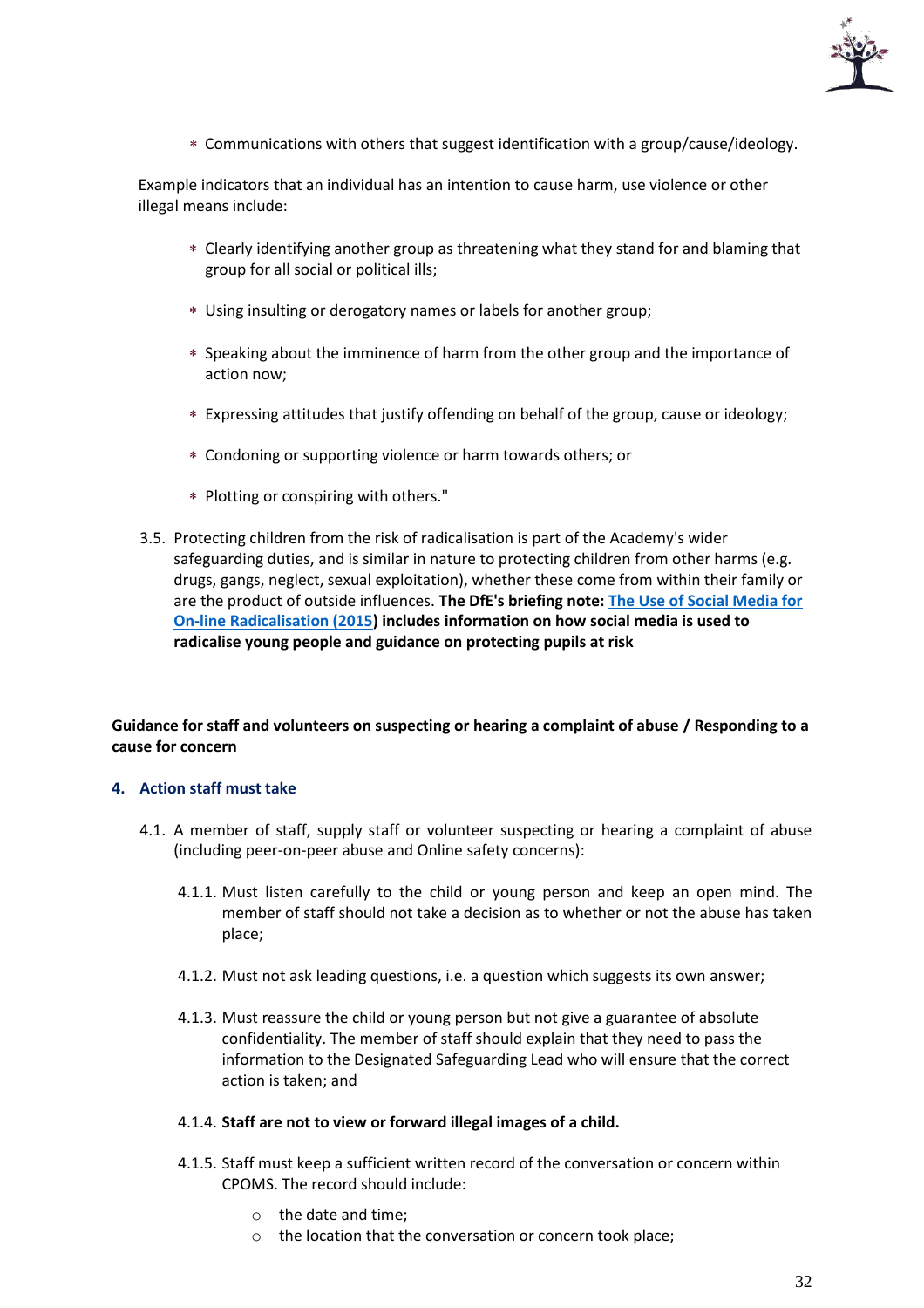- o a clear and comprehensive summary of the concern including the child's voice where possible;
- o details of how the concern was followed up and resolved;
- o a note of any actions taken, decisions reached and the outcome.
- 4.2. The CPOMS log must clearly outline those involved using initials for students and full names and roles of professionals and family members.
- 4.3. If there is an immediate Child Protection matter, staff must inform the Designated Safeguarding Lead (or deputy) verbally, as soon as possible and follow up with a CPOMS log.
- 4.4. If any other forms of evidence are gathered by any other means, for example, scribbled notes, mobile phones containing text messages, clothing or via school computers, these must be safeguarded and preserved and passed directly to the Designated Safeguarding Lead without delay.
- 4.5. All suspicions or complaints of abuse must be reported to the Designated Safeguarding Lead as soon as possible, unless it is an allegation against a member of staff in which case the procedures set out in **[Appendix 3](#page-33-0)** should be followed.
- 4.6. If there is a risk of immediate serious harm to a child or young person a referral should be made to children's social care immediately and Police where required.
- 4.7. Anybody can make a referral. If the child or young person's situation does not appear to be improving, the staff member with concerns should press for re-consideration.

### **5. Action DSL must take in respect of Peer on Peer abuse**

- 5.1 Reports of Peer on peer abuse, particularly sexual violence and sexual harassment are likely to be complex, requiring difficult professional decisions to be made. Any decisions are for the Academy to make on a case-by-case basis, with the designated safeguarding lead (or a deputy) taking a leading role, using their professional judgement, and being supported by other agencies, such as children's social care and the police as required.
- 5.2 Abuse that occurs online or outside of the Academy will be treated with equal seriousness.
- 5.3 If possible, managing reports with two members of staff present, (preferably one of them being the designated safeguarding lead or a deputy). However, this might not always be possible; where the report includes an online element, being aware of [searching screening](https://assets.publishing.service.gov.uk/government/uploads/system/uploads/attachment_data/file/674416/Searching_screening_and_confiscation.pdf)  [and confiscation advice \(for schools\)](https://assets.publishing.service.gov.uk/government/uploads/system/uploads/attachment_data/file/674416/Searching_screening_and_confiscation.pdf) and the [UKCIS Sharing nudes and semi-nudes: advice for](https://www.gov.uk/government/publications/sharing-nudes-and-semi-nudes-advice-for-education-settings-working-with-children-and-young-people/sharing-nudes-and-semi-nudes-advice-for-education-settings-working-with-children-and-young-people)  [education settings working with children and young people.](https://www.gov.uk/government/publications/sharing-nudes-and-semi-nudes-advice-for-education-settings-working-with-children-and-young-people/sharing-nudes-and-semi-nudes-advice-for-education-settings-working-with-children-and-young-people)
- 5.4 The designated safeguarding lead (or deputy) is likely to have a complete safeguarding picture and be the most appropriate person to advise on the Academy's initial response. Important considerations will include the wishes of the victim in terms of how they want to proceed. This is especially important in the context of sexual violence and sexual harassment.
- 5.5 **The DSL will hold an initial review meeting with appropriate staff**. This may include the staff member(s) who heard the disclosure and the safeguarding or leadership team who deal with safeguarding concerns – at this point, Risk is to be assessed and referrals to Police and social care considered as necessary.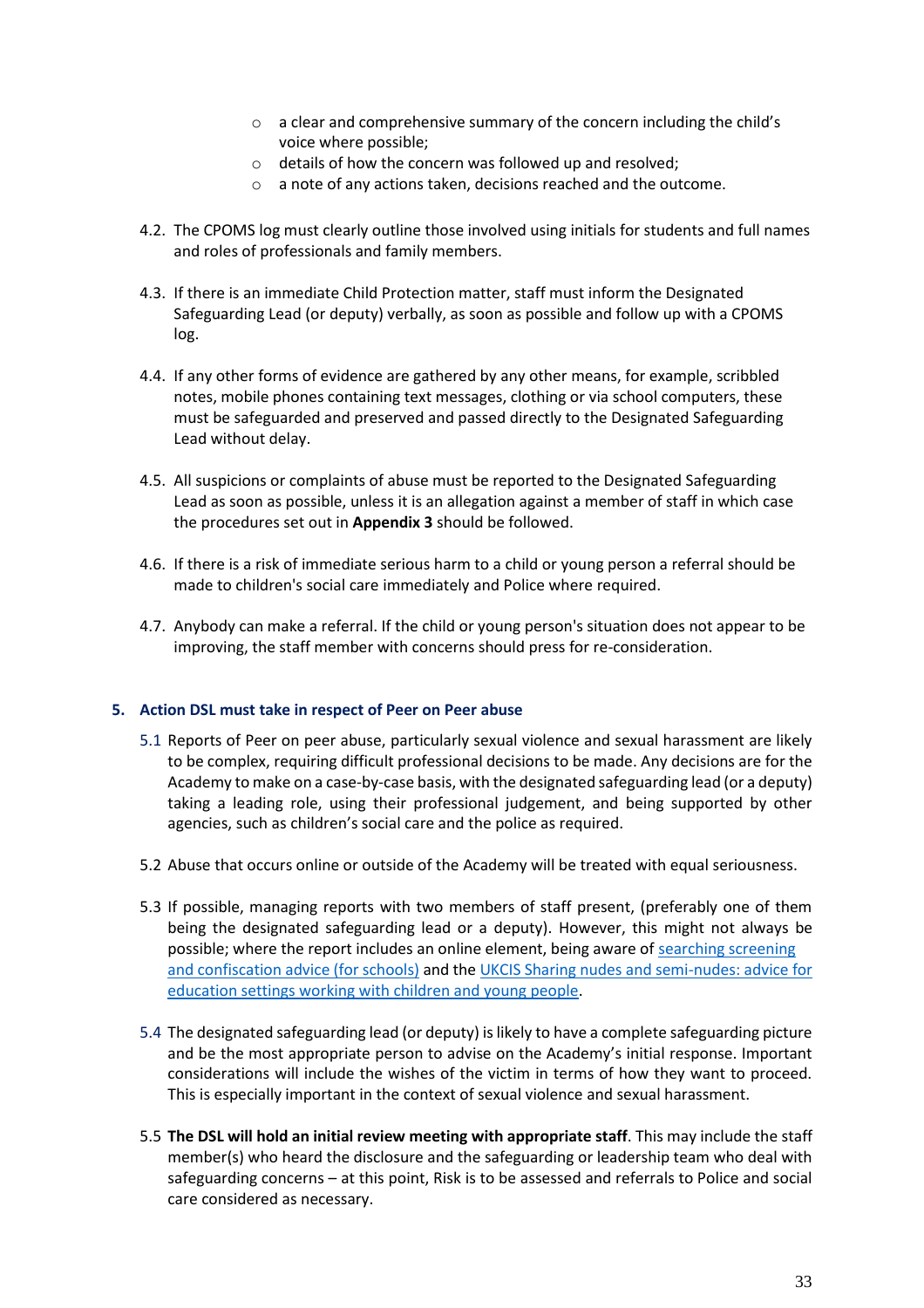- 5.6 When there has been a report of sexual violence, the DSL (or deputy) will make an immediate risk and needs assessment.
- 5.7 Where there has been a report of sexual harassment, the need for a risk assessment should be considered on a case-by-case basis.
- 5.8 Risk assessments should be recorded (written or electronic), uploaded to CPOMS and should be kept under review.
- 5.9 **The risk and needs assessment** should consider:
	- the victim, especially their protection and support;
	- whether there may have been other victims,
	- the alleged perpetrator(s); and
	- all the other children (and, if appropriate, adult students and staff) at the school or college, especially any actions that are appropriate to protect them from the alleged perpetrator(s), or from future harms.
- 5.10 **The DSL and appropriate staff will hold subsequent interviews** with the children or young people involved (if appropriate)
- 5.11 **Parents and carers should be informed** at an early stage and involved in the process in order to best support the child or young person unless there is good reason to believe that involving them would put the child or young person at risk of harm
- 5.12 **A referral should be made to children's social care and/or the police immediately if there is a concern that a child or young person has been harmed or is at risk of immediate harm** at any point in the process
- 5.13 **Rape, assault by penetration and sexual assaults are crimes. Where a report of rape, assault by penetration or sexual assault is made, this should be referred to the police.** Whilst the age of criminal responsibility is ten, if the alleged perpetrator is under ten, the starting principle of referring to the police remains. The police will take a welfare, rather than a criminal justice approach, in these cases.
- 5.14 Where there are images or videos of the abuse, **Staff are not to view or forward illegal images of a child.** It may be more appropriate to confiscate any devices to preserve any evidence and hand them to the police for inspection.
- 5.15 The school or college should only engage staff and agencies who are required to support the children involved and/or be involved in any investigation.
- 5.16 The victim may ask the Academy not to tell anyone about the sexual violence or sexual harassment. If the victim does not give consent to share information, staff may still lawfully share it, if it can be justified to be in the public interest, for example, to protect children from harm and to promote the welfare of children. Ultimately, the designated safeguarding lead (or a deputy) will have to balance the victim's wishes against their duty to protect the victim and other children.
- 5.17 Where an allegation of sexual violence or sexual harassment is progressing through the criminal justice system, the Academy will consider the need for anonymity and witness support see: Safeguarding Children as Victims and Witnesses | The Crown Prosecution [Service \(cps.gov.uk\)](https://www.cps.gov.uk/legal-guidance/safeguarding-children-victims-and-witnesses).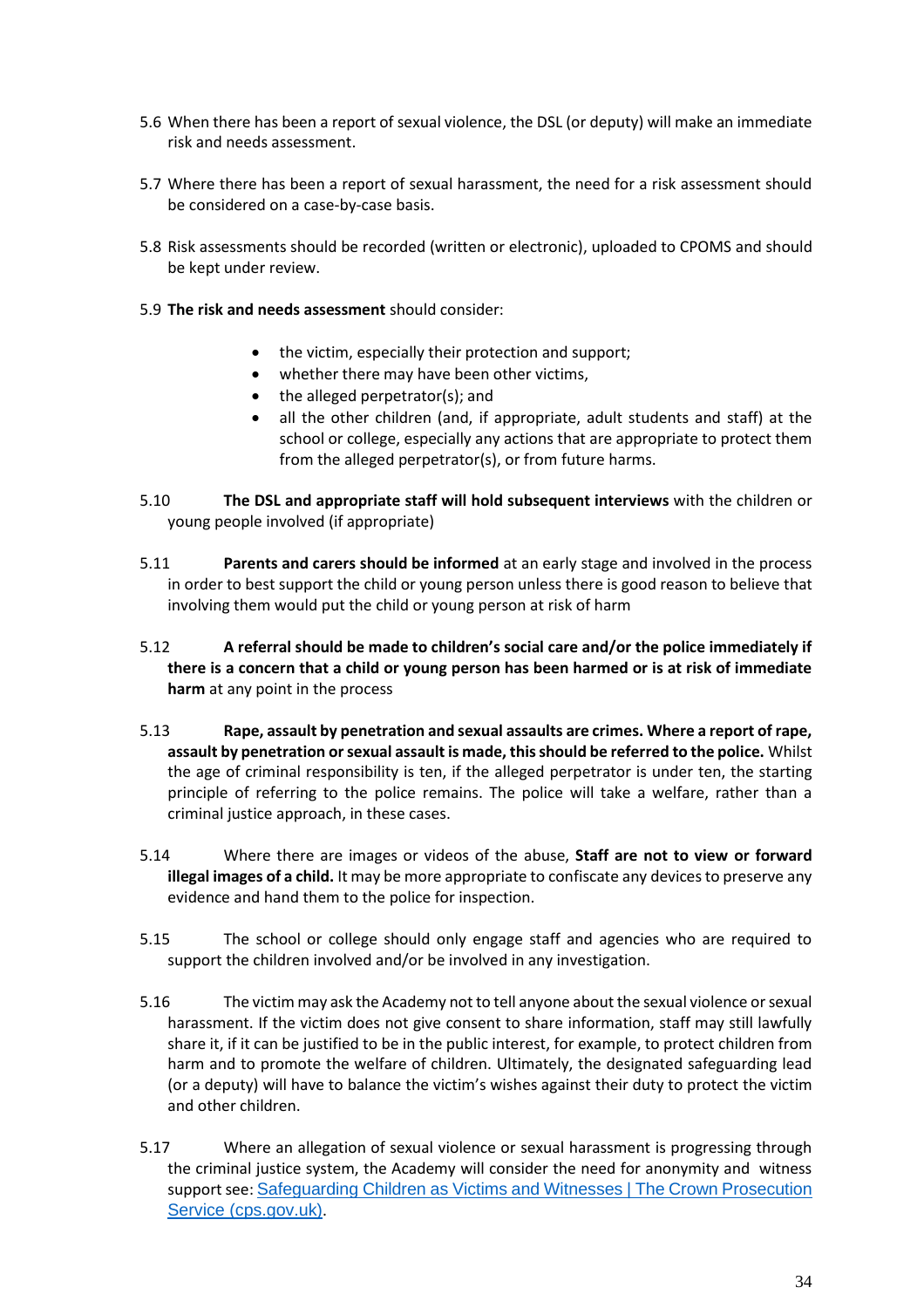- 5.18 The DSL will ensure they do all they reasonably can to protect the anonymity of any children involved in any report of sexual violence or sexual harassment. Amongst other things, this will mean carefully considering, based on the nature of the report, which staff should know about the report and any support that will be put in place for the children involved.
- 5.19 The Academy will consider the potential impact of social media in facilitating the spreading of rumours and exposing victims' identities as part of the risk assessment process and will liaise with agencies accordingly should additional risks arise.
- 5.20 There are four likely scenarios for schools and colleges to consider when managing any reports of sexual violence and/or sexual harassment. It will be important in all scenarios that decisions and actions are regularly reviewed and that where necessary relevant policies are updated to reflect lessons learnt. Likely Scenarios:
	- 5.20.1 Manage Internally
	- 5.20.2 Early Help
	- 5.20.3 Referral to Childrens Social Care
	- 5.20.4 Reporting to the Police

<span id="page-36-0"></span>For further guidance see Sexual violence and sexual harassment between children in schools [and colleges \(publishing.service.gov.uk\)](https://assets.publishing.service.gov.uk/government/uploads/system/uploads/attachment_data/file/999239/SVSH_2021.pdf)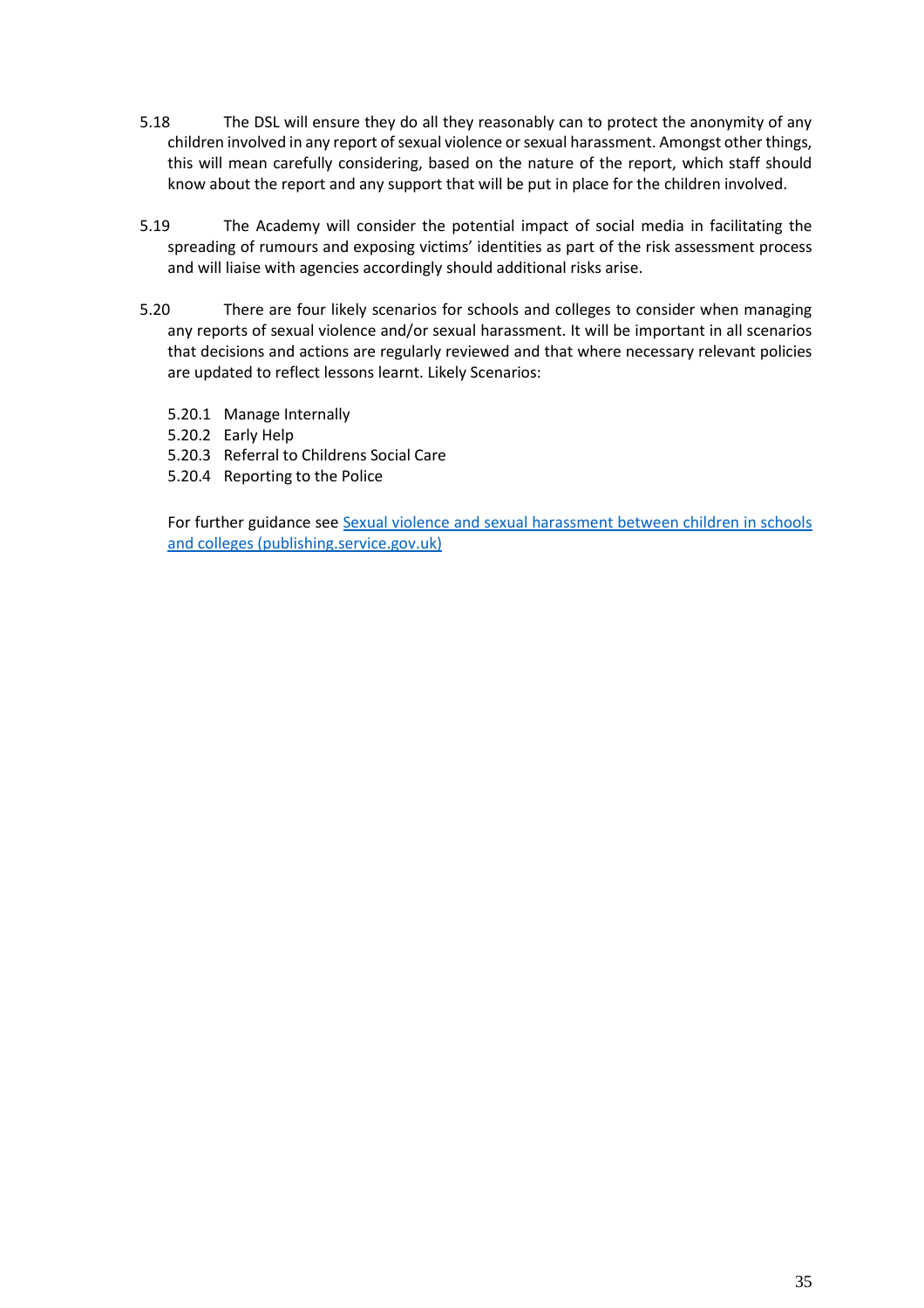

### **Appendix 3 - Dealing with allegations against staff, the Principal, Trustees or volunteers**

### **1 The Academy's procedures**

- 1.1 The Academy's procedures for dealing with allegations made against staff will be used where the member of staff (including supply staff), the Principal, a Trustee or volunteer has:
	- Behaved in a way that has harmed a child, or may have harmed a child or young person;
	- Possibly committed a criminal offence against or related to a child or young person; or
	- Behaved towards a child / young person or children / young people in a way that indicates he or she would pose a risk of harm if he or she works regularly or closely with children or young people.
	- Behaved or may have behaved in a way that indicates they may not be suitable to work with children.
- 1.2 Any allegations not meeting these criteria (known as 'Harms Threshold) will be dealt as a 'low level' concern in accordance with section two of *part 4 of Keeping Children safe in Education 2021* and the Local Safeguarding partnership procedures. Advice from the designated officer will be sought in borderline cases.
- 1.3 All allegations must be dealt with as a priority so as to avoid any delay.
- 1.4 Allegations against a teacher who is no longer teaching and historical allegations will be referred to the police.

### **2 Reporting an allegation against staff, the Principal, a Trustee or volunteer**

- 2.1 Where an allegation or complaint is made against any member of staff or volunteer who is not the Principal, the matter should be reported immediately to the Principal.
- 2.2 The Principal should notify the Deputy Director of Safeguarding and the Chief People Officer.
- 2.3 Before contacting the designated officer (LADO), a 'case manager' will be assigned to conduct basic enquiries/'Fact find' to establish the facts to help to determine whether there is any foundation to the allegation, being careful not to jeopardise any future police investigation.
- 2.4 The fact find should consider:
	- Was the individual in the school/at the alleged location at the time stated within the allegation
	- Did the individual or could the individual have come into contact with the child as alleged
	- Are there any witnesses?
	- Was there any CCTV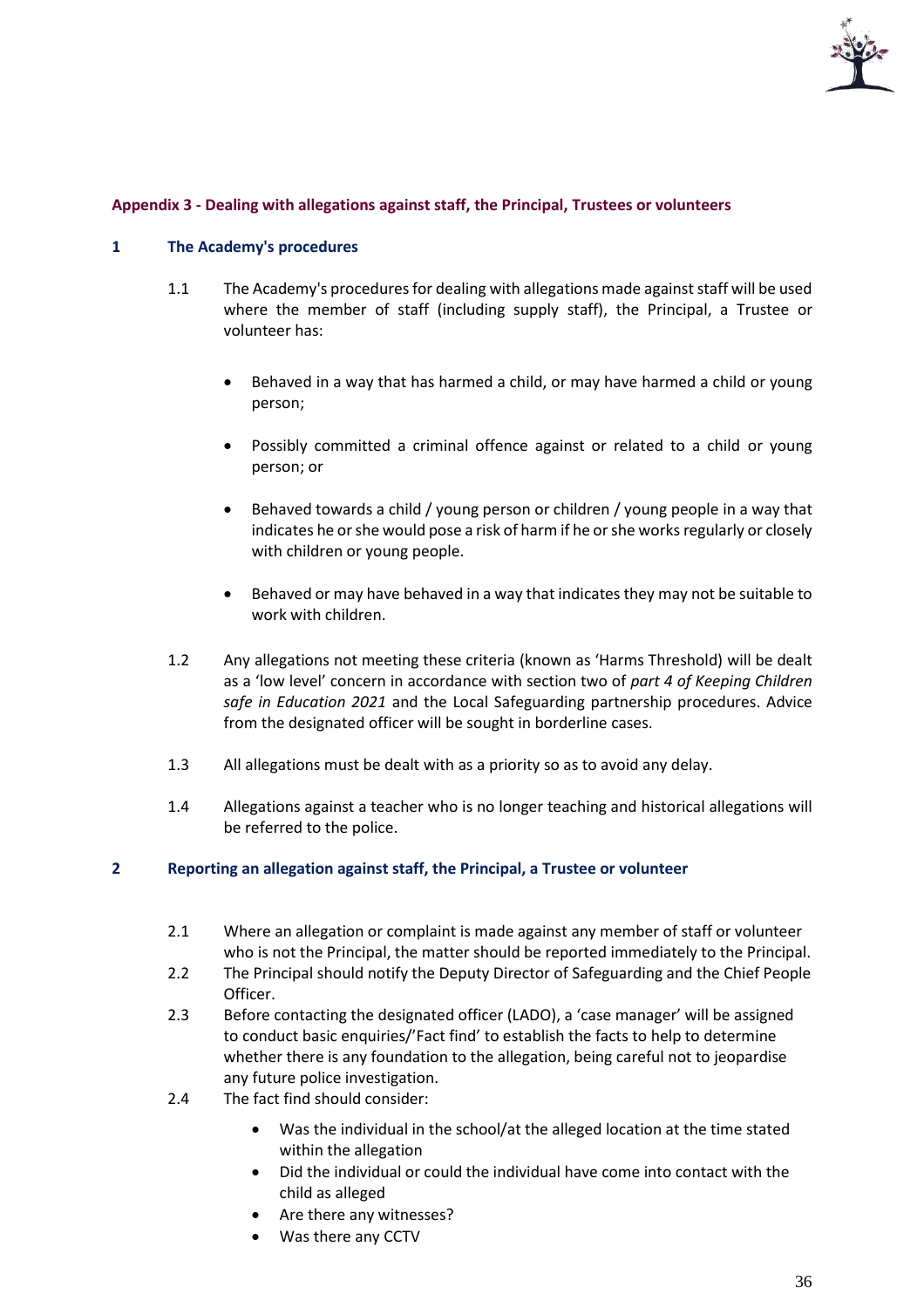

- 2.5 The allegation and details of the basic enquiry/'fact find' will be discussed with the designated officer (LADO), within 24 hours of the allegation being raised, before further action is taken. Where appropriate, the Principal will consult with the Designated Safeguarding Lead. Following consultation, it will be decided if the case will be managed as either: An allegation that meets the harms threshold or an allegation/concern that does not meet harms threshold and will be investigated as a 'Low Level' concern.
- 2.6 Where an allegation or complaint is made against the Principal, the matter should be reported immediately to the Trust's Deputy Director of Safeguarding and Chief People Officer, without first notifying the Principal. Again, the allegation will be discussed immediately with the designated officer before further action is taken.
- 2.7 Where an allegation is made against any Trustee or local committee member, the matter should be reported immediately to the Trust's Deputy Director of Safeguarding and the Assistant CEO.

# **3 Disclosure of information**

- 3.1 Where it has been alleged or identified that a child has been harmed, that there may be an immediate risk of harm to a child, or if the situation is an emergency, children's social care and Police should be contacted as appropriate and the DSL must be notified.
- 3.2 Two key aspects to consider when an allegation has been made:
	- **Looking after the welfare of the child** The DSL is responsible for ensuring that the child is not at risk and referring cases of suspected abuse to the local authority childrens social care as described above.
	- **Investigating and supporting the person subject to the allegation** the case manager should discuss with the LADO, the nature, content and context of the allegation and agree a couse of action.
- 3.3 The case manager will inform the accused person of the allegation as soon as possible after the designated officer (LADO) has been consulted, if it has been agreed with the Designated Officer that it is appropriate to do so, and where necessary the Police and Social care.
- 3.4 Where the designated officer advises that a strategy discussion is needed, or the police or the local authority's social care services need to be involved, the case manager will not inform the accused or the parents or carers until these agencies have been consulted and it has been agreed what information can be disclosed.
- 3.5 The Parents or carers of the child or young person / children or young people involved will be informed of the allegation as soon as possible if they do not already know of it. They will also be kept informed of the progress of the case, including the outcome of any disciplinary process. The timing and extent of disclosures, and the terms on which they are made, will be dependent upon and subject to the laws on confidence and data protection and the advice of external agencies.
- 3.6 The reporting restrictions preventing the identification of a teacher who is the subject of such an allegation in certain circumstances will be observed.
- 3.7 Where the case manager is concerned about the welfare of other children in the community or the member of staff's family, they should discuss these concerns with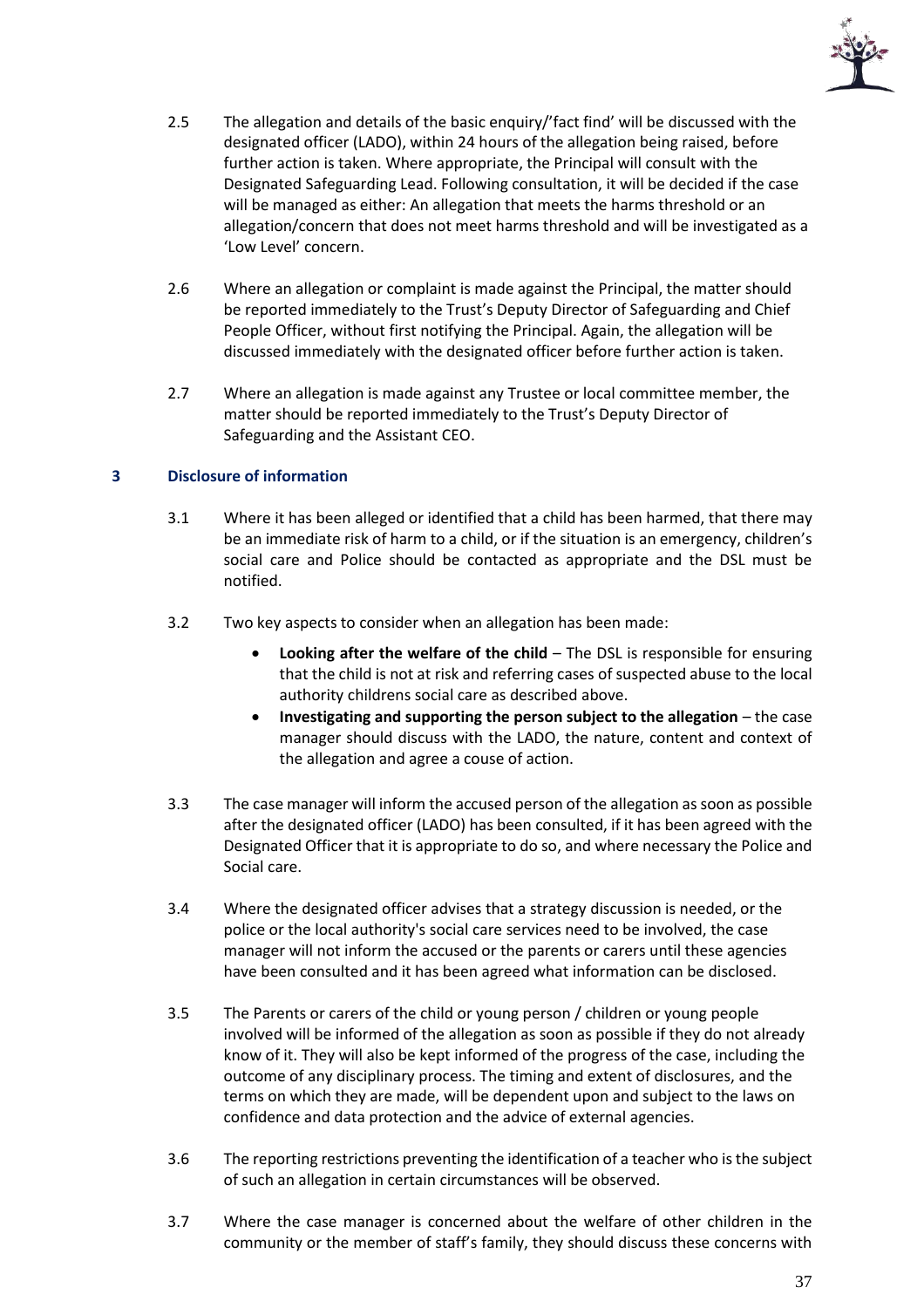the DSL and make a risk assessment of the situation. It may be necessary for the DSL to make a referral to children's social care.

- 3.8 Where it is clear that an investigation by the Police or Children's social care is unnecessary, or the strategy discussion or intial assessment decides that is the case, the LADO should decide the next steps with the case manager.
- 3.9 Where the initial discussion leads to no further action, the case manager and the LADO should:
	- Record the decision and justification for it; and
	- Agree on what information should be put in writing to the individual concerned and by whom.

# **4 Further action to be taken by the Academy**

- 4.1 A school has a duty of care towards its employees and as such, it must ensure that effective support is provided for anyone facing an allegation. The Academy will act in accordance with *part 4 of 'Keeping Children Safe in Education' 2021* and the Academy's employment procedures.
- 4.2 Whilst schools are not the employers of supply teachers, they should ensure all allegations are dealth with properly. The Academy will work alongside supply agencies and the LADO to ensure all allegations and concerns in respect of supply teachers are fully investigated.
- 4.3 See Astrea Disciplinary Policy for further information regarding the investigation process, next steps and potential disciplinary actions.

### **5 Management of Low Level concerns**

- 5.1 As part of the whole school approach to safeguarding, the Academy will promote an open and transparent culture in which all concerns about all adults working in or on behalf of the school (including supply, volunteers and contractors) are dealt with promptly and appropriately.
- 5.2 The term Low level concern does not mean that it is insignificant, it means the behaviour towards a child does not meet the harms threshold however the concern may indicated that the adult/staff member (including supply, volunteer or contractors) may have acted in a way that:
	- Is inconsistent with the staff code of conduct, including inappropriate conduct outside of work, and
	- Does not meet the allegations threshold or is otherwise not considered serious enough to consider a referral to the LADO.
- 5.3 Low Level concerns should be reported to the Designated safeguarding Lead (DSL) or deputy. Where a low level concern is raised about the DSL, it should be shared with the Principal.
- 5.4 The DSL will confidentially record all low level concerns, the context in which they arose and action taken. The DSL will record the name of the individual who raised the low level concern unless they wish to remain anonymous then that should be respected as far as reasonably possible.
- 5.5 The DSL should collect as much information as possible by: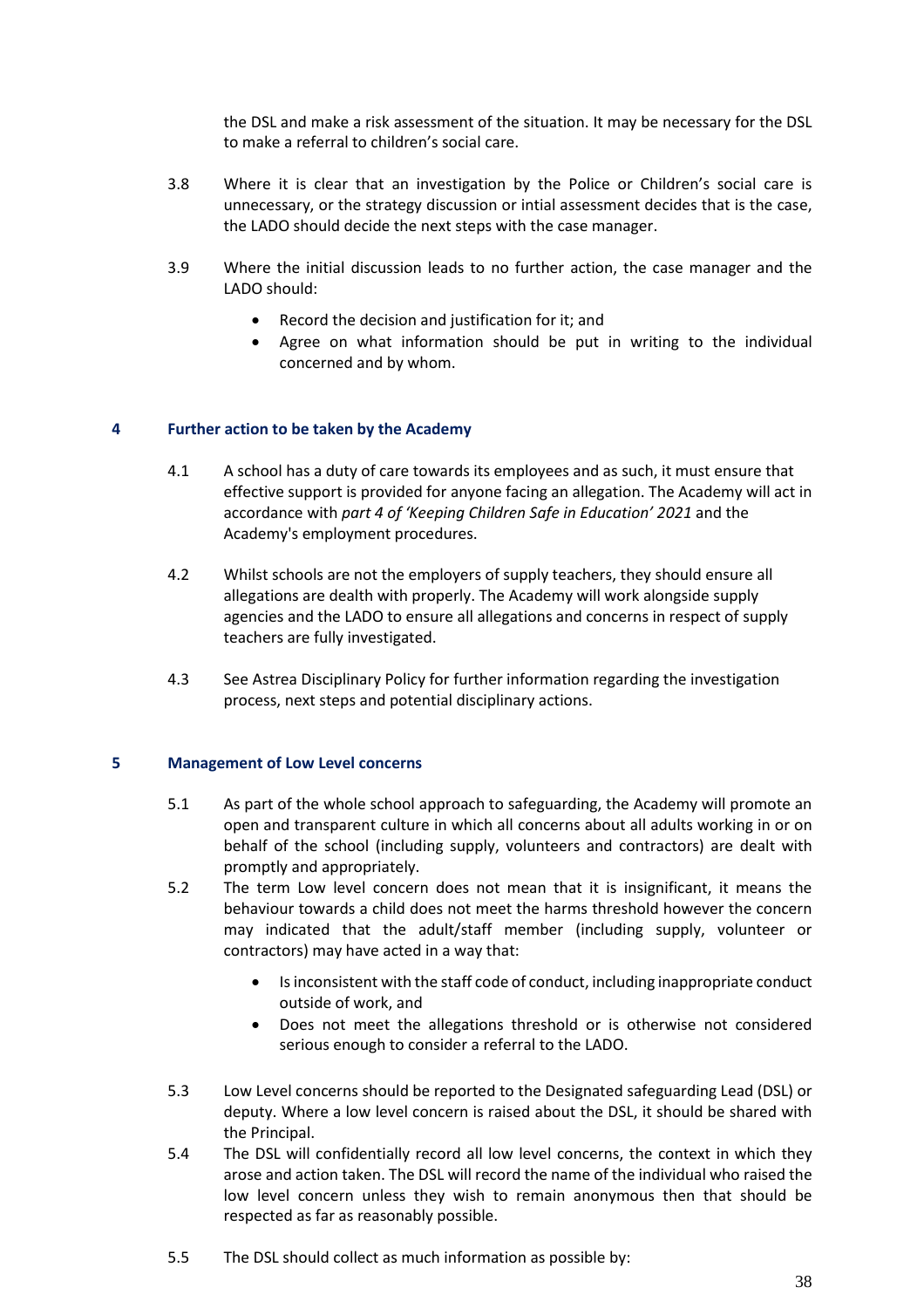

- speaking directly with the person who raised the concern;
- to the individual involved and any witnesses;
- review any documentation or additional information as necessary.
- 5.6 Low level records should be reviewed regularly so that potential patterns of concerning, problematic or inappropriate behavior can be identified. This may then need raising with LADO, should further concerns arise.
- 5.7 For further guidance regarding Low Level concerns, please speak with Astrea HR and Deputy Director of Safeguarding

### **6 Ceasing to use staff**

- 6.1 If the Academy ceases to use the services of a member of staff or volunteer because they are unsuitable to work with children or young people, a compromise agreement will not be used and there will be a prompt and detailed report to the Disclosure and Barring Service (DBS) and Teaching Regulation Agency (TRA) where appropriate. Any such incidents will be followed by a review of the safeguarding procedures within the Academy, with a report being presented to the local committee without delay.
- 6.2 If a member of staff (or volunteer) tenders his or her resignation, or ceases to provide his or her services, any child protection allegations will still be followed up by the Academy in accordance with this policy and a prompt and detailed report will be made to the Disclosure and Barring Service.
- 6.3 Where a teacher has been dismissed, or would have been dismissed had he / she not resigned, separate consideration will be given as to whether a referral to the Teaching Regulation Agency (TRA).
- 6.4 In the case of any Early Years and Foundation Stage provision at the academy:
	- 6.4.1 The School will inform Ofsted of any allegations of serious harm or abuse by any person living, working or looking after children on the premises of any Early Years and Foundation Stage provision (whether that allegation relates to harm or abuse committed on the premises or elsewhere), and will provide details of the action taken in respect of those allegations.
	- 6.4.2 These notifications will be made as soon as reasonably practicable, but in any event within 14 days of the allegations being made.

### **7 Unsubstantiated false or malicious allegations**

- 7.1 Where an allegation by a pupil is shown to have been deliberately invented or malicious, the Principal will consider whether to take disciplinary action in accordance with the Academy's behaviour and discipline policy.
- 7.2 Whether or not the person making the allegation is a pupil or a parent (or other member of the public), the Academy reserves the right to contact the police to determine whether any action might be appropriate.

#### **8 Record keeping**

8.1 Details of allegations found to be malicious will be removed from personnel records.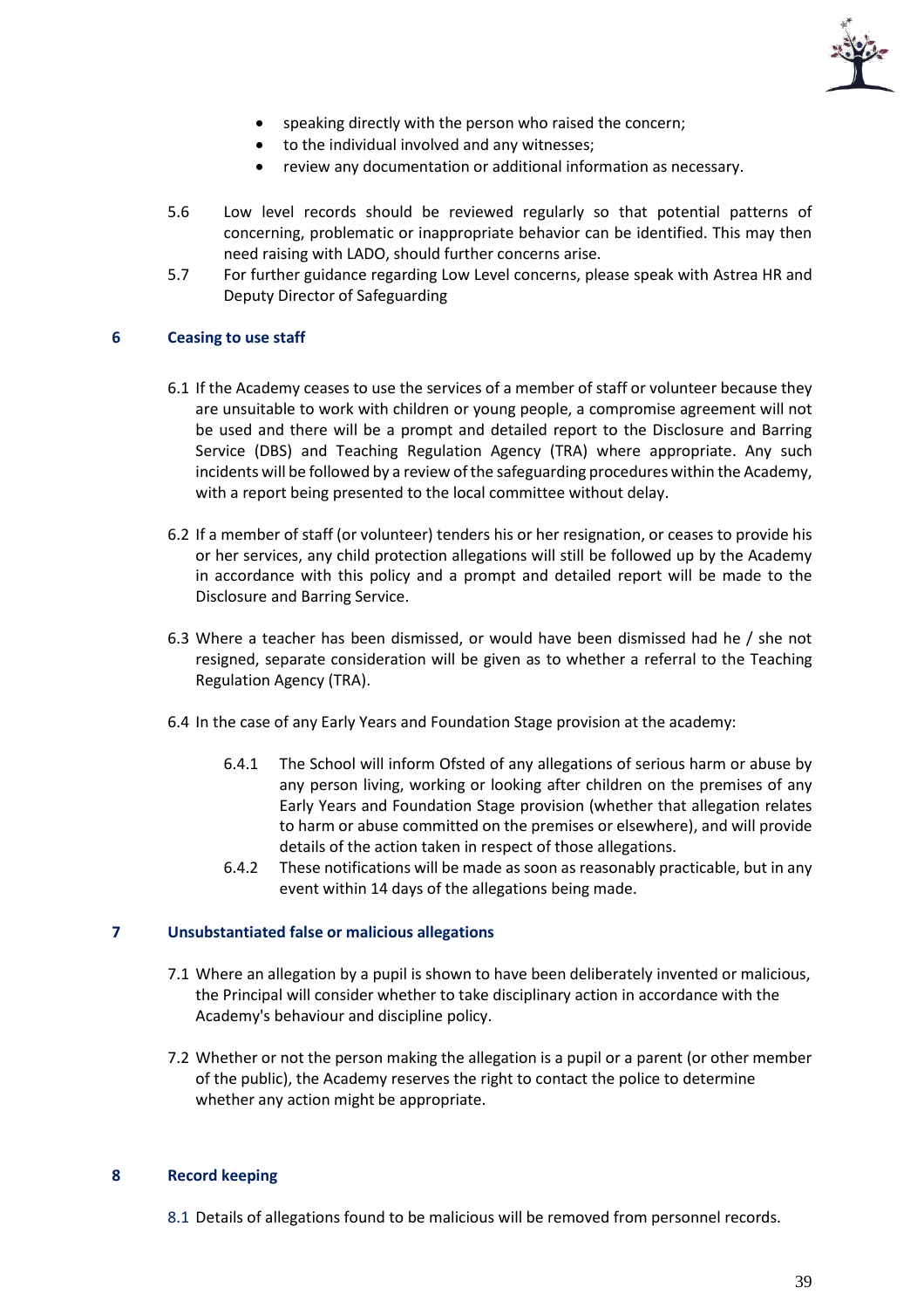- 8.2 For all other allegations, full details will be recorded on the confidential personnel file of the person accused.
- 8.3 An allegation proven to be unsubstantiated, unfounded or malicious will not be referred to in employer references. In accordance with *part 4, 'Keeping Children Safe in Education 2021'*, history of repeated concerns or allegations which have all been found to be false, unsubstantiated, or malicious will also not be included in any reference.
- 8.4 The Academy will retain all safeguarding records and relevant personnel records for so long as reasonably required<sup>3</sup>. The Academy will ensure that all records are created, retained, shared and destroyed in accordance with the Data Protection Act 2018. Further details can be found in Astrea Data Protection policy and procedure.

 $3$  In accordance with the terms of reference of the Goddard Inquiry all schools are required to retain information which relates to allegations (substantiated or not) of organisations and individuals who may have been involved in, or have knowledge of child sexual abuse or child sexual exploitation; allegations (substantiated or not) of individuals having engaged in sexual activity with, or having a sexual interest in, children; institutional failures to protect children from sexual abuse or other exploitation.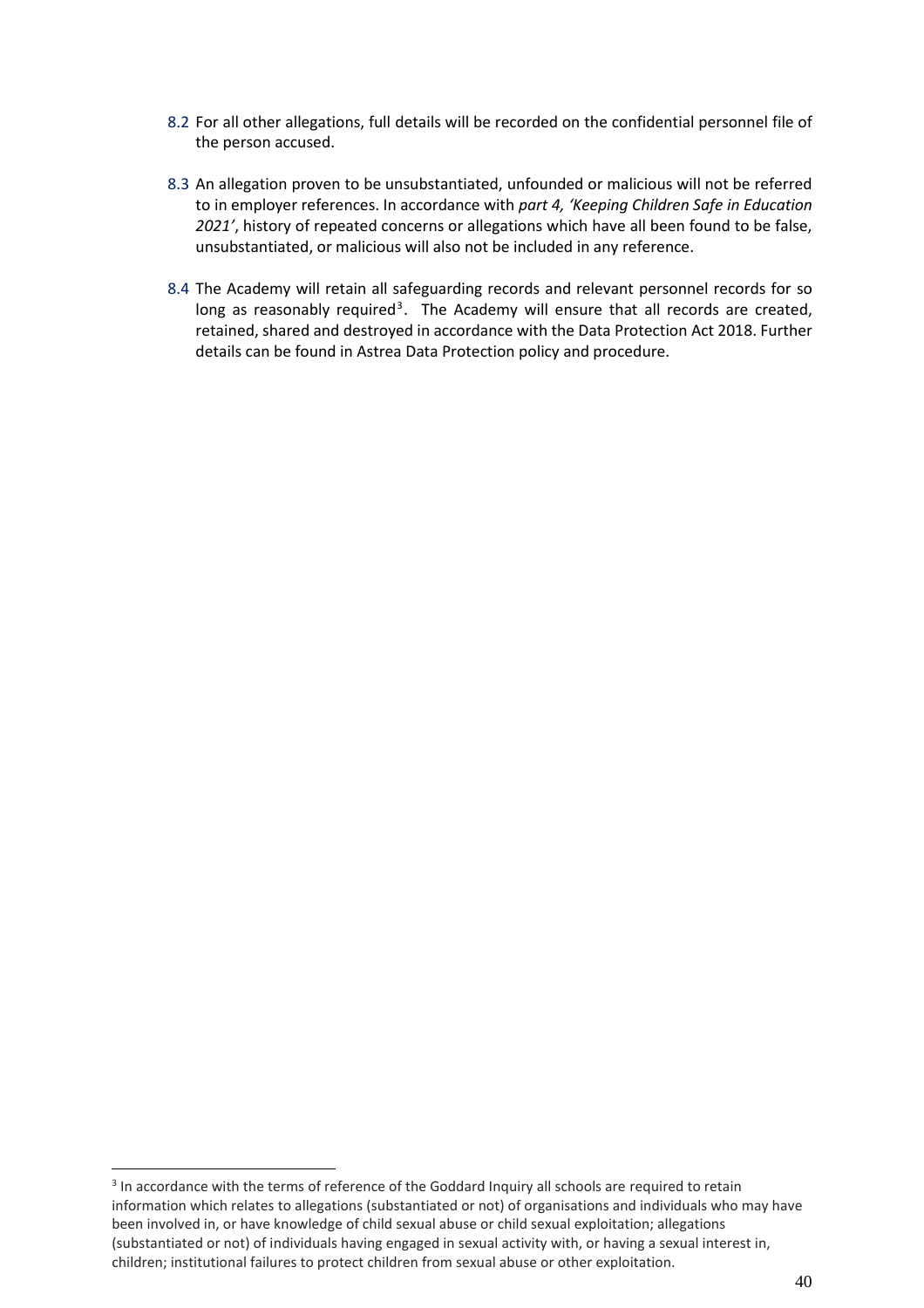# **Appendix 4 - Missing Pupil Procedures**

### **In the event of a member of staff fearing that a student has gone missing whilst at school:**

- 1 The member of staff who has noticed the missing child will inform the Senior Leadership Team (SLT) member on call immediately.
- 2 The reception desk needs to be informed as they will act as a point of contact for receiving information about the search for the missing student.
- 3 Whilst a member of staff stays with the rest of the class, all other available members of staff will conduct a thorough search of the school premises as directed by the SLT on call.
- 4 The following areas will systematically be searched: All school grounds, internally and externally, including all year group toilets, any allocated safe spaces and the whole field.
- 5 Available staff will begin a search of the area immediately outside of the school premises taking a mobile so that they can contact the school office. The search outside school should include: The Centre School site, Village green and all surrounding streets.

### **If the student has not been found after 10 minutes, then parents/carers should be notified.**

- 6 **If the parents/carers have had no contact from the student, the police will be contacted by dialling 999**. The member of staff will be asked to write an incident form, describing the circumstances which lead to the student leaving the school, when the child was last seen and document the search undertaken. If the missing child has any special medical or Special Educational Needs/ learning needs then these need to be noted, to be disclosed to police or other agencies. The incident should be relayed to other important agencies: If the student has an allocated Social Worker, then they should be informed of the disappearance. If the student is a Looked After Child, then the Social Worker should be kept informed.
- 7 The Deputy Director of Safeguarding is to be informed once key agencies have been informed.
- 8 When the student is found Members of staff will care for and talk with the child, bearing in mind that he/she may be unaware of having done anything wrong or, alternatively, may also have been afraid and distressed and may now be in need of comfort. Other adults present will take the opportunity to speak to the remaining students to ensure that they understand that they must not leave the premises and why. Parents and other agencies will be informed of the outcome of the incident.
- 9 After the Incident, The Principal and DSL will carry out a full investigation taking statements from all the staff present at the time.
- 10 The Deputy Director of Safeguarding will conduct 'Post-Incident reflection' with the Principal and DSL. A conclusion is drawn as to how the incident happened and used to inform future Risk Assessments. A written report will be produced, and policies and procedures will be reviewed.

### **If a pupil goes missing on a school trip:**

- 1 The Trip leader must ensure the safety of the remaining pupils.
- 2 The trip leader/organiser, in discussion with other teaching staff will be responsible for making decisions relating to the trip.
- 3 One or more adults should immediately start searching for the missing student.
- 4 Regular head counting of pupils should take place, particularly before leaving a venue. Pupils should be readily identifiable, usually by wearing their uniform.
- 5 The school must be informed if a student is missing and cannot be found.
- 6 If the student has not been found within 10 minutes, the police must be called by dialling 999 and then parents should be informed. If hospitalisation is required TWO staff minimum (1 must be a teacher) must go in the ambulance.
- 7 After any incident of a missing student, A 'My Concern' report must be completed giving full details of how and when the incident occurred.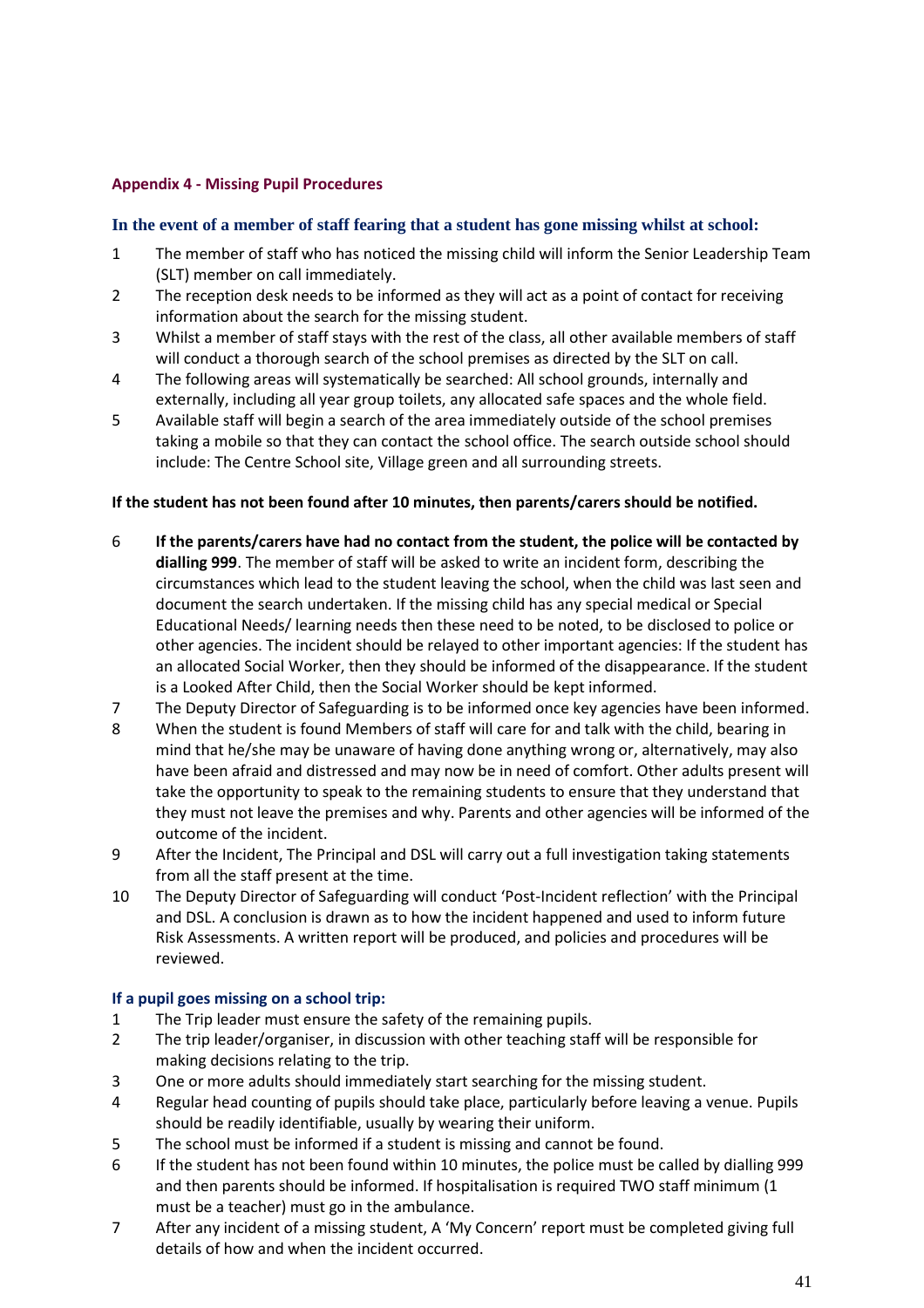- 8 Principal and DSL investigate (as point 9 above)<br>9 Deputy Director of Safeguarding Conducts Post
- 9 Deputy Director of Safeguarding Conducts Post Incident reflection

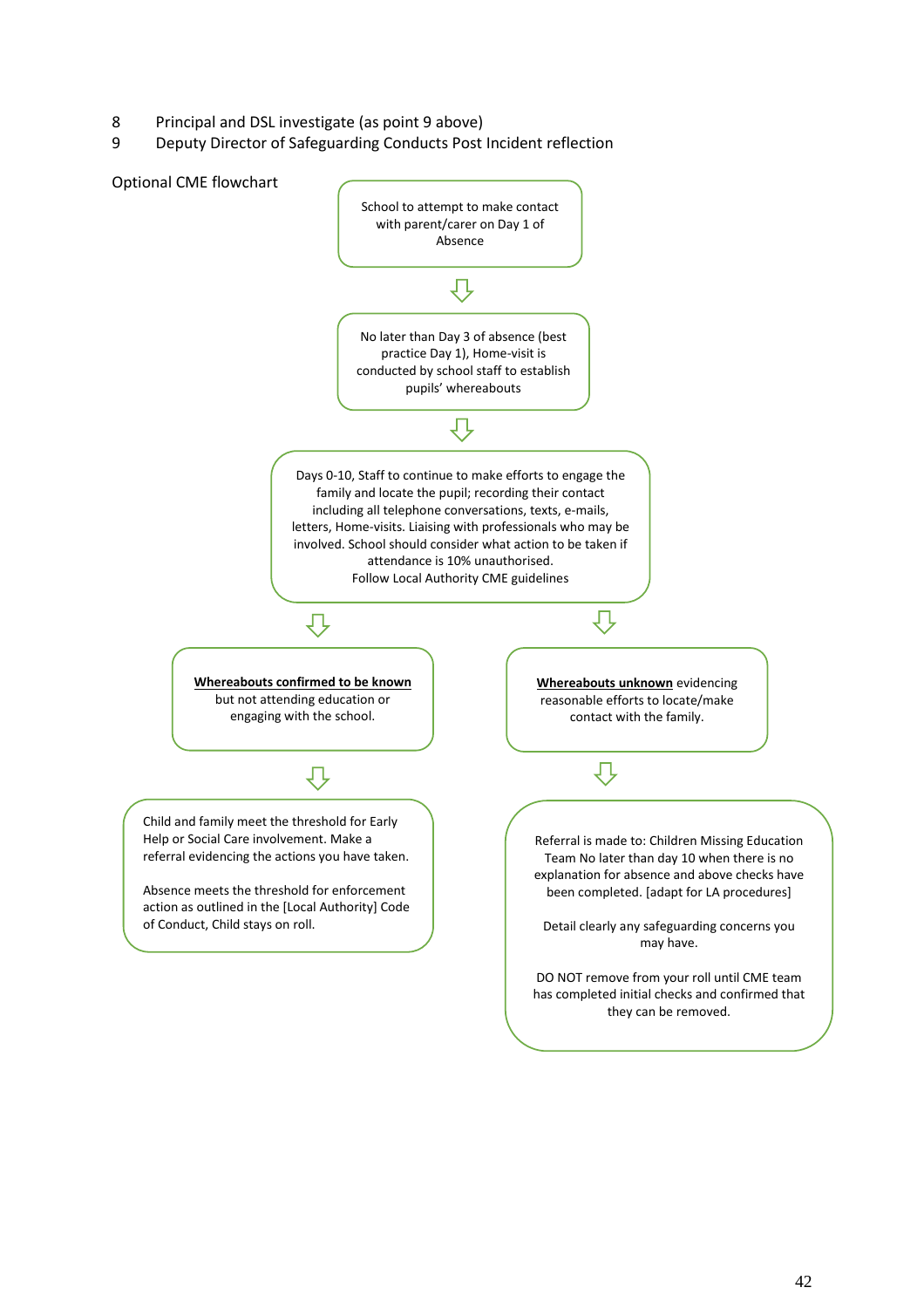# **Appendix 5 - COVID-19 school closure / phased re-opening / full reopening arrangements for Safeguarding and Child Protection Updated 17.07.2021**

**School Name: Cottenham Village College Date: Date shared with staff:**

**1. Context** 

**During the Pandemic, if at any stage schools are advised to close/only remain partily open due to national or local lockdowns, this addendum will be utilised, until that point, staff should refer to the full Astrea Child Protection and Safeguarding Policy and procedures.**

*Keeping Children Safe in Education (KCSIE)* remains in force throughout the response to Coronavirus (COVID 19).

All Astrea schools continue to have a Covid19 Risk Assessment in place which is reviewed regularly and in accordance with any guidance changes, taking account of Safeguarding at every stage.

This addendum of the Astrea Safeguarding and Child Protection policy 2021-2022, contains details of our individual safeguarding arrangements in line with revised procedures from the local safeguarding partners and following guidance set out by the Department of Education (DfE) - in the following areas:

- 1. Context
- 2. Vulnerable children
- 3. Attendance monitoring
- 4. Designated Safeguarding Lead
- 5. Reporting a concern
- 6. Safeguarding Training and induction
- 7. Children moving schools and colleges
- 8. Safer recruitment/volunteers and movement of staff
- 9. Supporting children's Mental health
- 10. Online safety in schools and colleges
- 11. Children and online safety away from school and college
- 12. Supporting children not in school
- 13. Supporting children in school
- 14. Peer on Peer Abuse
- 15. Support from Astrea Safeguarding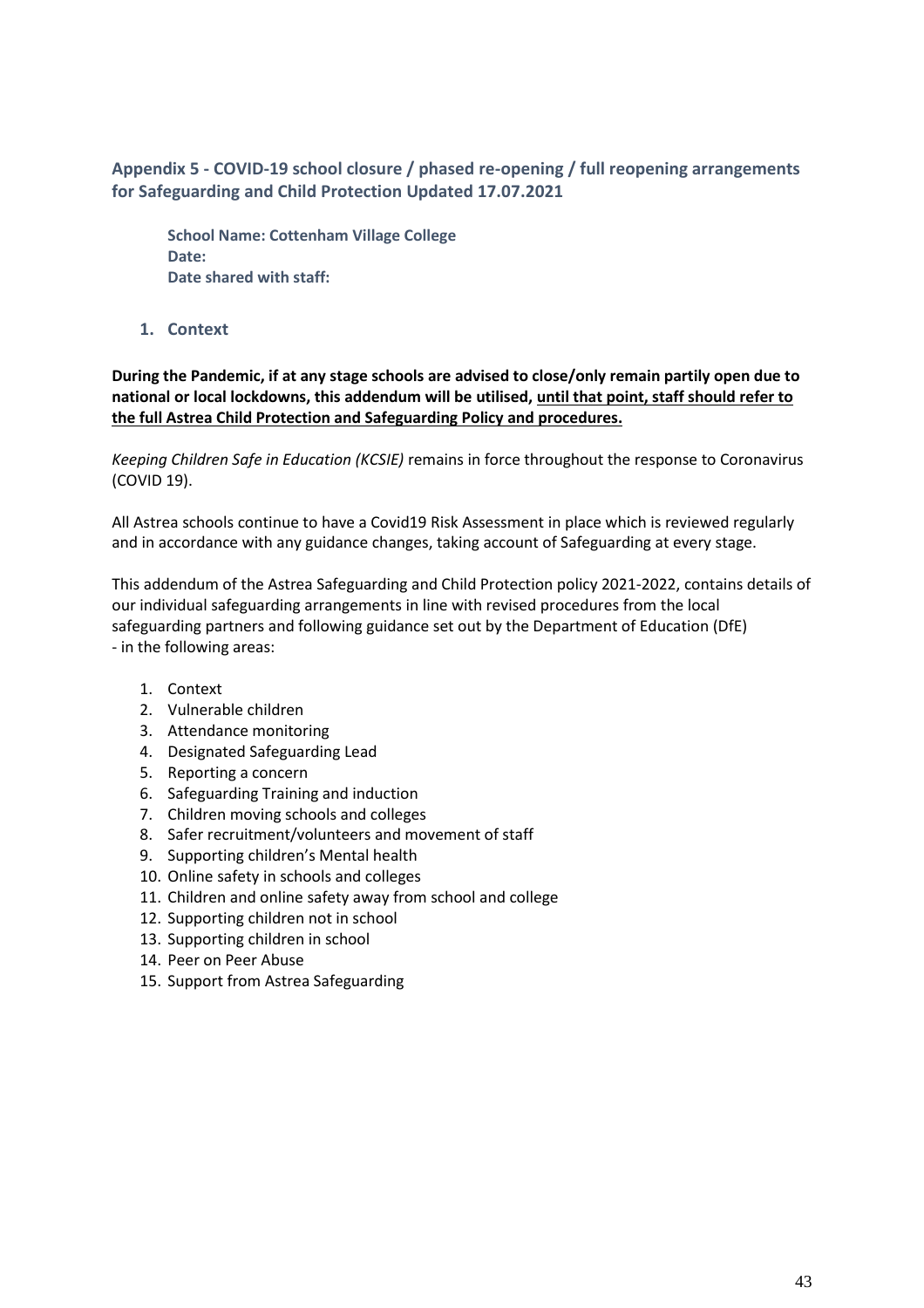# **Key contacts**

| Role                   | Name        | Contact number | Email                                  |
|------------------------|-------------|----------------|----------------------------------------|
| Designated             | Mikaela     | 01954 288771   | Mikaela.Robinson@astreacottenham.org   |
| Safeguarding           | Robinson    |                |                                        |
| Lead                   |             |                |                                        |
| Deputy                 |             | 01954 288771   |                                        |
| Designated             |             |                |                                        |
| Safeguarding           |             |                |                                        |
| Lead Team              |             |                |                                        |
| Principal              | Zoe Andrews | 01954288754    | headspa@astreacottenham.org            |
|                        |             |                |                                        |
| <b>Deputy Director</b> | Nicola Law  | 07392 866262   | Nicola.law@astreaacademytrust.org      |
| of Safeguarding        |             |                |                                        |
| Director of            | Nicola      | 07393 237674   | Nicola.crossley@astreaacademytrust.org |
| Inclusion              | Crossley    |                |                                        |
| Student services       |             | 01954 288 944  | Office@astreacottenham.org             |

# **2. Vulnerable children**

Vulnerable children and young people include those who:

- are assessed as being in need under section 17 of the Children Act 1989, including children and young people who have **a child in need plan**, **a child protection plan** or who are a **looked-after child**;
- have an **education, health and care (EHC) plan**;
- have been identified as **otherwise vulnerable** by educational providers or local authorities (including children's social care services), and who could therefore benefit from continued full-time attendance, this might include:
	- o **children and young people on the edge of receiving support** from children's social care services or in the process of being referred to children's services
	- o **adopted children or children on a special guardianship order**
	- o those **at risk of becoming NEET** ('not in employment, education or training')
	- o those **living in temporary accommodation**
	- o those who are **young carers**
	- o those who may **have difficulty engaging with remote education at home** (for example due to a lack of devices or quiet space to study)
	- o **care leavers**
	- $\circ$  others at the provider and local authority's discretion including pupils and students who need to attend **to receive support or manage risks to their mental health**.

Eligibility for free school meals in and of itself should not be the determining factor in assessing vulnerability.

Senior leaders, especially the Designated Safeguarding Lead (and deputy) know who our most vulnerable children are. Senior leaders have the flexibility to offer a place to those on the edge of receiving children's social care support.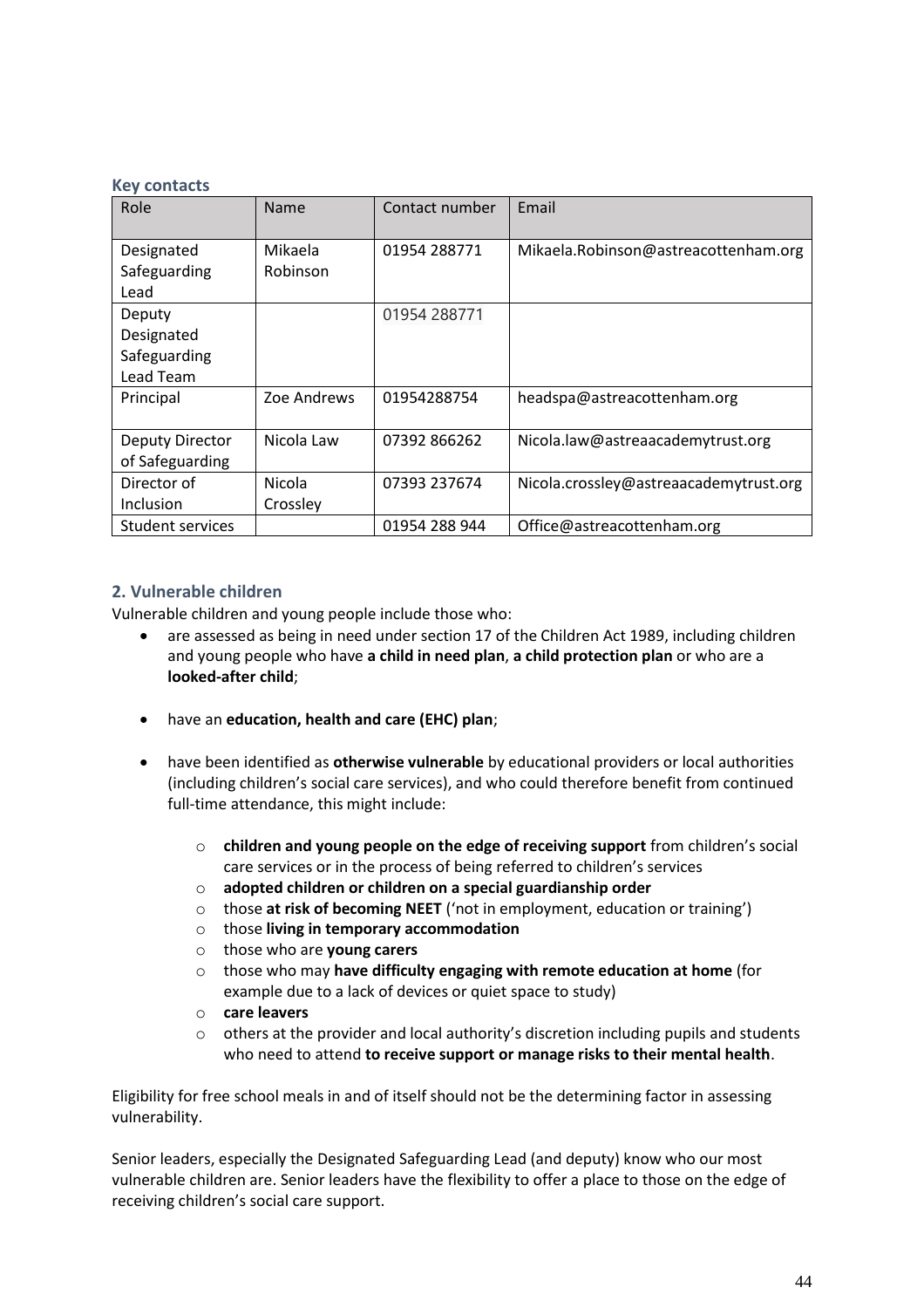The school will continue to work with and support children's social workers to help protect vulnerable children. This includes working with and supporting children's social workers and the local authority virtual school head (VSH) for looked-after and previously looked-after children. There is an expectation that vulnerable children who have a social worker will attend an education setting during any lockdown period, so long as they do not have underlying health conditions that put them at risk. In circumstances where a parent does not want to bring their child to an education setting, and their child is considered vulnerable, the social worker and the school will explore the reasons for this directly with the parent.

Where parents are concerned about the risk of the child contracting COVID19, the school or the social worker will talk through these anxieties with the parent/carer following the advice set out by Public Health England.

The school will encourage our vulnerable children and young people to attend a school, including remotely if needed.

# **3. Attendance monitoring**

### **Following reopening on 8th March 2021, Attendance is again mandatory for all pupils.**

Should any guidance change regarding local or national lockdown, the school will again be expected to code absence accordingly and conduct homevisits and phone calls to monitor wellbeing and access to lerning. This section of the addendum will be reviewed following guidance changes.

### **4. Designated Safeguarding Lead**

The school has a Designated Safeguarding Lead (DSL) and a team of Deputy DSLs. The Designated Safeguarding Lead is: Mikaela Robinson The Deputy Designated Safeguarding Lead is: Sarah Halsey

The aim is to have a trained DSL (or deputy) available on site, however where this is not the case a trained DSL (or deputy) will be available to be contacted via phone or online video - for example when working from home. If necessary, DSL's may be required to support another Astrea school, if there is a need for DSL support, however, this will only be actioned when agreed on an individual basis with both the Principal's and the Deputy Director of Safeguarding.

Where a trained DSL (or deputy) is not on site, in addition to the above, a senior leader/nominated member of staff will assume responsibility for co-ordinating safeguarding on site **in line with the DSL/SLT rota.**

During a lockdown period - Day to day Safeguarding may include:

- Updating and managing access to child protection online management system CPOMS;
- Liaising with the offsite DSL (or deputy);
- As required, liaising with children's social workers where they require access to children in need and/or to carry out statutory assessments at the school or college.

It is important that all staff and volunteers have access to a trained DSL (or deputy).

On each day that the DSL is not available on site, staff will be made aware of who to contact and how to speak to them.

The DSL will continue to engage with social workers, and attend all multi-agency meetings, which can be done remotely.

### **5. Reporting a concern**

Where staff have a concern about a child, they should continue to follow the process outlined in the Astrea Child Protection and Safeguarding Policy, this includes making a report to the DSL and recording onto CPOMS which can be done remotely where necessary. This must be completed without delay.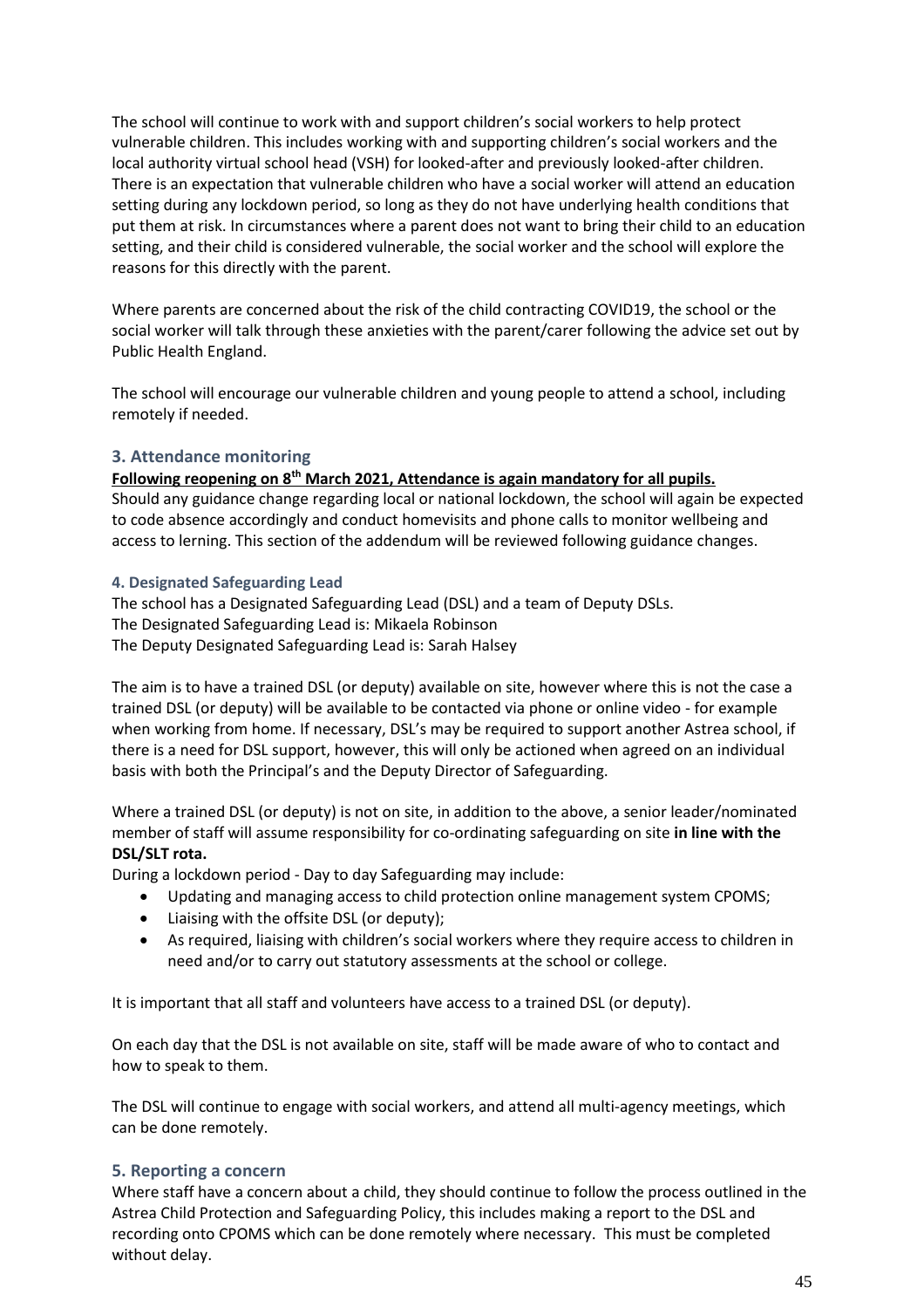In the unlikely event that a member of staff cannot access CPOMS, they should email the Designated Safeguarding Lead, the Deputy DSL or SLT on Rota and Principal. This will ensure that the concern is received.

Staff are reminded of the need to report any concern immediately and without delay during the school day and when a concern arises out of hours.

Where staff are concerned about an adult working with children in the school, they should report the concern to the Principal without delay in line with *Astrea Child Protection and safeguarding Policy*. This should be done verbally and followed up with an email to the Principal.

If staff have a concern about the Principal, the staff member should report to:

**Nicola Law, Astrea Deputy Director of Safeguarding** and **Lesley Charlesworth-Hart, Chief People Officer** without delay.

Astrea Academy Trust HR team and Safeguarding Lead will continue to offer support in the process of managing allegations.

# **6. Safeguarding Training and induction**

DSL's must continue to access Local Authority DSL training, updated every two years. All Trust staff can access the Educare Safeguarding Training package to keep refreshed on Child Protection in Education and key safeguarding concerns.

All existing school staff have had safeguarding training and have read part 1 and Annex B of *Keeping Children Safe in Education (2021*). The DSL should communicate with staff any new local arrangements, so they know what to do if they are worried about a child.

Staff should continue to receive updates and reminders on safeguarding requirements and specific safeguarding concerns regularly.

Where new staff are recruited, or new volunteers enter the school, they will continue to be provided with a safeguarding induction, virtually delivered by the DSL.

If staff are deployed from another education or children's workforce setting to our school, we will take into account the DfE supplementary guidance on safeguarding children during the COVID-19 pandemic and will accept portability as long as the current employer confirms in writing that:

- the individual has been subject to an enhanced DBS with children's barred list check
- there are no known concerns about the individual's suitability to work with children
- there is no ongoing disciplinary investigation relating to that individual

**For movement within the Trust and externally from the Trust, schools should seek assurance that the member of staff has received appropriate safeguarding training. Where there are gaps in learning, please ensure they access level 1 equivalent Safeguarding training (Educare) – for further support/guidance please contact Astrea Deputy Director of Safeguarding.** 

**Upon arrival, they will be given a copy of the receiving setting's child protection policy, confirmation of local processes and confirmation of DSL arrangements.** 

### **7. Children moving schools and colleges**

Children may not be able to attend their usual school during this time and therefore children may join the school for a period of time during their own school's closure period.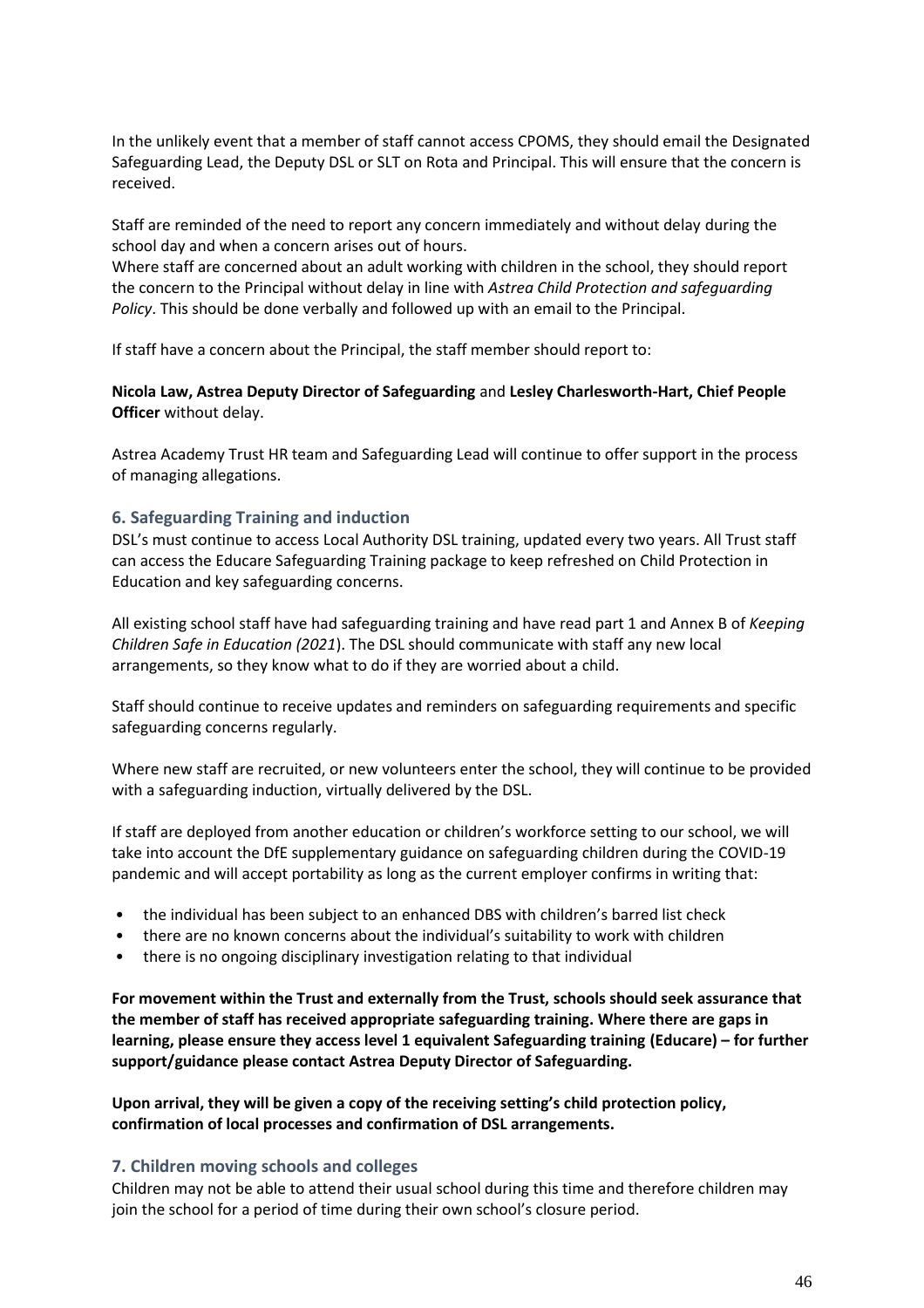Whether another child temporarily joins the school, or a child who usually attends the school attends another setting, it will be important for any school or college to do whatever they reasonably can to provide the receiving school with any relevant welfare and child protection information. This will be especially important where children are vulnerable.

For looked-after children, any change in school should be led and managed by the Virtual School Headteacher with responsibility for the child. The receiving school should be aware of the reason the child is vulnerable and any arrangements in place to support them.

**As a minimum the receiving school should, as appropriate, have access to a vulnerable child's EHC plan, child in need plan, child protection plan or, for looked-after children, their personal education plan and know who the child's social worker (and, for looked-after children, who the responsible VSH is). This should ideally happen before a child arrives and, where that is not possible as soon as reasonably practicable.** 

Any exchanges of information will ideally happen at DSL (or deputy) level, and likewise between special educational needs co-ordinators/named individual with oversight of SEN provision for children with EHC plans. However, it is acknowledged this may not always be possible. Where this is the case senior leaders should take responsibility.

Whilst schools and colleges must continue to have appropriate regard to data protection and GDPR they do not prevent the sharing of information for the purposes of keeping children safe.

# **8. Safer recruitment/volunteers and movement of staff**

**Whilst acknowledging the challenge of the current National emergency, it is essential from a safeguarding perspective that any school is aware, on any given day, which staff/volunteers will be in the school or college, and that appropriate checks have been carried out, especially for anyone engaging in regulated activity.** 

# **As such, the school will continue to keep the single central record (SCR) up to date as outlined in KCSIE.**

It remains essential that people who are unsuitable are not allowed to enter the children's workforce or gain access to children. When recruiting new staff, the school will continue to follow the relevant safer recruitment processes in line with Astrea Child Protection and Safeguarding Policy, Astrea Recruitment Policy, including, as appropriate, relevant sections in part 3 of Keeping Children Safe in Education (KCSIE).

In response to COVID-19, the Disclosure and Barring Service (DBS) has made changes to its guidance on standard and enhanced DBS ID checking to minimise the need for face-to-face contact.

Where the school are utilising volunteers, we will continue to follow the checking and risk assessment process as set out in KCSIE. Under no circumstances will a volunteer who has not been checked be left unsupervised or allowed to work in regulated activity.

The school will continue to follow the legal duty to refer to the DBS anyone who has harmed or poses a risk of harm to a child or vulnerable adult. Full details can be found in KCSIE.

The school will continue to consider and make referrals to the Teaching Regulation Agency (TRA) and the TRA's 'Teacher misconduct advice for making a referral. During the COVID-19 period all referrals should be made by emailing Misconduct.Teacher@education.gov.uk

# **9. Supporting children's mental health**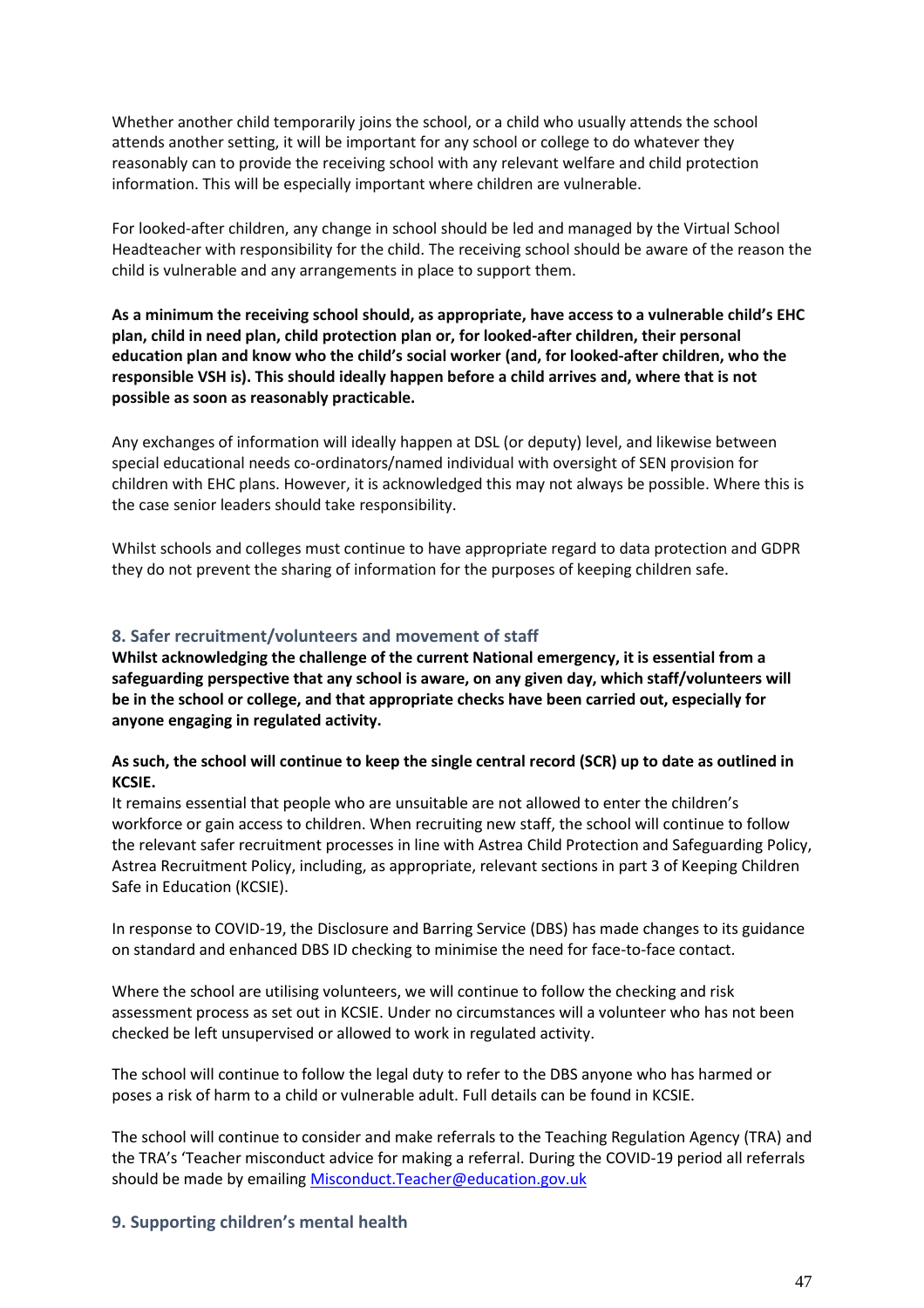Negative experiences and distressing life events, such as the current circumstances, can affect the mental health of pupils, their parents and staff. Teachers should be mindful of this, in setting expectations of pupils' work where they are at home.

DSL's must ensure that relevant safeguarding and welfare information held on all children remains accurate. Schools and colleges (led by the DSL or deputy) should be doing all they reasonably can to ask parents and carers to advise them of any changes regarding welfare, health and wellbeing that they should be aware of, in order to best support them in school and whilst accessing learning at home.

Government guidance on [mental health and behaviour in schools,](https://assets.publishing.service.gov.uk/government/uploads/system/uploads/attachment_data/file/755135/Mental_health_and_behaviour_in_schools__.pdf) can help schools to identify children who might need additional support, and to put this support in place. The guidance sets out how mental health issues can bring about changes in a child's behaviour or emotional state which can be displayed in a range of different ways, all of which could be an indication of an underlying problem. This can include for example being fearful or withdrawn; aggressive or oppositional; or excessive clinginess. Support for pupils and students in the current circumstances can include existing provision in the school or college (although this may be delivered in different ways, for example over the phone for those children still not attending provision) or from Astrea Therapeutic / specialist staff or external support services.

# **10. Online safety in schools and colleges**

The school will continue to provide a safe environment, including online. This includes the use of a filtering, monitoring and metering system. The DSL/ICT Leads will continue to monitor any notifications from this system.

Where students are using computers in school, appropriate supervision will be in place. The Acceptable Use Policy Agreement signed by all staff and pupils annually, is still in place during the period of school closure and has been updated to include remote online education and use of school devices in the home.

### **11. Children and online safety away from school and college**

It is important that all staff who interact with children, including online, continue to look out for signs a child may be at risk. Any such concerns should be dealt with as per the Astrea Child Protection and Safeguarding Policy and where appropriate referrals should still be made to children's social care and as required, the police.

Online teaching should follow the same principles as set out in the the school code of conduct and AUP for remote learning.

The school will ensure any use of online learning tools and systems is in line with privacy and data protection/GDPR requirements.

Schools may wish to use these resources to understand more about ensuring online education is safe:

- advice fro[m NSPCC](https://learning.nspcc.org.uk/news/2020/march/undertaking-remote-teaching-safely) on undertaking remote education safely
- guidance from the [UK Safer Internet Centre](https://swgfl.org.uk/resources/safe-remote-learning/) on remote education

Guidance on *[teaching online safety in schools](https://assets.publishing.service.gov.uk/government/uploads/system/uploads/attachment_data/file/811796/Teaching_online_safety_in_school.pdf)* provides information to help schools ensure their pupils understand how to stay safe and behave online.

The school will support parents and carers during this time to reinforce the importance of children staying safe online. It's especially important for parents and carers to be aware of what their children are being asked to do, including: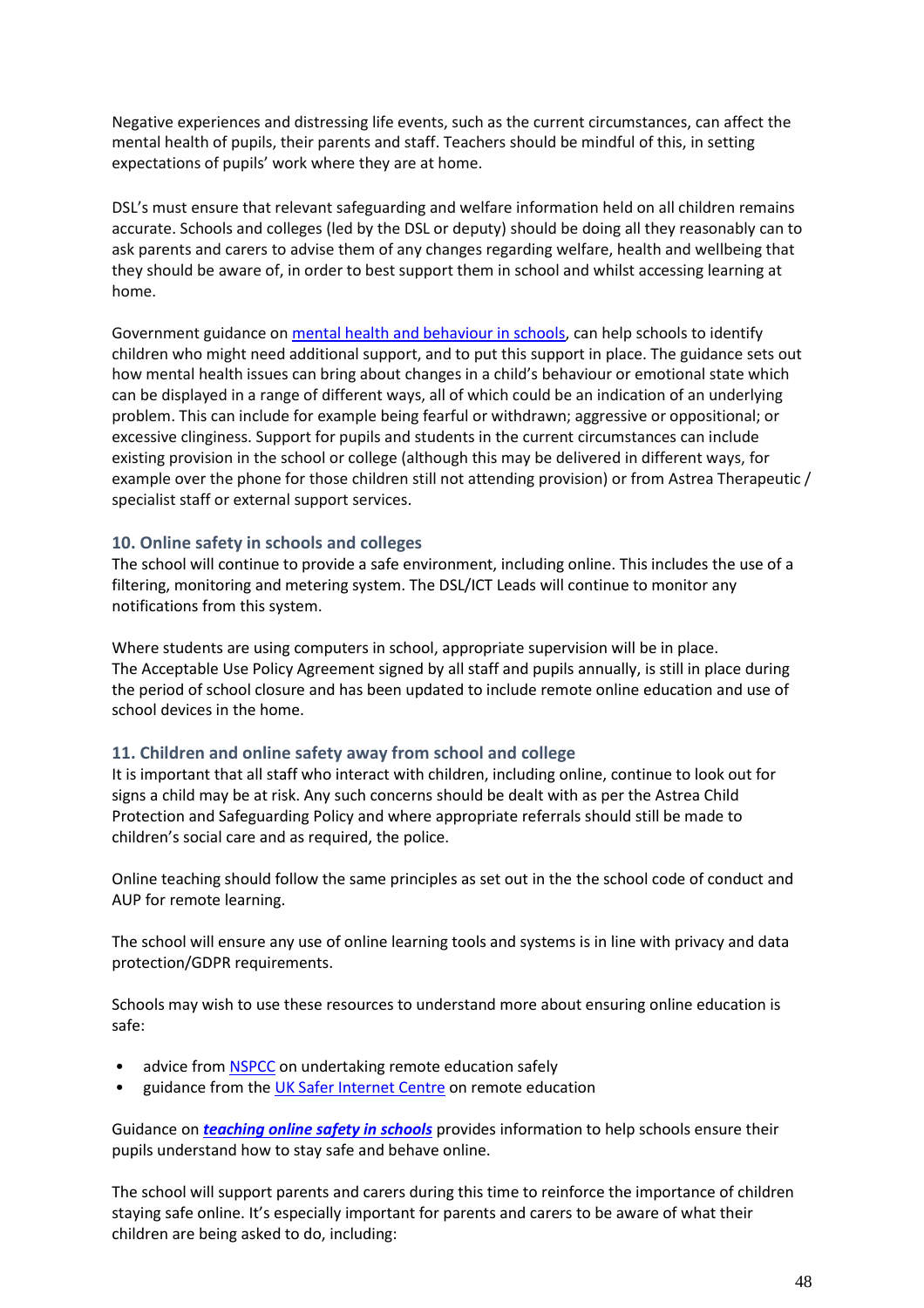- sites they will be asked to use
- school staff their child will interact with

Maintaining a safe online environment is of upmost importance and the school continues to encourage parents and carers to set age-appropriate parental controls on digital devices and use internet filters to block malicious websites. These are usually free, but often need to be turned on.

Parents and carers can access the resources below to keep their children safe online:

- [Thinkuknow](https://www.thinkuknow.co.uk/) provides advice from the National Crime Agency (NCA) on staying safe online
- [Parent info](https://parentinfo.org/) is a collaboration between Parentzone and the NCA providing support and guidance for parents from leading experts and organisations
- [Childnet](https://www.childnet.com/parents-and-carers/parent-and-carer-toolkit) offers a toolkit to support parents and carers of children of any age to start discussions about their online life, to set boundaries around online behaviour and technology use, and to find out where to get more help and support
- [Internet matters](https://www.internetmatters.org/?gclid=EAIaIQobChMIktuA5LWK2wIVRYXVCh2afg2aEAAYASAAEgIJ5vD_BwE) provides age-specific online safety checklists, guides on how to set parental controls on a range of devices, and a host of practical tips to help children get the most out of their digital world
- [London Grid for Learning](https://www.lgfl.net/online-safety/default.aspx) has support for parents and carers to keep their children safe online, including tips to keep primary aged children safe online
- [Net-aware](https://www.net-aware.org.uk/) has support for parents and carers from the NSPCC, including a guide to social networks, apps and games
- [Let's Talk About It](https://www.ltai.info/staying-safe-online/) has advice for parents and carers to keep children safe from online radicalisation
- [UK Safer Internet Centre](https://www.saferinternet.org.uk/advice-centre/parents-and-carers) has tips, advice, guides and other resources to help keep children safe online, including parental controls offered by home internet providers and safety tools on social networks and other online services

# Childline and CEOP hyperlinks are accessible on all schools websites.

# **A Safeguarding Email inbox is set up and monitored by the DSL/duty DSL with a link on the school website to enable children to report concerns to a member of duty staff. [Safeguarding@astreacottenham.org](mailto:Safeguarding@astreacottenham.org)**

To report any harmful or upsetting content Harmful, support can be accessed by:

- reporting harmful online content to th[e UK Safer Internet Centre](https://reportharmfulcontent.com/)
- getting government advice and trusted resources from [Educate Against Hate](https://educateagainsthate.com/) on safeguarding from radicalisation, building resilience to extremism, and promoting shared values

# **12. Supporting children not in school**

The school is committed to ensuring the safety and wellbeing of all its Children and Young people. During any period of school closure, the school will ensure that **all children are contacted by phone or doorstep visits at regular intervals as outlined below:**

- Weekly doorstep visits for vulnerable children and those on the edge of care (who have not continued to regularly attend school)
- Those not engaging with home / online learning should receive weekly doorstep visits
- Weekly calls for all other children (*in addition* to the home / online learning contact they will already be receiving)
- All those with Social Workers require a planning meeting to ensure that visits are coordinated in between agencies and to ensure alignment with statutory timeframes (weekly visits for those open to social care as agreed with social worker)
- Weekly contact logs to be kept which details the numbers of children contacted via doorstep visits / telephone / online contact, comparing ALL / SEN / PP / EAL / NSEN / NPP / NEAL with an expectation that contact will be made with all children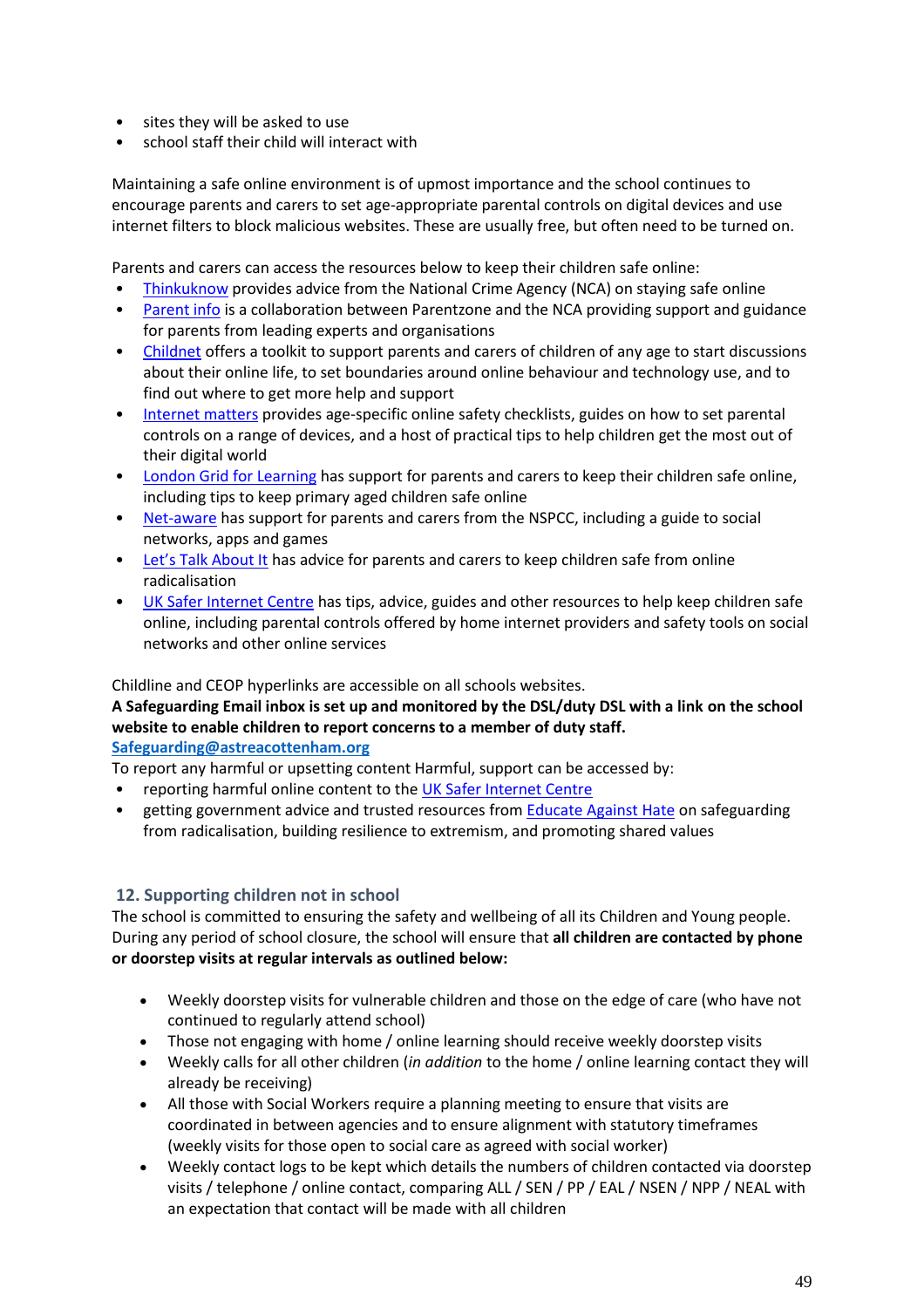As outlined above, the DSL will liaise with all allocated social workers to ensure that children are regularly seen if not attending school – doorstep visits should continue to be conducted by social care and school on a weekly basis where required and agreed between services.

A door step visit is a home visit, being mindful of social distancing, where staff are not to enter the house of a child/young person but to stand at least 2 metres/6ft from the door and speak with both parents and child/young person.

Any planned CP/Multi-Agency review meetings to be accessed via phone/conference calls, as necessary.

Where the DSL has identified a child to be on the edge of social care support, or who would normally receive pastoral-type support in school, they should ensure that a robust communication plan is in place for that child or young person following the guidance above. Details of this plan must be recorded on CPOMS, as should a record of contact have made.

The communication plans can include; remote contact, phone contact, door-step visits. Other individualised contact methods should be considered and recorded.

The school and its DSL will work closely with all stakeholders to maximise the effectiveness of any communication plan. The DSL and social workers will work together to ensure communication is regular, in line with any plans and may support one another to conduct visits where appropriate. Where concerns arise, the DSL will consider any referrals as appropriate.

The school recognises that school is a protective factor for children and young people, and the current circumstances, can affect the mental health of pupils and their parents/carers. As stated in section 8, we continue to support children in and outside of school, making referrals to provide additional support where necessary.

The school will ensure that where we care for children of critical workers and vulnerable children on site, we ensure appropriate support is in place for them. This will be bespoke to each child and recorded on CPOMS.

The school will share safeguarding messages on its website and social media pages.

### **13. Supporting children in school**

The school is committed to ensuring the safety and wellbeing of all its students. Our school continues to be a safe space for all children to attend and flourish. The Principal will ensure that appropriate staff are on site and staff to pupil ratio numbers are appropriate, to maximise safety. The school will refer to the [Government guidance for education and childcare settings](https://www.gov.uk/government/collections/coronavirus-covid-19-guidance-for-schools-and-other-educational-settings) on how to implement appropriate protective measures to limit the risk of spread of COVID19 in accodnace with updated guidance.

The school will ensure that where we care for children of critical workers and vulnerable children on site, we ensure appropriate support is in place for them. This will be bespoke to each child and recorded on CPOMS.

Where the school has concerns about the impact of staff absence – such as our Designated Safeguarding Lead or first aiders – will discuss them immediately with the trust.

### **14. Peer on Peer Abuse**

The school recognises that during the closure, a revised process may be required for managing any report of such abuse and supporting victims.

Where a school receives a report of peer on peer abuse, they will follow the principles as set out in part 5 of KCSIE and of those outlined within Astrea Child Protection and Safeguarding Policy.